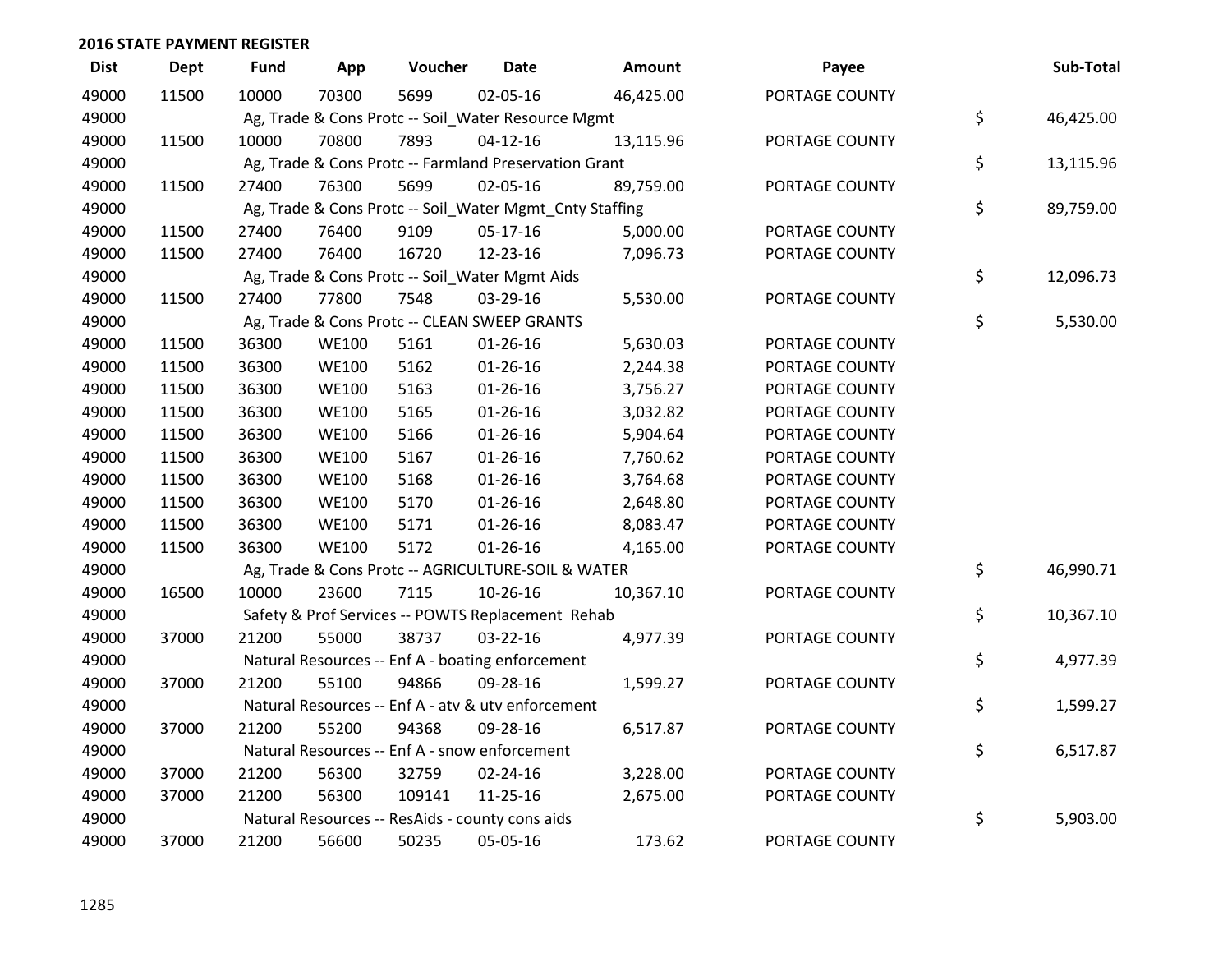| <b>Dist</b> | <b>Dept</b> | <b>Fund</b> | App          | Voucher                                             | <b>Date</b>    | Amount     | Payee                    | Sub-Total          |
|-------------|-------------|-------------|--------------|-----------------------------------------------------|----------------|------------|--------------------------|--------------------|
| 49000       | 37000       | 21200       | 56600        | 91196                                               | 09-15-16       | 21,013.70  | PORTAGE COUNTY           |                    |
| 49000       |             |             |              | Natural Resources -- ResAids - forest croplnd & mfl |                |            |                          | \$<br>21,187.32    |
| 49000       | 37000       | 21200       | 57500        | 21952                                               | $01 - 15 - 16$ | 57,979.38  | PORTAGE COUNTY           |                    |
| 49000       |             |             |              | Natural Resources -- RA- snowmobile trail areas     |                |            |                          | \$<br>57,979.38    |
| 49000       | 37000       | 21200       | 58400        | 90507                                               | 09-14-16       | 145.00     | PORTAGE COUNTY           |                    |
| 49000       |             |             |              | Natural Resources -- ResAids - pymt in lieu tax fed |                |            |                          | \$<br>145.00       |
| 49000       | 37000       | 21200       | 58900        | 102545                                              | 11-18-16       | 9,245.64   | PORTAGE COUNTY           |                    |
| 49000       |             |             |              | Natural Resources -- Resource aids - distribution o |                |            |                          | \$<br>9,245.64     |
| 49000       | 37000       | 27400       | 67000        | 56331                                               | 05-27-16       | 193,379.30 | PORTAGE COUNTY           |                    |
| 49000       |             |             |              | Natural Resources -- Fin asst for responsible units |                |            |                          | \$<br>193,379.30   |
| 49000       | 37000       | 27400       | 67300        | 56331                                               | 05-27-16       | 16,401.14  | PORTAGE COUNTY           |                    |
| 49000       |             |             |              | Natural Resources -- Recycling consolidation grants |                |            |                          | \$<br>16,401.14    |
| 49000       | 37000       | 36300       | <b>TA100</b> | 22719                                               | $01 - 21 - 16$ | 373,723.31 | PORTAGE COUNTY           |                    |
| 49000       | 37000       | 36300       | <b>TA100</b> | 25167                                               | $01 - 28 - 16$ | 926.69     | PORTAGE COUNTY           |                    |
| 49000       |             |             |              | Natural Resources -- LAND ACQUISITION               |                |            |                          | \$<br>374,650.00   |
| 49000       | 39500       | 21100       | 16700        | 38540                                               | 10-18-16       | 9,214.40   | PORTAGE COUNTY           |                    |
| 49000       | 39500       | 21100       | 16700        | 49412                                               | 11-14-16       | 11,060.00  | PORTAGE COUNTY           |                    |
| 49000       | 39500       | 21100       | 16700        | 63594                                               | 12-20-16       | 10,979.20  | PORTAGE COUNTY           |                    |
| 49000       |             |             |              | Transportation -- Eldly&Dsbl Cap Aidsf              |                |            |                          | \$<br>31,253.60    |
| 49000       | 39500       | 21100       | 18500        | 58302                                               | 12-05-16       | 1,262.16   | PORTAGE COUNTY           |                    |
| 49000       | 39500       | 21100       | 18500        | 58861                                               | 12-05-16       | 7,168.80   | PORTAGE COUNTY           |                    |
| 49000       | 39500       | 21100       | 18500        | 60605                                               | 12-12-16       | 516.36     | PORTAGE COUNTY           |                    |
| 49000       |             |             |              | Transportation -- Hwy Sfty Loc Aid Ffd              |                |            |                          | \$<br>8,947.32     |
| 49000       | 39500       | 21100       | 19000        | 158                                                 | 07-05-16       | 919,932.48 | PORTAGE COUNTY           |                    |
| 49000       | 39500       | 21100       | 19000        | 29112                                               | 10-03-16       | 459,966.24 | PORTAGE COUNTY           |                    |
| 49000       |             |             |              | Transportation -- Trans Aids To Co.-Sf              |                |            |                          | \$<br>1,379,898.72 |
| 49000       | 39500       | 21100       | 16700        | 74386                                               | $02 - 22 - 16$ | 9,645.95   | PORTAGE CO               |                    |
| 49000       |             |             |              | Transportation -- Eldly&Dsbl Cap Aidsf              |                |            |                          | \$<br>9,645.95     |
| 49000       | 39500       | 21100       | 16800        | 88049                                               | 05-06-16       | 152,025.00 | <b>COUNTY OF PORTAGE</b> |                    |
| 49000       |             |             |              | Transportation -- Eldly&Disa Co/Aid Sf              |                |            |                          | \$<br>152,025.00   |
| 49000       | 39500       | 21100       | 18500        | 71724                                               | $01 - 22 - 16$ | 726.96     | <b>TREAS PORTAGE CO</b>  |                    |
| 49000       | 39500       | 21100       | 18500        | 71724                                               | $01 - 22 - 16$ | 792.32     | <b>TREAS PORTAGE CO</b>  |                    |
| 49000       | 39500       | 21100       | 18500        | 71724                                               | $01 - 22 - 16$ | 859.40     | <b>TREAS PORTAGE CO</b>  |                    |
| 49000       | 39500       | 21100       | 18500        | 73489                                               | $02 - 11 - 16$ | 787.76     | <b>TREAS PORTAGE CO</b>  |                    |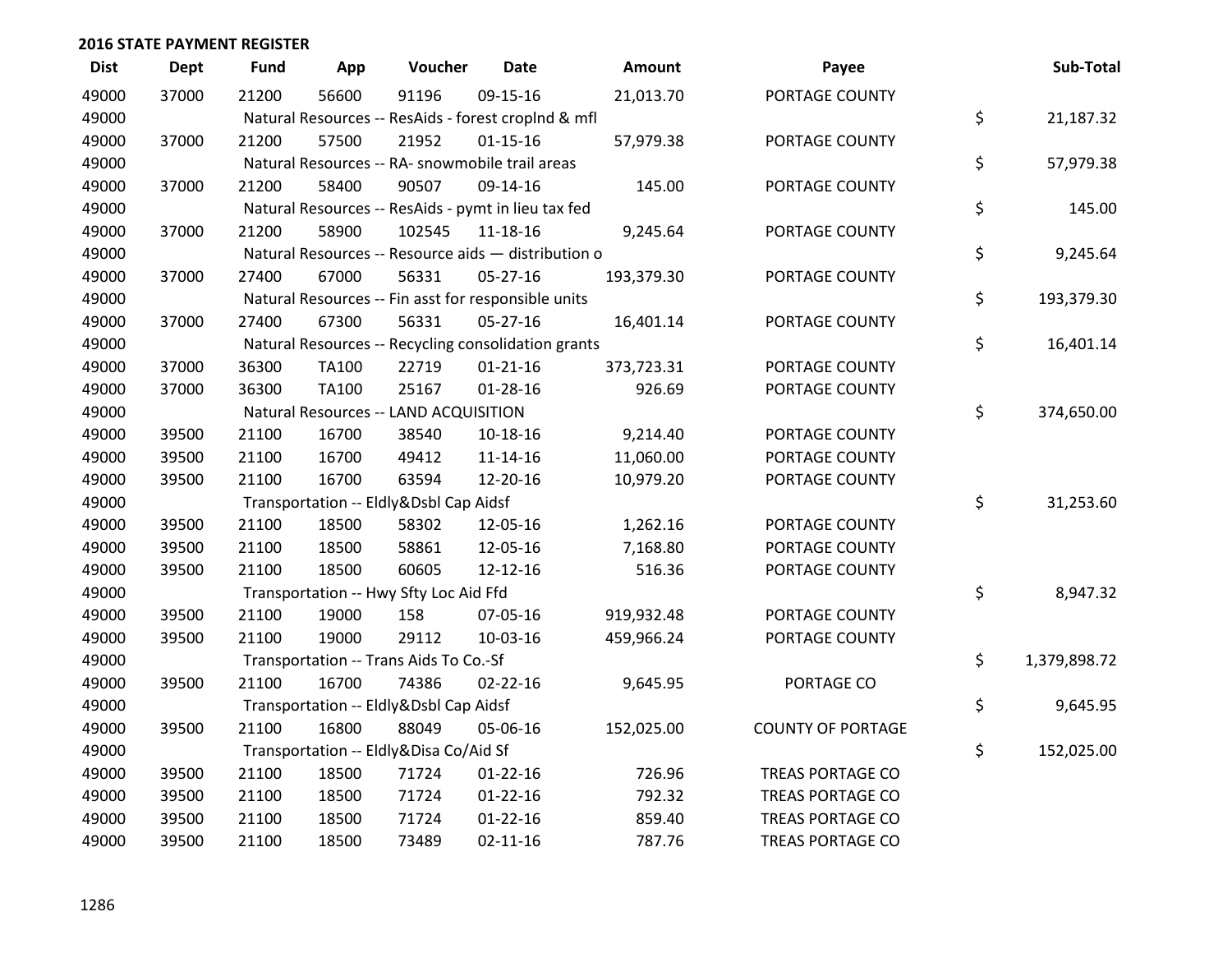| <b>Dist</b> | Dept  | Fund  | App   | Voucher                                           | <b>Date</b>    | Amount     | Payee                    | Sub-Total        |
|-------------|-------|-------|-------|---------------------------------------------------|----------------|------------|--------------------------|------------------|
| 49000       | 39500 | 21100 | 18500 | 76944                                             | 03-21-16       | 614.28     | <b>TREAS PORTAGE CO</b>  |                  |
| 49000       | 39500 | 21100 | 18500 | 84689                                             | 06-16-16       | 382.86     | <b>TREAS PORTAGE CO</b>  |                  |
| 49000       | 39500 | 21100 | 18500 | 85778                                             | 06-27-16       | 1,833.12   | <b>TREAS PORTAGE CO</b>  |                  |
| 49000       | 39500 | 21100 | 18500 | 86831                                             | 07-08-16       | 1,389.26   | <b>TREAS PORTAGE CO</b>  |                  |
| 49000       | 39500 | 21100 | 18500 | 87748                                             | $07-15-16$     | 4,066.16   | TREAS PORTAGE CO         |                  |
| 49000       |       |       |       | Transportation -- Hwy Sfty Loc Aid Ffd            |                |            |                          | \$<br>11,452.12  |
| 49000       | 39500 | 21100 | 19000 | 74049                                             | $01 - 04 - 16$ | 459,966.24 | <b>COUNTY OF PORTAGE</b> |                  |
| 49000       |       |       |       | Transportation -- Trans Aids To Co.-Sf            |                |            |                          | \$<br>459,966.24 |
| 49000       | 39500 | 21100 | 27800 | 83794                                             | 06-03-16       | 219,880.22 | TREAS PORTAGE CO         |                  |
| 49000       |       |       |       | Transportation -- Loc Rd Imp Prg St Fd            |                |            |                          | \$<br>219,880.22 |
| 49000       | 41000 | 10000 | 11600 | 92398                                             | 11-29-16       | 62,000.00  | PORTAGE COUNTY           |                  |
| 49000       |       |       |       | Corrections -- Reimbursing counties for proba     |                |            |                          | \$<br>62,000.00  |
| 49000       | 41000 | 10000 | 31300 | 26786                                             | 02-05-16       | 96,642.90  | PORTAGE COUNTY           |                  |
| 49000       | 41000 | 10000 | 31300 | 26788                                             | $02 - 10 - 16$ | 89,562.12  | PORTAGE COUNTY           |                  |
| 49000       | 41000 | 10000 | 31300 | 30372                                             | 02-22-16       | 26,893.98  | PORTAGE COUNTY           |                  |
| 49000       | 41000 | 10000 | 31300 | 53315                                             | 06-03-16       | 8,079.00   | PORTAGE COUNTY           |                  |
| 49000       |       |       |       | Corrections -- Community youth and family aid     |                |            |                          | \$<br>221,178.00 |
| 49000       | 43500 | 10000 | 10700 | 85966                                             | 11-09-16       | 242.98     | PORTAGE COUNTY           |                  |
| 49000       |       |       |       | Health Services -- Public health dispensaries and |                |            |                          | \$<br>242.98     |
| 49000       | 43500 | 10000 | 15000 | 36380                                             | 03-29-16       | 600.00     | PORTAGE COUNTY           |                  |
| 49000       |       |       |       | Health Services -- Federal project aids           |                |            |                          | \$<br>600.00     |
| 49000       | 43500 | 10000 | 00000 | 90613                                             | $01 - 02 - 16$ | 42,409.00  | PORTAGE CO               |                  |
| 49000       | 43500 | 10000 | 00000 | 90614                                             | $01 - 04 - 16$ | 127,037.00 | PORTAGE CO               |                  |
| 49000       | 43500 | 10000 | 00000 | 90616                                             | $02 - 01 - 16$ | 142,435.00 | PORTAGE CO               |                  |
| 49000       | 43500 | 10000 | 00000 | 90618                                             | 03-01-16       | 447,997.00 | PORTAGE CO               |                  |
| 49000       | 43500 | 10000 | 00000 | 90622                                             | 04-01-16       | 669,007.00 | PORTAGE CO               |                  |
| 49000       | 43500 | 10000 | 00000 | 90624                                             | 05-02-16       | 418,229.00 | PORTAGE CO               |                  |
| 49000       | 43500 | 10000 | 00000 | 90628                                             | 06-29-16       | 63,166.00  | PORTAGE CO               |                  |
| 49000       | 43500 | 10000 | 00000 | 90700                                             | 07-01-16       | 158,247.00 | PORTAGE CO               |                  |
| 49000       | 43500 | 10000 | 00000 | 90701                                             | 08-01-16       | 394,258.00 | PORTAGE CO               |                  |
| 49000       | 43500 | 10000 | 00000 | 90702                                             | 09-01-16       | 170,823.00 | PORTAGE CO               |                  |
| 49000       | 43500 | 10000 | 00000 | 90704                                             | 10-01-16       | 109,842.00 | PORTAGE CO               |                  |
| 49000       | 43500 | 10000 | 00000 | 90705                                             | 11-01-16       | 193,330.00 | PORTAGE CO               |                  |
| 49000       | 43500 | 10000 | 00000 | 90706                                             | 12-01-16       | 864,874.00 | PORTAGE CO               |                  |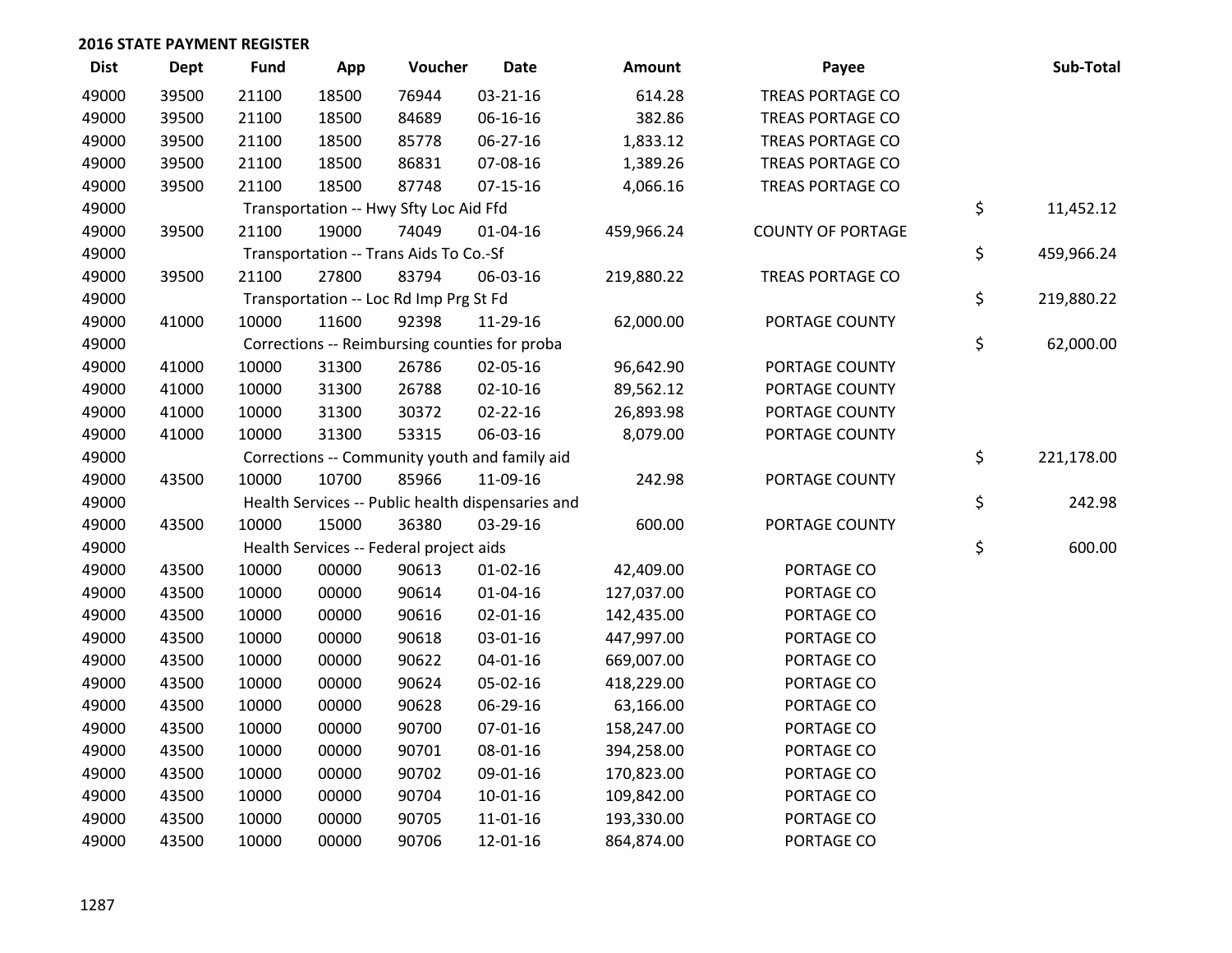| <b>Dist</b> | <b>Dept</b> | <b>Fund</b> | App                           | Voucher                                           | <b>Date</b>                                      | Amount    | Payee          | Sub-Total          |
|-------------|-------------|-------------|-------------------------------|---------------------------------------------------|--------------------------------------------------|-----------|----------------|--------------------|
| 49000       |             |             |                               | Health Services -- State/Fed Aids                 |                                                  |           |                | \$<br>3,801,654.00 |
| 49000       | 45500       | 10000       | 22100                         | 14340                                             | $07 - 22 - 16$                                   | 2,420.00  | PORTAGE COUNTY |                    |
| 49000       |             |             |                               | Justice -- Crime laboratories, DNA                |                                                  |           |                | \$<br>2,420.00     |
| 49000       | 45500       | 10000       | 23100                         | 14941                                             | 08-04-16                                         | 1,080.54  | PORTAGE COUNTY |                    |
| 49000       | 45500       | 10000       | 23100                         | 16176                                             | 09-07-16                                         | 11,680.00 | PORTAGE COUNTY |                    |
| 49000       |             |             |                               | Justice -- Law enforcement train, local           |                                                  |           |                | \$<br>12,760.54    |
| 49000       | 45500       | 10000       | 53200                         | 7624                                              | 03-14-16                                         | 26,020.13 | PORTAGE COUNTY |                    |
| 49000       | 45500       | 10000       | 53200                         | 14454                                             | $07 - 22 - 16$                                   | 24,352.59 | PORTAGE COUNTY |                    |
| 49000       |             |             |                               | Justice -- Crime victim witness assist            |                                                  |           |                | \$<br>50,372.72    |
| 49000       | 45500       | 10000       | 54200                         | 21023                                             | 12-15-16                                         | 312.52    | PORTAGE COUNTY |                    |
| 49000       |             |             |                               | Justice -- Federal aid, victim assistance         |                                                  |           |                | \$<br>312.52       |
| 49000       | 46500       | 10000       | 30800                         | 18755                                             | 12-06-16                                         | 7,923.52  | PORTAGE COUNTY |                    |
| 49000       |             |             |                               |                                                   | Military Affairs -- Emergency response equipment |           |                | \$<br>7,923.52     |
| 49000       | 46500       | 10000       | 33700                         | 12953                                             | 07-20-16                                         | 10,976.00 | PORTAGE COUNTY |                    |
| 49000       | 46500       | 10000       | 33700                         | 18629                                             | 12-06-16                                         | 10,976.00 | PORTAGE COUNTY |                    |
| 49000       |             |             |                               | Military Affairs -- Local emer planning grants    |                                                  |           |                | \$<br>21,952.00    |
| 49000       | 46500       | 10000       | 34200                         | 5064                                              | $01-27-16$                                       | 24,632.15 | PORTAGE COUNTY |                    |
| 49000       | 46500       | 10000       | 34200                         | 5614                                              | 02-04-16                                         | 11,292.50 | PORTAGE COUNTY |                    |
| 49000       | 46500       | 10000       | 34200                         | 13892                                             | 08-16-16                                         | 25,987.11 | PORTAGE COUNTY |                    |
| 49000       | 46500       | 10000       | 34200                         | 18699                                             | 12-06-16                                         | 28,199.67 | PORTAGE COUNTY |                    |
| 49000       |             |             |                               | Military Affairs -- Federal aid, local assistance |                                                  |           |                | \$<br>90,111.43    |
| 49000       | 48500       | 15200       | 12700                         | 7803                                              | 03-07-16                                         | 479.02    | PORTAGE COUNTY |                    |
| 49000       | 48500       | 15200       | 12700                         | 13993                                             | 06-30-16                                         | 670.98    | PORTAGE COUNTY |                    |
| 49000       |             |             |                               | Veterans Affairs -- Grants to counties            |                                                  |           |                | \$<br>1,150.00     |
| 49000       | 48500       | 58200       | 26700                         | 7803                                              | 03-07-16                                         | 2,155.60  | PORTAGE COUNTY |                    |
| 49000       | 48500       | 58200       | 26700                         | 13993                                             | 06-30-16                                         | 3,019.40  | PORTAGE COUNTY |                    |
| 49000       | 48500       | 58300       | 37000                         | 7803                                              | 03-07-16                                         | 2,155.60  | PORTAGE COUNTY |                    |
| 49000       | 48500       | 58300       | 37000                         | 13993                                             | 06-30-16                                         | 3,019.40  | PORTAGE COUNTY |                    |
| 49000       |             |             |                               | Veterans Affairs -- County grants                 |                                                  |           |                | \$<br>10,350.00    |
| 49000       | 50500       | 10000       | 14200                         | 27734                                             | 08-23-16                                         | 57,062.50 | PORTAGE COUNTY |                    |
| 49000       |             |             | Administration -- Federal aid |                                                   |                                                  |           |                | \$<br>57,062.50    |
| 49000       | 50500       | 10000       | 15500                         | 8192                                              | $01 - 15 - 16$                                   | 9,717.29  | PORTAGE COUNTY |                    |
| 49000       | 50500       | 10000       | 15500                         | 11511                                             | $02 - 17 - 16$                                   | 11,951.69 | PORTAGE COUNTY |                    |
| 49000       | 50500       | 10000       | 15500                         | 15461                                             | $04 - 01 - 16$                                   | 10,148.04 | PORTAGE COUNTY |                    |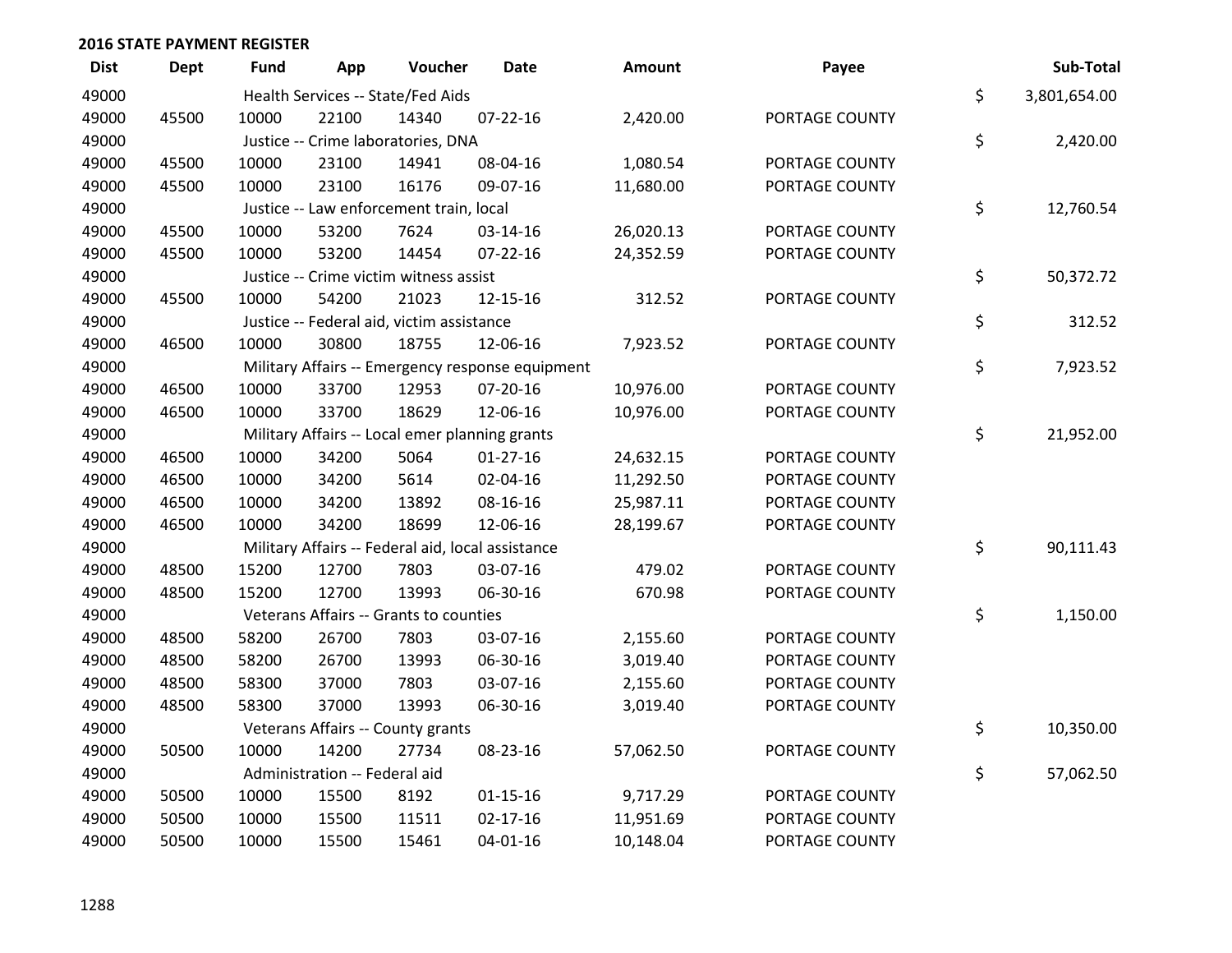| <b>Dist</b> | <b>Dept</b> | <b>Fund</b> | App                    | Voucher                                         | <b>Date</b>    | Amount       | Payee          | Sub-Total          |
|-------------|-------------|-------------|------------------------|-------------------------------------------------|----------------|--------------|----------------|--------------------|
| 49000       | 50500       | 10000       | 15500                  | 17679                                           | 04-29-16       | 9,671.43     | PORTAGE COUNTY |                    |
| 49000       | 50500       | 10000       | 15500                  | 19156                                           | $05-17-16$     | 11,668.57    | PORTAGE COUNTY |                    |
| 49000       | 50500       | 10000       | 15500                  | 23226                                           | 06-30-16       | 9,661.23     | PORTAGE COUNTY |                    |
| 49000       | 50500       | 10000       | 15500                  | 26088                                           | 08-01-16       | 27,124.51    | PORTAGE COUNTY |                    |
| 49000       | 50500       | 10000       | 15500                  | 27526                                           | 08-17-16       | 13,580.24    | PORTAGE COUNTY |                    |
| 49000       | 50500       | 10000       | 15500                  | 29951                                           | 09-15-16       | 4,392.80     | PORTAGE COUNTY |                    |
| 49000       | 50500       | 10000       | 15500                  | 36198                                           | 11-30-16       | (12,672.00)  | PORTAGE COUNTY |                    |
| 49000       | 50500       | 10000       | 15500                  | 38786                                           | 12-29-16       | 8,759.37     | PORTAGE COUNTY |                    |
| 49000       |             |             |                        | Administration -- Federal aid, local assistance |                |              |                | \$<br>104,003.17   |
| 49000       | 50500       | 23500       | 37100                  | 8192                                            | $01 - 15 - 16$ | 8,043.65     | PORTAGE COUNTY |                    |
| 49000       | 50500       | 23500       | 37100                  | 11511                                           | $02 - 17 - 16$ | 8,801.52     | PORTAGE COUNTY |                    |
| 49000       | 50500       | 23500       | 37100                  | 15461                                           | $04 - 01 - 16$ | 7,265.62     | PORTAGE COUNTY |                    |
| 49000       | 50500       | 23500       | 37100                  | 17679                                           | 04-29-16       | 3,794.32     | PORTAGE COUNTY |                    |
| 49000       | 50500       | 23500       | 37100                  | 19156                                           | $05-17-16$     | 1,987.22     | PORTAGE COUNTY |                    |
| 49000       | 50500       | 23500       | 37100                  | 23226                                           | 06-30-16       | 2,007.31     | PORTAGE COUNTY |                    |
| 49000       | 50500       | 23500       | 37100                  | 26088                                           | 08-01-16       | 1,203.01     | PORTAGE COUNTY |                    |
| 49000       | 50500       | 23500       | 37100                  | 27526                                           | 08-17-16       | 11,236.87    | PORTAGE COUNTY |                    |
| 49000       | 50500       | 23500       | 37100                  | 29951                                           | 09-15-16       | 6,464.41     | PORTAGE COUNTY |                    |
| 49000       | 50500       | 23500       | 37100                  | 36198                                           | 11-30-16       | 14,440.00    | PORTAGE COUNTY |                    |
| 49000       | 50500       | 23500       | 37100                  | 38786                                           | 12-29-16       | 6,289.14     | PORTAGE COUNTY |                    |
| 49000       |             |             |                        | Administration -- Low-income assistance grants  |                |              |                | \$<br>71,533.07    |
| 49000       | 50500       | 26900       | 16600                  | 13242                                           | 03-23-16       | 1,000.00     | PORTAGE COUNTY |                    |
| 49000       | 50500       | 26900       | 16600                  | 13443                                           | 03-24-16       | 15,040.00    | PORTAGE COUNTY |                    |
| 49000       | 50500       | 26900       | 16600                  | 18455                                           | 05-10-16       | 25,000.00    | PORTAGE COUNTY |                    |
| 49000       |             |             | Administration -- Land |                                                 |                |              |                | \$<br>41,040.00    |
| 49000       | 83500       | 10000       | 10500                  | 6574                                            | $07 - 25 - 16$ | 283,960.79   | PORTAGE COUNTY |                    |
| 49000       | 83500       | 10000       | 10500                  | 14097                                           | $11 - 21 - 16$ | 1,406,750.32 | PORTAGE COUNTY |                    |
| 49000       |             |             |                        | Revenue -- County and Municipal Aid             |                |              |                | \$<br>1,690,711.11 |
| 49000       | 83500       | 10000       | 10900                  | 7241                                            | 07-25-16       | 214,214.00   | PORTAGE COUNTY |                    |
| 49000       |             |             |                        | Revenue -- State Aid, Tax Exempt Proprty        |                |              |                | \$<br>214,214.00   |
| 49000       | 83500       | 10000       | 11000                  | 14097                                           | $11 - 21 - 16$ | 131,644.14   | PORTAGE COUNTY |                    |
| 49000       |             |             |                        | Revenue -- Public Utility Distribution          |                |              |                | \$<br>131,644.14   |
| 49000       | 83500       | 10000       | 30200                  | 5084                                            | 07-25-16       | 1,080,620.56 | PORTAGE COUNTY |                    |
| 49000       | 83500       | 10000       | 30200                  | 5228                                            | $07 - 25 - 16$ | 5,528,047.80 | PORTAGE COUNTY |                    |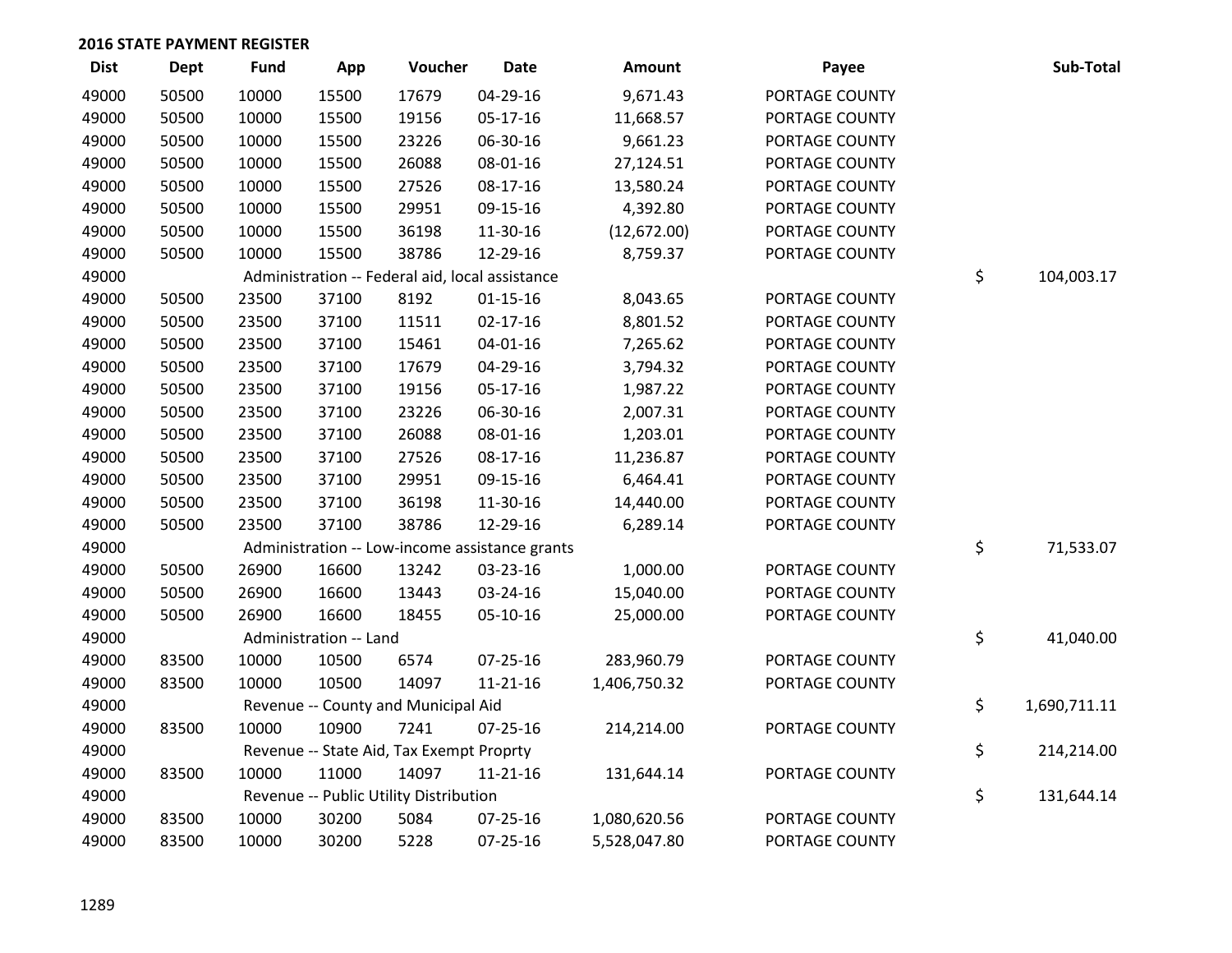| <b>Dist</b> | <b>Dept</b> | <b>Fund</b> | App                                  | Voucher                                             | <b>Date</b>    | Amount       | Payee                | Sub-Total           |
|-------------|-------------|-------------|--------------------------------------|-----------------------------------------------------|----------------|--------------|----------------------|---------------------|
| 49000       |             |             |                                      | Revenue -- School Lvy Tx/First Dollar Cr            |                |              |                      | \$<br>6,608,668.36  |
| 49000       | 83500       | 52100       | 36300                                | 3487                                                | 03-29-16       | 1,283,607.30 | PORTAGE COUNTY       |                     |
| 49000       |             |             |                                      | Revenue -- Lottery & Gaming Credit                  |                |              |                      | \$<br>1,283,607.30  |
| 49000       |             |             | <b>District Total Appropriations</b> |                                                     |                |              |                      | \$<br>17,674,850.34 |
| 49002       | 16500       | 10000       | 22500                                | 4492                                                | 06-27-16       | 2,868.75     | <b>TOWN OF ALBAN</b> |                     |
| 49002       |             |             |                                      | Safety & Prof Services -- Fire dues distribution    |                |              |                      | \$<br>2,868.75      |
| 49002       | 37000       | 10000       | 50300                                | 30718                                               | $02 - 17 - 16$ | 22,369.10    | <b>TOWN OF ALBAN</b> |                     |
| 49002       | 37000       | 10000       | 50300                                | 30719                                               | $02 - 17 - 16$ | 6,152.79     | <b>TOWN OF ALBAN</b> |                     |
| 49002       | 37000       | 10000       | 50300                                | 46271                                               | $04 - 21 - 16$ | 687.20       | TOWN OF ALBAN        |                     |
| 49002       |             |             |                                      | Natural Resources -- Aids in lieu of taxes - gener  |                |              |                      | \$<br>29,209.09     |
| 49002       | 37000       | 21200       | 16600                                | 63801                                               | 06-20-16       | 1,748.41     | <b>TOWN OF ALBAN</b> |                     |
| 49002       |             |             |                                      | Natural Resources -- Gen program ops-state funds-FR |                |              |                      | \$<br>1,748.41      |
| 49002       | 37000       | 21200       | 57100                                | 63801                                               | 06-20-16       | 832.28       | <b>TOWN OF ALBAN</b> |                     |
| 49002       |             |             |                                      | Natural Resources -- ResAids - cnty forst, cl & mfl |                |              |                      | \$<br>832.28        |
| 49002       | 37000       | 21200       | 57900                                | 46270                                               | $04 - 21 - 16$ | 69.93        | <b>TOWN OF ALBAN</b> |                     |
| 49002       |             |             |                                      | Natural Resources -- Aids in lieu of taxes - sum s  |                |              |                      | \$<br>69.93         |
| 49002       | 37000       | 21200       | 58900                                | 102546                                              | 11-18-16       | 1,398.32     | <b>TOWN OF ALBAN</b> |                     |
| 49002       |             |             |                                      | Natural Resources -- Resource aids - distribution o |                |              |                      | \$<br>1,398.32      |
| 49002       | 39500       | 21100       | 19100                                | 1405                                                | 07-05-16       | 22,454.89    | <b>TOWN OF ALBAN</b> |                     |
| 49002       | 39500       | 21100       | 19100                                | 30477                                               | 10-03-16       | 22,454.91    | <b>TOWN OF ALBAN</b> |                     |
| 49002       | 39500       | 21100       | 19100                                | 77224                                               | $01 - 04 - 16$ | 22,454.89    | <b>TOWN OF ALBAN</b> |                     |
| 49002       | 39500       | 21100       | 19100                                | 85224                                               | 04-04-16       | 22,454.89    | <b>TOWN OF ALBAN</b> |                     |
| 49002       |             |             |                                      | Transportation -- Trns Aids To Mnc.-Sf              |                |              |                      | \$<br>89,819.58     |
| 49002       | 83500       | 10000       | 10500                                | 6547                                                | 07-25-16       | 4,539.25     | <b>TOWN OF ALBAN</b> |                     |
| 49002       | 83500       | 10000       | 10500                                | 14070                                               | $11 - 21 - 16$ | 14,453.25    | <b>TOWN OF ALBAN</b> |                     |
| 49002       |             |             |                                      | Revenue -- County and Municipal Aid                 |                |              |                      | \$<br>18,992.50     |
| 49002       | 83500       | 10000       | 11000                                | 14070                                               | $11 - 21 - 16$ | 11,436.77    | <b>TOWN OF ALBAN</b> |                     |
| 49002       |             |             |                                      | Revenue -- Public Utility Distribution              |                |              |                      | \$<br>11,436.77     |
| 49002       |             |             | <b>District Total Appropriations</b> |                                                     |                |              |                      | \$<br>156,375.63    |
| 49004       | 16500       | 10000       | 22500                                | 4493                                                | 06-27-16       | 1,832.27     | TOWN OF ALMOND       |                     |
| 49004       |             |             |                                      | Safety & Prof Services -- Fire dues distribution    |                |              |                      | \$<br>1,832.27      |
| 49004       | 37000       | 10000       | 50300                                | 53512                                               | 05-18-16       | 8,318.78     | TOWN OF ALMOND       |                     |
| 49004       |             |             |                                      | Natural Resources -- Aids in lieu of taxes - gener  |                |              |                      | \$<br>8,318.78      |
| 49004       | 37000       | 21200       | 16600                                | 63802                                               | 06-20-16       | 1,124.83     | TOWN OF ALMOND       |                     |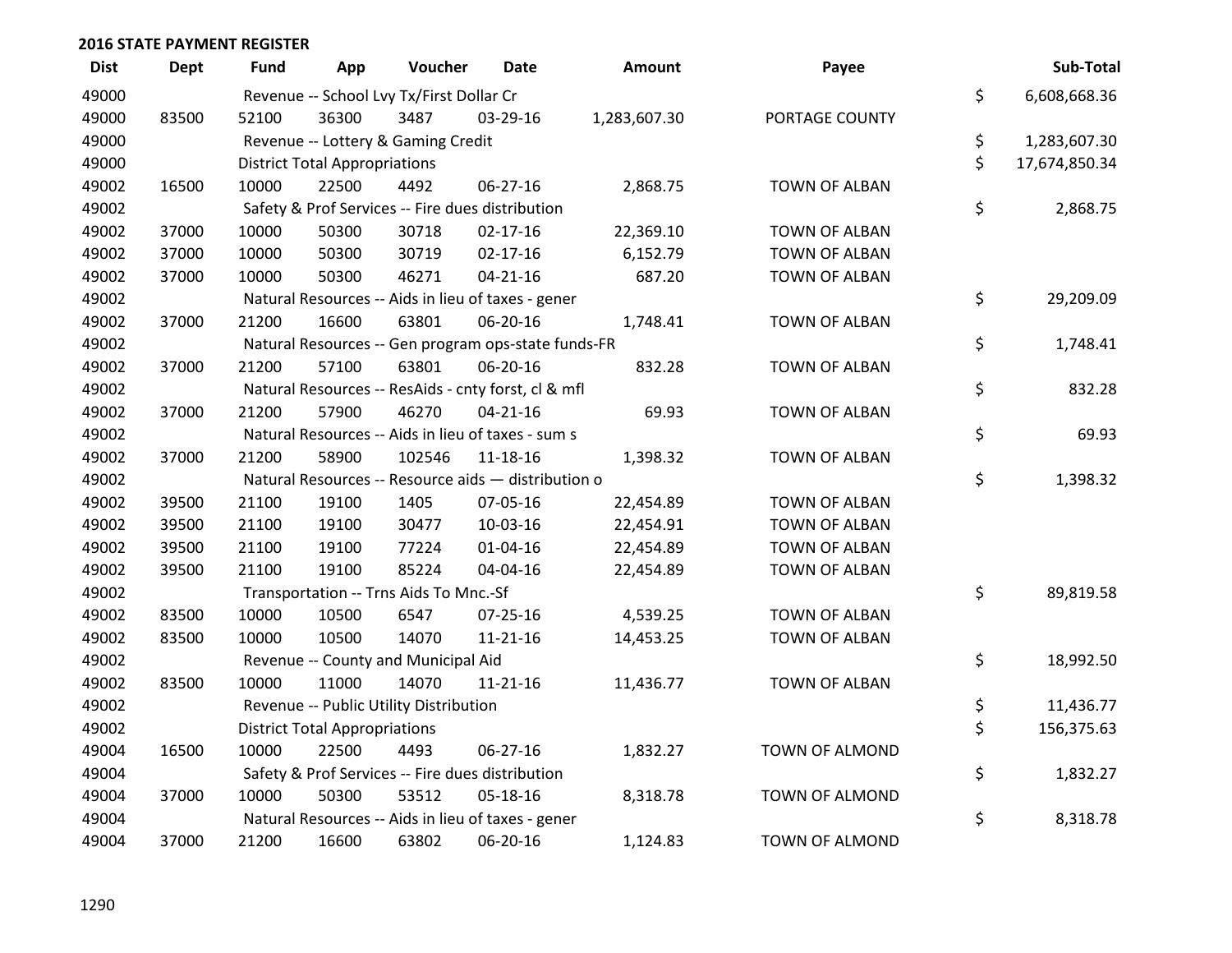| <b>Dist</b> | Dept  | Fund  | App                                  | Voucher                                  | Date                                                | Amount    | Payee                  | Sub-Total        |
|-------------|-------|-------|--------------------------------------|------------------------------------------|-----------------------------------------------------|-----------|------------------------|------------------|
| 49004       |       |       |                                      |                                          | Natural Resources -- Gen program ops-state funds-FR |           |                        | \$<br>1,124.83   |
| 49004       | 37000 | 21200 | 57100                                | 63802                                    | 06-20-16                                            | 550.82    | TOWN OF ALMOND         |                  |
| 49004       |       |       |                                      |                                          | Natural Resources -- ResAids - cnty forst, cl & mfl |           |                        | \$<br>550.82     |
| 49004       | 39500 | 21100 | 19100                                | 1406                                     | 07-05-16                                            | 27,464.44 | TOWN OF ALMOND         |                  |
| 49004       | 39500 | 21100 | 19100                                | 30478                                    | 10-03-16                                            | 27,464.46 | <b>TOWN OF ALMOND</b>  |                  |
| 49004       | 39500 | 21100 | 19100                                | 77225                                    | $01 - 04 - 16$                                      | 27,464.44 | TOWN OF ALMOND         |                  |
| 49004       | 39500 | 21100 | 19100                                | 85225                                    | 04-04-16                                            | 27,464.44 | TOWN OF ALMOND         |                  |
| 49004       |       |       |                                      | Transportation -- Trns Aids To Mnc.-Sf   |                                                     |           |                        | \$<br>109,857.78 |
| 49004       | 83500 | 10000 | 10500                                | 6548                                     | 07-25-16                                            | 2,542.62  | TOWN OF ALMOND         |                  |
| 49004       | 83500 | 10000 | 10500                                | 14071                                    | 11-21-16                                            | 14,408.17 | TOWN OF ALMOND         |                  |
| 49004       |       |       |                                      | Revenue -- County and Municipal Aid      |                                                     |           |                        | \$<br>16,950.79  |
| 49004       | 83500 | 10000 | 10900                                | 8423                                     | $07 - 25 - 16$                                      | 2,098.00  | TOWN OF ALMOND         |                  |
| 49004       |       |       |                                      | Revenue -- State Aid, Tax Exempt Proprty |                                                     |           |                        | \$<br>2,098.00   |
| 49004       |       |       | <b>District Total Appropriations</b> |                                          |                                                     |           |                        | \$<br>140,733.27 |
| 49006       | 16500 | 10000 | 22500                                | 4494                                     | $06 - 27 - 16$                                      | 5,117.39  | <b>TOWN OF AMHERST</b> |                  |
| 49006       |       |       |                                      |                                          | Safety & Prof Services -- Fire dues distribution    |           |                        | \$<br>5,117.39   |
| 49006       | 37000 | 10000 | 50300                                | 30479                                    | $02 - 17 - 16$                                      | 1,448.57  | <b>TOWN OF AMHERST</b> |                  |
| 49006       | 37000 | 10000 | 50300                                | 30480                                    | $02 - 17 - 16$                                      | 1,537.48  | <b>TOWN OF AMHERST</b> |                  |
| 49006       | 37000 | 10000 | 50300                                | 45376                                    | $04 - 21 - 16$                                      | 64.85     | <b>TOWN OF AMHERST</b> |                  |
| 49006       |       |       |                                      |                                          | Natural Resources -- Aids in lieu of taxes - gener  |           |                        | \$<br>3,050.90   |
| 49006       | 37000 | 21200 | 16600                                | 63803                                    | 06-20-16                                            | 1,109.98  | TOWN OF AMHERST        |                  |
| 49006       |       |       |                                      |                                          | Natural Resources -- Gen program ops-state funds-FR |           |                        | \$<br>1,109.98   |
| 49006       | 37000 | 21200 | 57100                                | 63803                                    | 06-20-16                                            | 522.17    | TOWN OF AMHERST        |                  |
| 49006       |       |       |                                      |                                          | Natural Resources -- ResAids - cnty forst, cl & mfl |           |                        | \$<br>522.17     |
| 49006       | 37000 | 21200 | 57900                                | 45375                                    | $04 - 21 - 16$                                      | 4.12      | TOWN OF AMHERST        |                  |
| 49006       |       |       |                                      |                                          | Natural Resources -- Aids in lieu of taxes - sum s  |           |                        | \$<br>4.12       |
| 49006       | 37000 | 21200 | 58900                                | 102547                                   | 11-18-16                                            | 2,996.37  | TOWN OF AMHERST        |                  |
| 49006       |       |       |                                      |                                          | Natural Resources -- Resource aids - distribution o |           |                        | \$<br>2,996.37   |
| 49006       | 39500 | 21100 | 19100                                | 1407                                     | 07-05-16                                            | 30,739.92 | TOWN OF AMHERST        |                  |
| 49006       | 39500 | 21100 | 19100                                | 30479                                    | 10-03-16                                            | 30,739.92 | <b>TOWN OF AMHERST</b> |                  |
| 49006       | 39500 | 21100 | 19100                                | 77226                                    | $01 - 04 - 16$                                      | 30,739.92 | TOWN OF AMHERST        |                  |
| 49006       | 39500 | 21100 | 19100                                | 85226                                    | 04-04-16                                            | 30,739.92 | <b>TOWN OF AMHERST</b> |                  |
| 49006       |       |       |                                      | Transportation -- Trns Aids To Mnc.-Sf   |                                                     |           |                        | \$<br>122,959.68 |
| 49006       | 83500 | 10000 | 10500                                | 6549                                     | 07-25-16                                            | 3,868.71  | <b>TOWN OF AMHERST</b> |                  |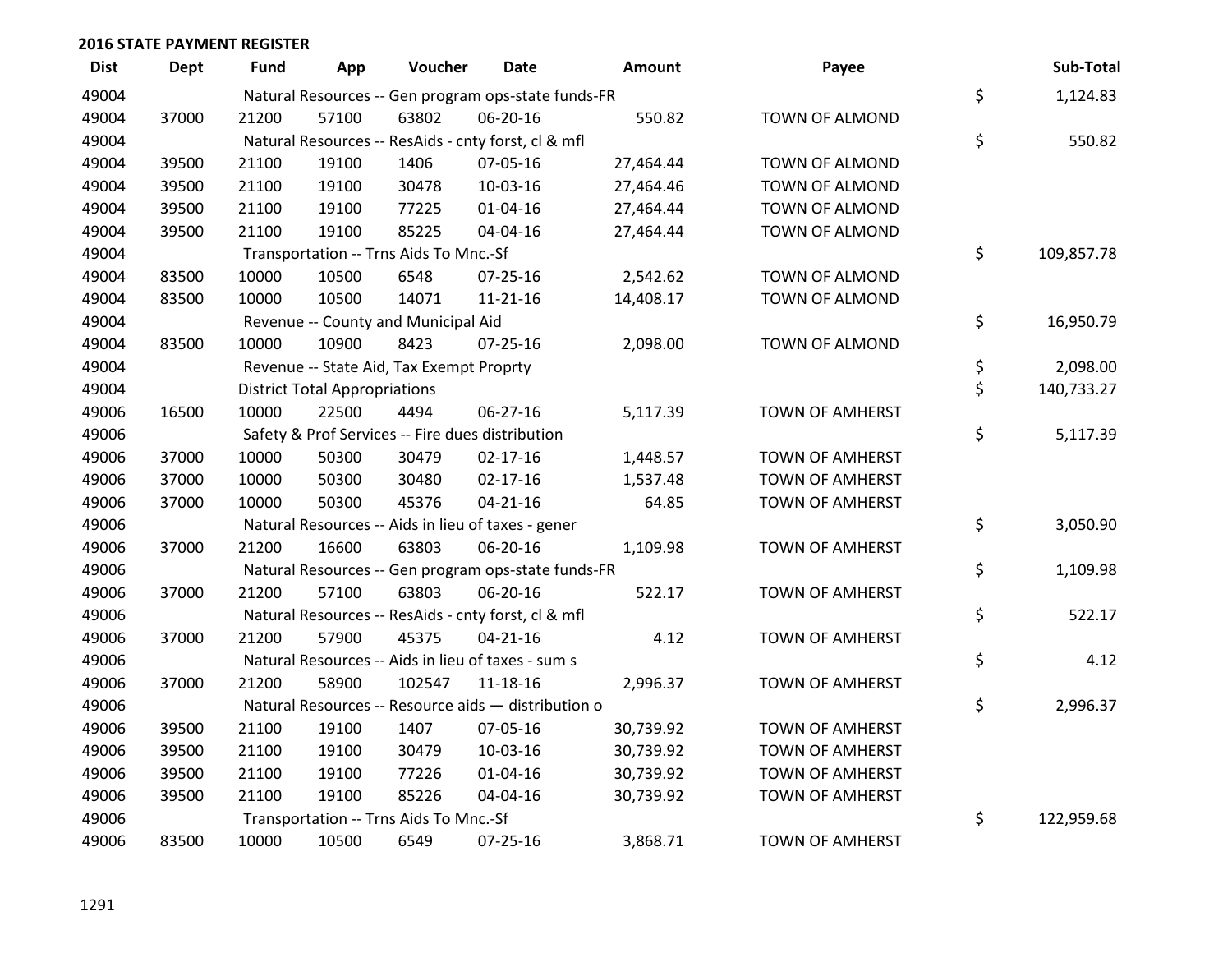| <b>Dist</b> | <b>Dept</b> | <b>Fund</b> | App                                  | Voucher                                  | <b>Date</b>                                         | Amount    | Payee                  | Sub-Total        |
|-------------|-------------|-------------|--------------------------------------|------------------------------------------|-----------------------------------------------------|-----------|------------------------|------------------|
| 49006       | 83500       | 10000       | 10500                                | 14072                                    | $11 - 21 - 16$                                      | 21,660.13 | <b>TOWN OF AMHERST</b> |                  |
| 49006       |             |             |                                      | Revenue -- County and Municipal Aid      |                                                     |           |                        | \$<br>25,528.84  |
| 49006       | 83500       | 10000       | 10900                                | 8424                                     | $07 - 25 - 16$                                      | 306.00    | <b>TOWN OF AMHERST</b> |                  |
| 49006       |             |             |                                      | Revenue -- State Aid, Tax Exempt Proprty |                                                     |           |                        | \$<br>306.00     |
| 49006       | 83500       | 10000       | 11000                                | 14072                                    | $11 - 21 - 16$                                      | 487.30    | <b>TOWN OF AMHERST</b> |                  |
| 49006       |             |             |                                      | Revenue -- Public Utility Distribution   |                                                     |           |                        | \$<br>487.30     |
| 49006       |             |             | <b>District Total Appropriations</b> |                                          |                                                     |           |                        | \$<br>162,082.75 |
| 49008       | 16500       | 10000       | 22500                                | 4495                                     | 06-27-16                                            | 1,985.40  | TOWN OF BELMONT        |                  |
| 49008       |             |             |                                      |                                          | Safety & Prof Services -- Fire dues distribution    |           |                        | \$<br>1,985.40   |
| 49008       | 37000       | 10000       | 50300                                | 29060                                    | $02 - 12 - 16$                                      | 3,358.87  | TOWN OF BELMONT        |                  |
| 49008       | 37000       | 10000       | 50300                                | 29061                                    | $02 - 12 - 16$                                      | 5,996.92  | TOWN OF BELMONT        |                  |
| 49008       | 37000       | 10000       | 50300                                | 46083                                    | $04 - 21 - 16$                                      | 1,439.59  | TOWN OF BELMONT        |                  |
| 49008       | 37000       | 10000       | 50300                                | 46084                                    | $04 - 21 - 16$                                      | 676.59    | TOWN OF BELMONT        |                  |
| 49008       |             |             |                                      |                                          | Natural Resources -- Aids in lieu of taxes - gener  |           |                        | \$<br>11,471.97  |
| 49008       | 37000       | 21200       | 16600                                | 63804                                    | 06-20-16                                            | 1,547.60  | TOWN OF BELMONT        |                  |
| 49008       |             |             |                                      |                                          | Natural Resources -- Gen program ops-state funds-FR |           |                        | \$<br>1,547.60   |
| 49008       | 37000       | 21200       | 57100                                | 63804                                    | 06-20-16                                            | 710.88    | TOWN OF BELMONT        |                  |
| 49008       |             |             |                                      |                                          | Natural Resources -- ResAids - cnty forst, cl & mfl |           |                        | \$<br>710.88     |
| 49008       | 37000       | 21200       | 57900                                | 46085                                    | $04 - 21 - 16$                                      | 160.67    | TOWN OF BELMONT        |                  |
| 49008       | 37000       | 21200       | 57900                                | 46086                                    | $04 - 21 - 16$                                      | 19.68     | TOWN OF BELMONT        |                  |
| 49008       |             |             |                                      |                                          | Natural Resources -- Aids in lieu of taxes - sum s  |           |                        | \$<br>180.35     |
| 49008       | 37000       | 21200       | 58900                                | 102548                                   | 11-18-16                                            | 4,394.73  | TOWN OF BELMONT        |                  |
| 49008       |             |             |                                      |                                          | Natural Resources -- Resource aids - distribution o |           |                        | \$<br>4,394.73   |
| 49008       | 39500       | 21100       | 19100                                | 1408                                     | 07-05-16                                            | 22,642.06 | TOWN OF BELMONT        |                  |
| 49008       | 39500       | 21100       | 19100                                | 30480                                    | 10-03-16                                            | 22,642.08 | TOWN OF BELMONT        |                  |
| 49008       | 39500       | 21100       | 19100                                | 77227                                    | $01 - 04 - 16$                                      | 22,642.06 | TOWN OF BELMONT        |                  |
| 49008       | 39500       | 21100       | 19100                                | 85227                                    | 04-04-16                                            | 22,642.06 | TOWN OF BELMONT        |                  |
| 49008       |             |             |                                      | Transportation -- Trns Aids To Mnc.-Sf   |                                                     |           |                        | \$<br>90,568.26  |
| 49008       | 83500       | 10000       | 10500                                | 6550                                     | $07 - 25 - 16$                                      | 2,200.07  | <b>TOWN OF BELMONT</b> |                  |
| 49008       | 83500       | 10000       | 10500                                | 14073                                    | $11 - 21 - 16$                                      | 12,467.06 | TOWN OF BELMONT        |                  |
| 49008       |             |             |                                      | Revenue -- County and Municipal Aid      |                                                     |           |                        | \$<br>14,667.13  |
| 49008       | 83500       | 10000       | 10900                                | 8425                                     | $07 - 25 - 16$                                      | 2.00      | TOWN OF BELMONT        |                  |
| 49008       |             |             |                                      | Revenue -- State Aid, Tax Exempt Proprty |                                                     |           |                        | \$<br>2.00       |
| 49008       |             |             | <b>District Total Appropriations</b> |                                          |                                                     |           |                        | \$<br>125,528.32 |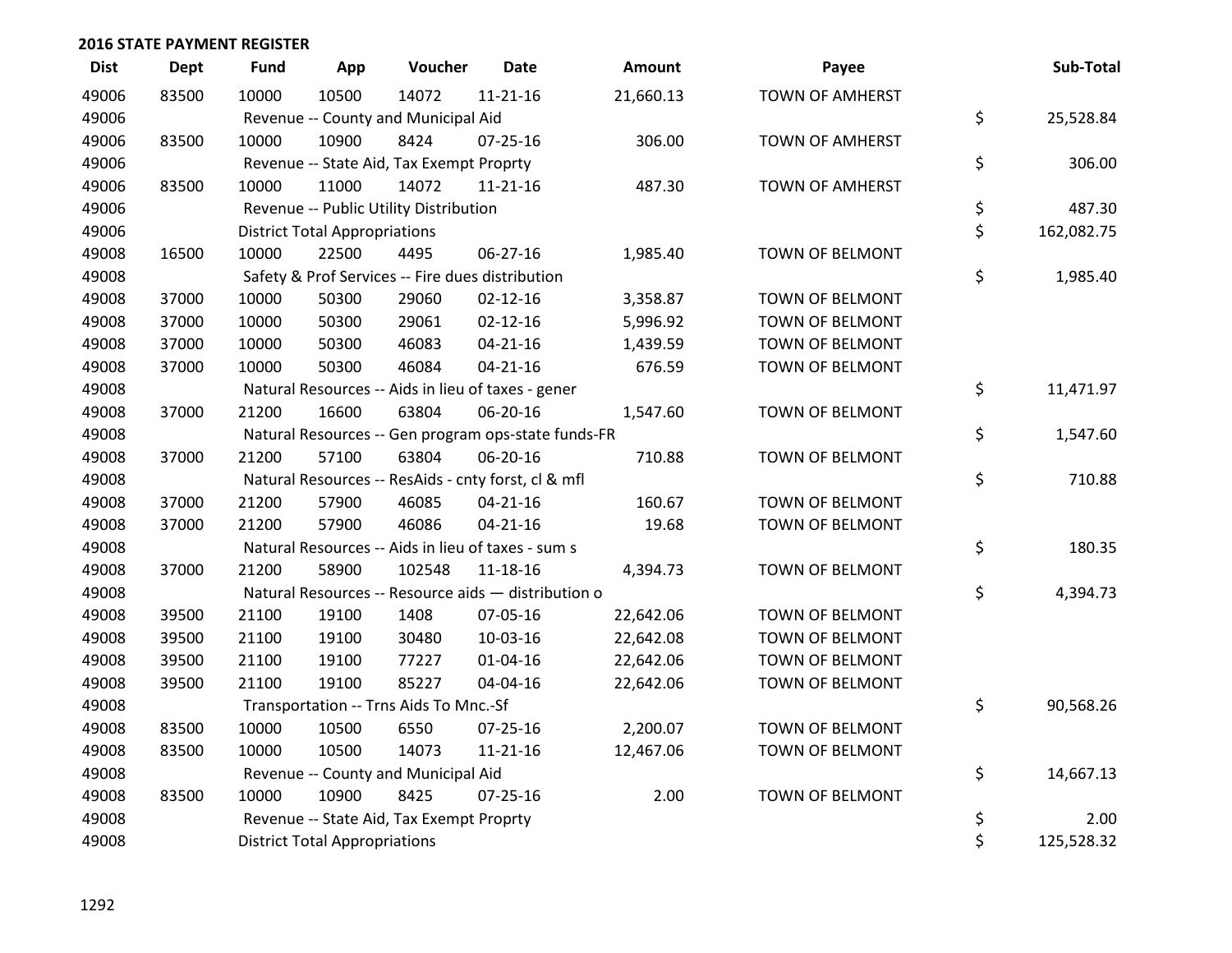| <b>Dist</b> | <b>Dept</b> | <b>Fund</b> | App                                  | Voucher                                  | Date                                                | Amount    | Payee                 | Sub-Total        |
|-------------|-------------|-------------|--------------------------------------|------------------------------------------|-----------------------------------------------------|-----------|-----------------------|------------------|
| 49010       | 16500       | 10000       | 22500                                | 4496                                     | $06 - 27 - 16$                                      | 3,389.10  | TOWN OF BUENA VISTA   |                  |
| 49010       |             |             |                                      |                                          | Safety & Prof Services -- Fire dues distribution    |           |                       | \$<br>3,389.10   |
| 49010       | 37000       | 10000       | 50300                                | 28894                                    | $02 - 12 - 16$                                      | 11,712.42 | TOWN OF BUENA VISTA   |                  |
| 49010       | 37000       | 10000       | 50300                                | 45647                                    | $04 - 21 - 16$                                      | 2,364.97  | TOWN OF BUENA VISTA   |                  |
| 49010       |             |             |                                      |                                          | Natural Resources -- Aids in lieu of taxes - gener  |           |                       | \$<br>14,077.39  |
| 49010       | 37000       | 21200       | 16600                                | 63805                                    | 06-20-16                                            | 1,264.77  | TOWN OF BUENA VISTA   |                  |
| 49010       |             |             |                                      |                                          | Natural Resources -- Gen program ops-state funds-FR |           |                       | \$<br>1,264.77   |
| 49010       | 37000       | 21200       | 57100                                | 63805                                    | 06-20-16                                            | 595.41    | TOWN OF BUENA VISTA   |                  |
| 49010       |             |             |                                      |                                          | Natural Resources -- ResAids - cnty forst, cl & mfl |           |                       | \$<br>595.41     |
| 49010       | 37000       | 21200       | 58900                                | 102549                                   | 11-18-16                                            | 690.76    | TOWN OF BUENA VISTA   |                  |
| 49010       |             |             |                                      |                                          | Natural Resources -- Resource aids - distribution o |           |                       | \$<br>690.76     |
| 49010       | 39500       | 21100       | 19100                                | 1409                                     | 07-05-16                                            | 38,331.31 | TOWN OF BUENA VISTA   |                  |
| 49010       | 39500       | 21100       | 19100                                | 30481                                    | 10-03-16                                            | 38,331.33 | TOWN OF BUENA VISTA   |                  |
| 49010       | 39500       | 21100       | 19100                                | 77228                                    | $01 - 04 - 16$                                      | 38,331.31 | TOWN OF BUENA VISTA   |                  |
| 49010       | 39500       | 21100       | 19100                                | 85228                                    | 04-04-16                                            | 38,331.31 | TOWN OF BUENA VISTA   |                  |
| 49010       |             |             |                                      | Transportation -- Trns Aids To Mnc.-Sf   |                                                     |           |                       | \$<br>153,325.26 |
| 49010       | 83500       | 10000       | 10500                                | 6551                                     | 07-25-16                                            | 4,708.24  | TOWN OF BUENA VISTA   |                  |
| 49010       | 83500       | 10000       | 10500                                | 14074                                    | $11 - 21 - 16$                                      | 25,035.10 | TOWN OF BUENA VISTA   |                  |
| 49010       |             |             |                                      | Revenue -- County and Municipal Aid      |                                                     |           |                       | \$<br>29,743.34  |
| 49010       | 83500       | 10000       | 10900                                | 8426                                     | $07 - 25 - 16$                                      | 10.00     | TOWN OF BUENA VISTA   |                  |
| 49010       |             |             |                                      | Revenue -- State Aid, Tax Exempt Proprty |                                                     |           |                       | \$<br>10.00      |
| 49010       | 83500       | 10000       | 11000                                | 14074                                    | $11 - 21 - 16$                                      | 1,671.68  | TOWN OF BUENA VISTA   |                  |
| 49010       |             |             |                                      | Revenue -- Public Utility Distribution   |                                                     |           |                       | \$<br>1,671.68   |
| 49010       |             |             | <b>District Total Appropriations</b> |                                          |                                                     |           |                       | \$<br>204,767.71 |
| 49012       | 16500       | 10000       | 22500                                | 4497                                     | $06 - 27 - 16$                                      | 5,186.49  | TOWN OF CARSON        |                  |
| 49012       |             |             |                                      |                                          | Safety & Prof Services -- Fire dues distribution    |           |                       | \$<br>5,186.49   |
| 49012       | 37000       | 10000       | 50300                                | 28886                                    | $02 - 12 - 16$                                      | 26,299.79 | <b>TOWN OF CARSON</b> |                  |
| 49012       | 37000       | 10000       | 50300                                | 45629                                    | $04 - 21 - 16$                                      | 356.16    | <b>TOWN OF CARSON</b> |                  |
| 49012       |             |             |                                      |                                          | Natural Resources -- Aids in lieu of taxes - gener  |           |                       | \$<br>26,655.95  |
| 49012       | 37000       | 21200       | 16600                                | 63806                                    | 06-20-16                                            | 633.72    | <b>TOWN OF CARSON</b> |                  |
| 49012       |             |             |                                      |                                          | Natural Resources -- Gen program ops-state funds-FR |           |                       | \$<br>633.72     |
| 49012       | 37000       | 21200       | 57100                                | 63806                                    | 06-20-16                                            | 306.16    | <b>TOWN OF CARSON</b> |                  |
| 49012       |             |             |                                      |                                          | Natural Resources -- ResAids - cnty forst, cl & mfl |           |                       | \$<br>306.16     |
| 49012       | 37000       | 21200       | 58900                                | 102550                                   | 11-18-16                                            | 1,282.44  | <b>TOWN OF CARSON</b> |                  |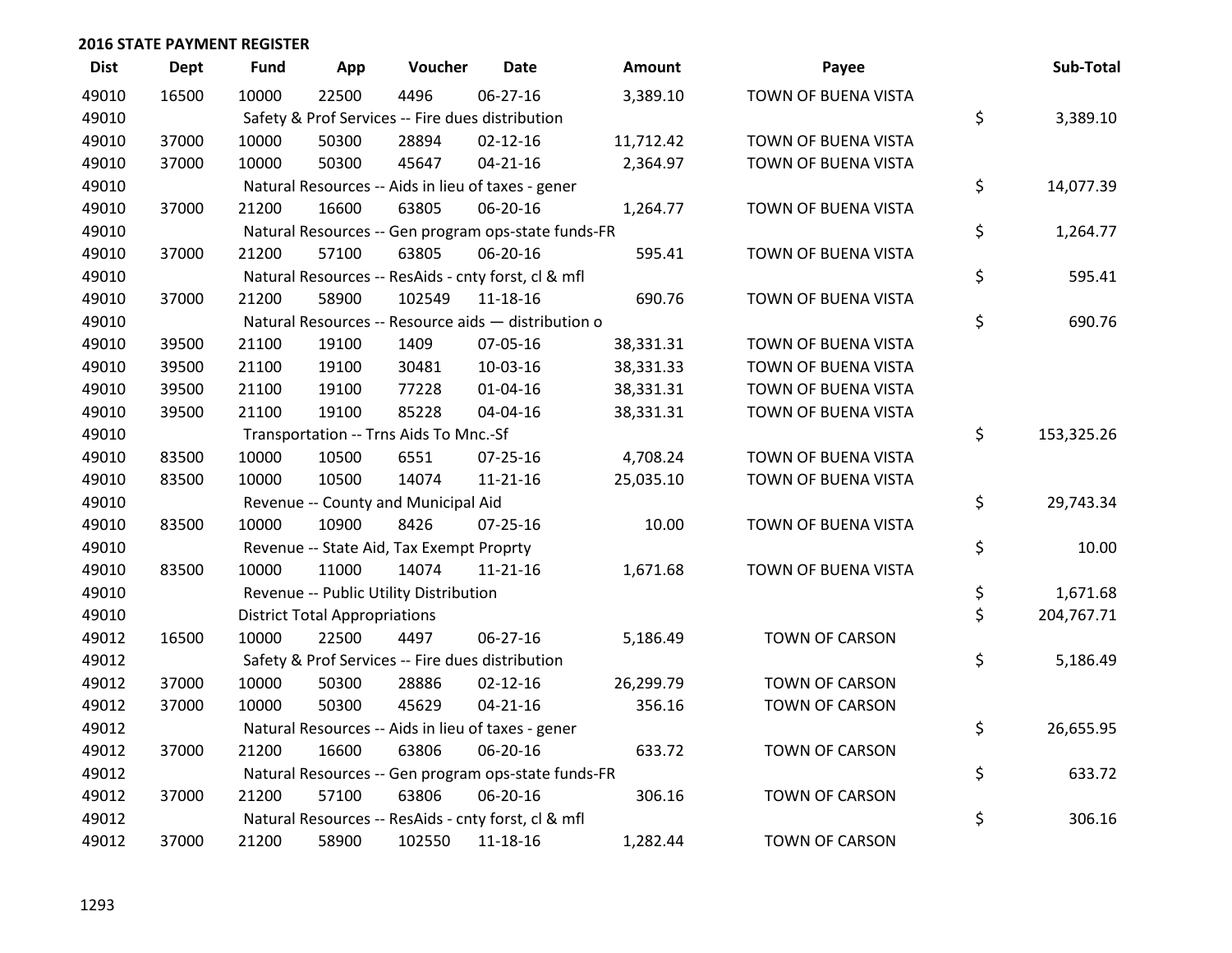| <b>Dist</b> | <b>Dept</b> | <b>Fund</b> | App                                  | Voucher                                       | <b>Date</b>                                         | Amount    | Payee                 | Sub-Total        |
|-------------|-------------|-------------|--------------------------------------|-----------------------------------------------|-----------------------------------------------------|-----------|-----------------------|------------------|
| 49012       |             |             |                                      |                                               | Natural Resources -- Resource aids - distribution o |           |                       | \$<br>1,282.44   |
| 49012       | 37000       | 27400       | 67000                                | 56160                                         | 05-27-16                                            | 2,706.06  | TOWN OF CARSON        |                  |
| 49012       |             |             |                                      |                                               | Natural Resources -- Fin asst for responsible units |           |                       | \$<br>2,706.06   |
| 49012       | 39500       | 21100       | 19100                                | 1410                                          | 07-05-16                                            | 33,993.37 | <b>TOWN OF CARSON</b> |                  |
| 49012       | 39500       | 21100       | 19100                                | 30482                                         | 10-03-16                                            | 33,993.39 | TOWN OF CARSON        |                  |
| 49012       | 39500       | 21100       | 19100                                | 77229                                         | $01 - 04 - 16$                                      | 33,993.37 | TOWN OF CARSON        |                  |
| 49012       | 39500       | 21100       | 19100                                | 85229                                         | 04-04-16                                            | 33,993.37 | TOWN OF CARSON        |                  |
| 49012       |             |             |                                      | Transportation -- Trns Aids To Mnc.-Sf        |                                                     |           |                       | \$<br>135,973.50 |
| 49012       | 83500       | 10000       | 10500                                | 6552                                          | $07 - 25 - 16$                                      | 2,705.46  | TOWN OF CARSON        |                  |
| 49012       | 83500       | 10000       | 10500                                | 14075                                         | $11 - 21 - 16$                                      | 14,910.17 | <b>TOWN OF CARSON</b> |                  |
| 49012       |             |             |                                      | Revenue -- County and Municipal Aid           |                                                     |           |                       | \$<br>17,615.63  |
| 49012       | 83500       | 10000       | 10900                                | 8427                                          | $07 - 25 - 16$                                      | 17.00     | TOWN OF CARSON        |                  |
| 49012       |             |             |                                      | Revenue -- State Aid, Tax Exempt Proprty      |                                                     |           |                       | \$<br>17.00      |
| 49012       | 83500       | 10000       | 11000                                | 14075                                         | $11 - 21 - 16$                                      | 416.36    | TOWN OF CARSON        |                  |
| 49012       |             |             |                                      | Revenue -- Public Utility Distribution        |                                                     |           |                       | \$<br>416.36     |
| 49012       |             |             | <b>District Total Appropriations</b> |                                               |                                                     |           |                       | \$<br>190,793.31 |
| 49014       | 16500       | 10000       | 22500                                | 5229                                          | 07-07-16                                            | 3,603.54  | <b>TOWN OF DEWEY</b>  |                  |
| 49014       |             |             |                                      |                                               | Safety & Prof Services -- Fire dues distribution    |           |                       | \$<br>3,603.54   |
| 49014       | 37000       | 10000       | 50300                                | 30639                                         | $02 - 17 - 16$                                      | 8,643.98  | TOWN OF DEWEY         |                  |
| 49014       | 37000       | 10000       | 50300                                | 45998                                         | $04 - 21 - 16$                                      | 2,941.49  | TOWN OF DEWEY         |                  |
| 49014       |             |             |                                      |                                               | Natural Resources -- Aids in lieu of taxes - gener  |           |                       | \$<br>11,585.47  |
| 49014       | 37000       | 21200       | 16600                                | 63807                                         | 06-20-16                                            | 2,471.76  | <b>TOWN OF DEWEY</b>  |                  |
| 49014       |             |             |                                      |                                               | Natural Resources -- Gen program ops-state funds-FR |           |                       | \$<br>2,471.76   |
| 49014       | 37000       | 21200       | 57100                                | 63807                                         | 06-20-16                                            | 1,114.70  | TOWN OF DEWEY         |                  |
| 49014       |             |             |                                      |                                               | Natural Resources -- ResAids - cnty forst, cl & mfl |           |                       | \$<br>1,114.70   |
| 49014       | 37000       | 21200       | 58300                                | 41625                                         | 04-07-16                                            | 362.50    | TOWN OF DEWEY         |                  |
| 49014       |             |             |                                      | Natural Resources -- Rec & resource aids, fed |                                                     |           |                       | \$<br>362.50     |
| 49014       | 37000       | 21200       | 58900                                | 102551                                        | $11 - 18 - 16$                                      | 2,678.54  | <b>TOWN OF DEWEY</b>  |                  |
| 49014       |             |             |                                      |                                               | Natural Resources -- Resource aids - distribution o |           |                       | \$<br>2,678.54   |
| 49014       | 39500       | 21100       | 19100                                | 1411                                          | 07-05-16                                            | 28,323.22 | <b>TOWN OF DEWEY</b>  |                  |
| 49014       | 39500       | 21100       | 19100                                | 30483                                         | 10-03-16                                            | 28,323.24 | TOWN OF DEWEY         |                  |
| 49014       | 39500       | 21100       | 19100                                | 77230                                         | $01 - 04 - 16$                                      | 28,323.22 | TOWN OF DEWEY         |                  |
| 49014       | 39500       | 21100       | 19100                                | 85230                                         | 04-04-16                                            | 28,323.22 | TOWN OF DEWEY         |                  |
| 49014       |             |             |                                      | Transportation -- Trns Aids To Mnc.-Sf        |                                                     |           |                       | \$<br>113,292.90 |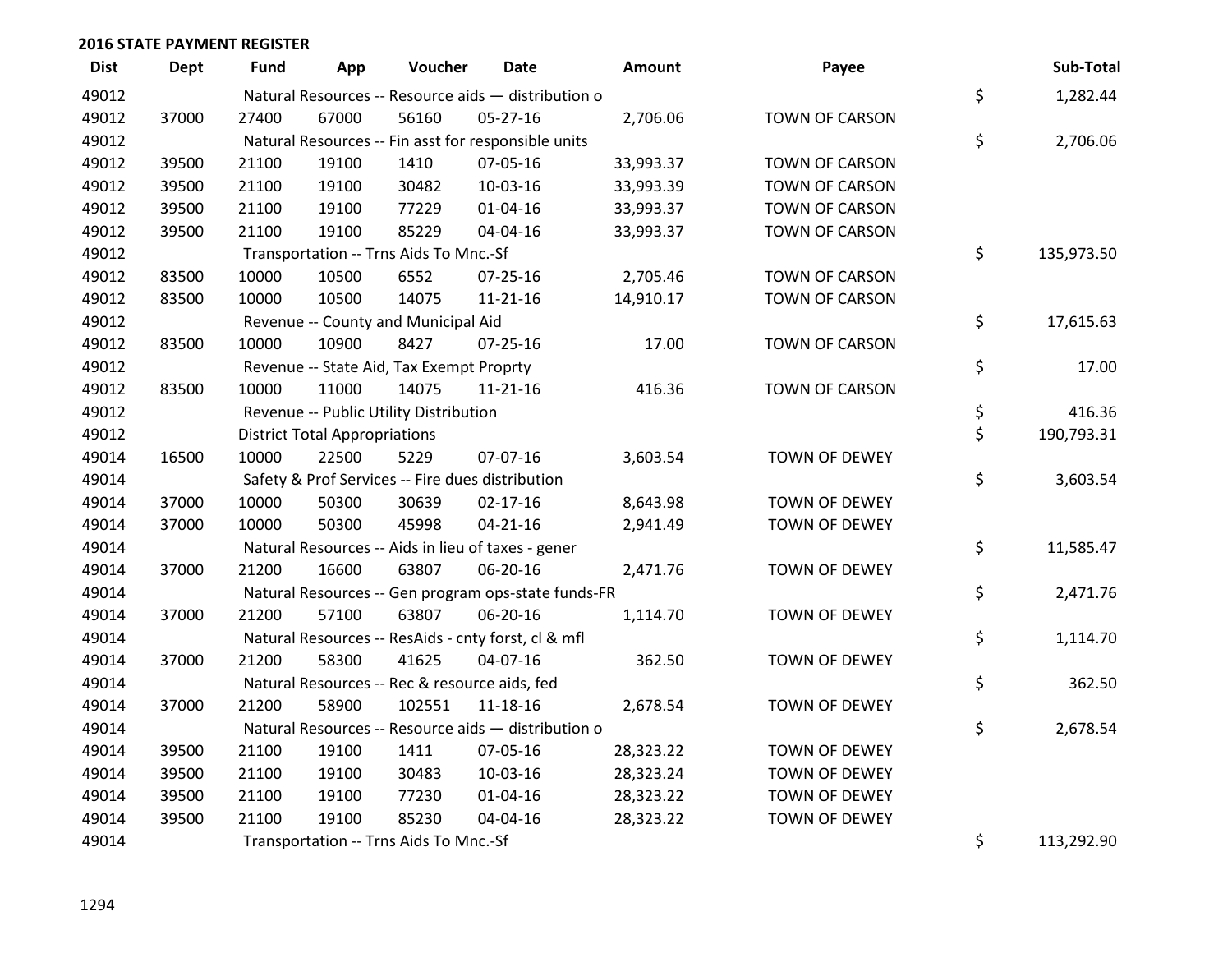| <b>Dist</b> | Dept  | <b>Fund</b> | App                                  | Voucher                                          | <b>Date</b>                                         | <b>Amount</b> | Payee                | Sub-Total        |
|-------------|-------|-------------|--------------------------------------|--------------------------------------------------|-----------------------------------------------------|---------------|----------------------|------------------|
| 49014       | 83500 | 10000       | 10500                                | 6553                                             | $07 - 25 - 16$                                      | 2,371.48      | <b>TOWN OF DEWEY</b> |                  |
| 49014       | 83500 | 10000       | 10500                                | 14076                                            | $11 - 21 - 16$                                      | 12,359.09     | TOWN OF DEWEY        |                  |
| 49014       |       |             |                                      | Revenue -- County and Municipal Aid              |                                                     |               |                      | \$<br>14,730.57  |
| 49014       | 83500 | 10000       | 10900                                | 8428                                             | $07 - 25 - 16$                                      | 46.00         | TOWN OF DEWEY        |                  |
| 49014       |       |             |                                      | Revenue -- State Aid, Tax Exempt Proprty         |                                                     |               |                      | \$<br>46.00      |
| 49014       | 83500 | 10000       | 11000                                | 14076                                            | $11 - 21 - 16$                                      | 1,092.33      | TOWN OF DEWEY        |                  |
| 49014       |       |             |                                      | Revenue -- Public Utility Distribution           |                                                     |               |                      | \$<br>1,092.33   |
| 49014       | 83500 | 52100       | 36300                                | 3240                                             | 03-29-16                                            | 877.92        | TOWN OF DEWEY        |                  |
| 49014       |       |             |                                      | Revenue -- Lottery & Gaming Credit               |                                                     |               |                      | \$<br>877.92     |
| 49014       |       |             | <b>District Total Appropriations</b> |                                                  |                                                     |               |                      | \$<br>151,856.23 |
| 49016       | 16500 | 10000       | 22500                                | 4498                                             | 06-27-16                                            | 3,318.11      | TOWN OF EAU PLEINE   |                  |
| 49016       |       |             |                                      | Safety & Prof Services -- Fire dues distribution |                                                     |               |                      | \$<br>3,318.11   |
| 49016       | 37000 | 10000       | 50300                                | 30626                                            | $02 - 17 - 16$                                      | 2,022.77      | TOWN OF EAU PLEINE   |                  |
| 49016       | 37000 | 10000       | 50300                                | 30627                                            | $02 - 17 - 16$                                      | 50,203.16     | TOWN OF EAU PLEINE   |                  |
| 49016       | 37000 | 10000       | 50300                                | 45938                                            | $04 - 21 - 16$                                      | 1,623.30      | TOWN OF EAU PLEINE   |                  |
| 49016       |       |             |                                      |                                                  | Natural Resources -- Aids in lieu of taxes - gener  |               |                      | \$<br>53,849.23  |
| 49016       | 37000 | 10000       | 78500                                | 94270                                            | 09-23-16                                            | 7,389.44      | TOWN OF EAU PLEINE   |                  |
| 49016       |       |             |                                      |                                                  | Natural Resources -- Res maint & dev - park fr & rd |               |                      | \$<br>7,389.44   |
| 49016       | 37000 | 21200       | 16600                                | 63808                                            | 06-20-16                                            | 579.23        | TOWN OF EAU PLEINE   |                  |
| 49016       |       |             |                                      |                                                  | Natural Resources -- Gen program ops-state funds-FR |               |                      | \$<br>579.23     |
| 49016       | 37000 | 21200       | 57100                                | 63808                                            | 06-20-16                                            | 281.66        | TOWN OF EAU PLEINE   |                  |
| 49016       |       |             |                                      |                                                  | Natural Resources -- ResAids - cnty forst, cl & mfl |               |                      | \$<br>281.66     |
| 49016       | 37000 | 21200       | 57900                                | 45937                                            | $04 - 21 - 16$                                      | 4,665.57      | TOWN OF EAU PLEINE   |                  |
| 49016       |       |             |                                      |                                                  | Natural Resources -- Aids in lieu of taxes - sum s  |               |                      | \$<br>4,665.57   |
| 49016       | 37000 | 21200       | 58900                                | 102552                                           | $11 - 18 - 16$                                      | 2,815.87      | TOWN OF EAU PLEINE   |                  |
| 49016       |       |             |                                      |                                                  | Natural Resources -- Resource aids - distribution o |               |                      | \$<br>2,815.87   |
| 49016       | 37000 | 27400       | 67000                                | 56382                                            | 05-27-16                                            | 1,089.11      | TOWN OF EAU PLEINE   |                  |
| 49016       |       |             |                                      |                                                  | Natural Resources -- Fin asst for responsible units |               |                      | \$<br>1,089.11   |
| 49016       | 39500 | 21100       | 19100                                | 1412                                             | 07-05-16                                            | 29,435.23     | TOWN OF EAU PLEINE   |                  |
| 49016       | 39500 | 21100       | 19100                                | 30484                                            | 10-03-16                                            | 29,435.25     | TOWN OF EAU PLEINE   |                  |
| 49016       |       |             |                                      | Transportation -- Trns Aids To Mnc.-Sf           |                                                     |               |                      | \$<br>58,870.48  |
| 49016       | 39500 | 21100       | 17400                                | 83932                                            | 06-09-16                                            | 7,370.54      | TREAS TN EAU PLEINE  |                  |
| 49016       |       |             |                                      | Transportation -- Disastr Damag Aid Sf           |                                                     |               |                      | \$<br>7,370.54   |
| 49016       | 39500 | 21100       | 19100                                | 77231                                            | $01 - 04 - 16$                                      | 29,435.23     | TOWN OF EAU PLEINE   |                  |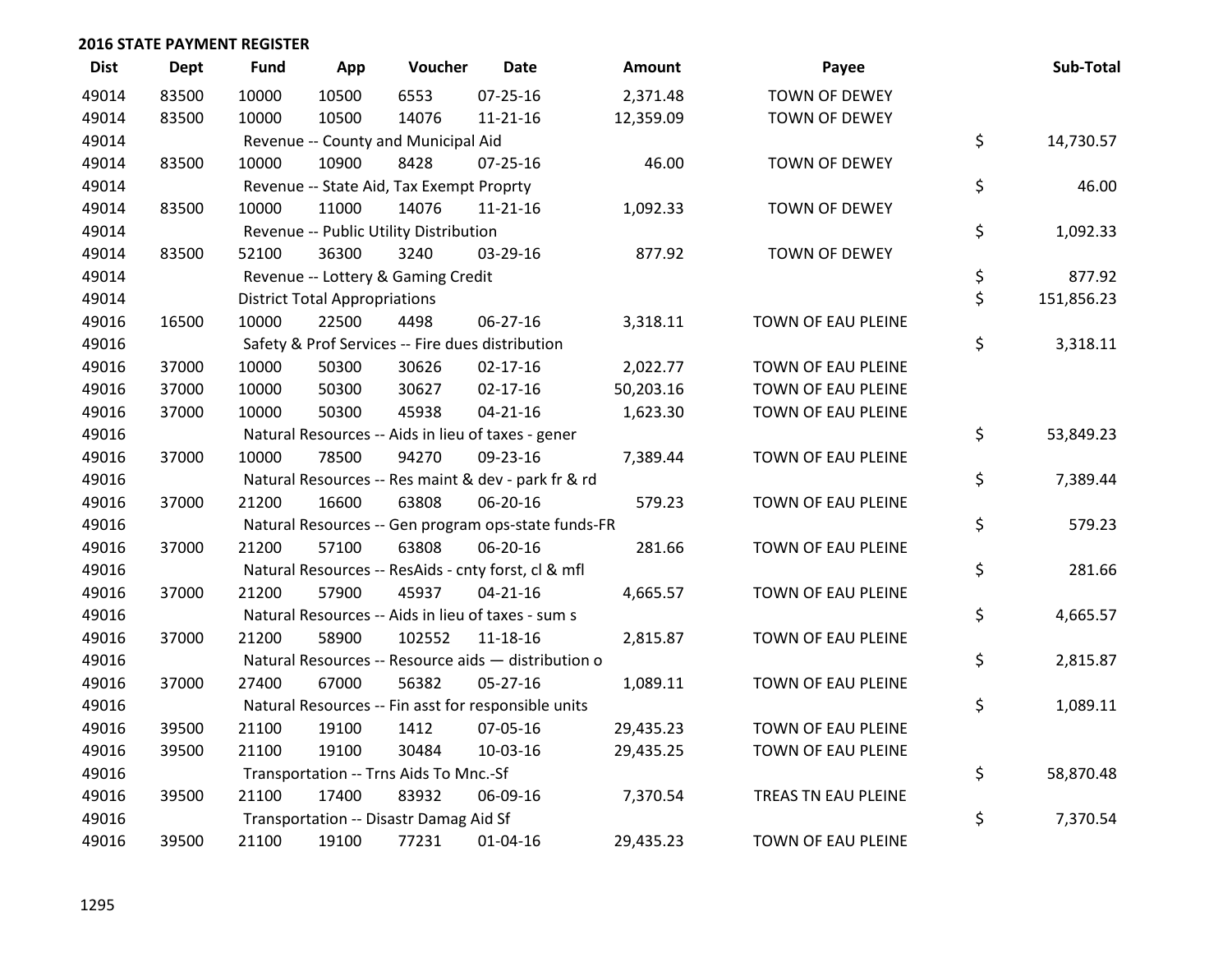| <b>Dist</b> | <b>Dept</b> | <b>Fund</b> | App                                  | Voucher                                             | Date           | <b>Amount</b> | Payee                | Sub-Total        |
|-------------|-------------|-------------|--------------------------------------|-----------------------------------------------------|----------------|---------------|----------------------|------------------|
| 49016       | 39500       | 21100       | 19100                                | 85231                                               | 04-04-16       | 29,435.23     | TOWN OF EAU PLEINE   |                  |
| 49016       |             |             |                                      | Transportation -- Trns Aids To Mnc.-Sf              |                |               |                      | \$<br>58,870.46  |
| 49016       | 83500       | 10000       | 10500                                | 6554                                                | 07-25-16       | 6,226.71      | TOWN OF EAU PLEINE   |                  |
| 49016       | 83500       | 10000       | 10500                                | 14077                                               | $11 - 21 - 16$ | 23,848.24     | TOWN OF EAU PLEINE   |                  |
| 49016       |             |             |                                      | Revenue -- County and Municipal Aid                 |                |               |                      | \$<br>30,074.95  |
| 49016       | 83500       | 10000       | 10900                                | 8429                                                | $07 - 25 - 16$ | 40.00         | TOWN OF EAU PLEINE   |                  |
| 49016       |             |             |                                      | Revenue -- State Aid, Tax Exempt Proprty            |                |               |                      | \$<br>40.00      |
| 49016       | 83500       | 10000       | 11000                                | 14077                                               | $11 - 21 - 16$ | 10,876.65     | TOWN OF EAU PLEINE   |                  |
| 49016       |             |             |                                      | Revenue -- Public Utility Distribution              |                |               |                      | \$<br>10,876.65  |
| 49016       |             |             | <b>District Total Appropriations</b> |                                                     |                |               |                      | \$<br>240,091.30 |
| 49018       | 16500       | 10000       | 22500                                | 4499                                                | 06-27-16       | 5,637.03      | <b>TOWN OF GRANT</b> |                  |
| 49018       |             |             |                                      | Safety & Prof Services -- Fire dues distribution    |                |               |                      | \$<br>5,637.03   |
| 49018       | 37000       | 10000       | 50300                                | 33770                                               | 03-01-16       | 10,882.62     | <b>TOWN OF GRANT</b> |                  |
| 49018       | 37000       | 10000       | 50300                                | 45366                                               | $04 - 21 - 16$ | 2,715.48      | TOWN OF GRANT        |                  |
| 49018       |             |             |                                      | Natural Resources -- Aids in lieu of taxes - gener  |                |               |                      | \$<br>13,598.10  |
| 49018       | 37000       | 21200       | 16600                                | 63809                                               | 06-20-16       | 1,722.43      | <b>TOWN OF GRANT</b> |                  |
| 49018       |             |             |                                      | Natural Resources -- Gen program ops-state funds-FR |                |               |                      | \$<br>1,722.43   |
| 49018       | 37000       | 21200       | 57100                                | 63809                                               | 06-20-16       | 834.67        | <b>TOWN OF GRANT</b> |                  |
| 49018       |             |             |                                      | Natural Resources -- ResAids - cnty forst, cl & mfl |                |               |                      | \$<br>834.67     |
| 49018       | 37000       | 21200       | 58900                                | 102553                                              | $11 - 18 - 16$ | 1,864.22      | TOWN OF GRANT        |                  |
| 49018       |             |             |                                      | Natural Resources -- Resource aids - distribution o |                |               |                      | \$<br>1,864.22   |
| 49018       | 37000       | 27400       | 67000                                | 56062                                               | $05 - 27 - 16$ | 1,742.18      | TOWN OF GRANT        |                  |
| 49018       |             |             |                                      | Natural Resources -- Fin asst for responsible units |                |               |                      | \$<br>1,742.18   |
| 49018       | 37000       | 27400       | 67300                                | 56062                                               | $05 - 27 - 16$ | 502.06        | TOWN OF GRANT        |                  |
| 49018       |             |             |                                      | Natural Resources -- Recycling consolidation grants |                |               |                      | \$<br>502.06     |
| 49018       | 39500       | 21100       | 19100                                | 1413                                                | 07-05-16       | 63,929.56     | <b>TOWN OF GRANT</b> |                  |
| 49018       | 39500       | 21100       | 19100                                | 30485                                               | 10-03-16       | 63,929.58     | <b>TOWN OF GRANT</b> |                  |
| 49018       | 39500       | 21100       | 19100                                | 77232                                               | $01 - 04 - 16$ | 63,929.56     | <b>TOWN OF GRANT</b> |                  |
| 49018       | 39500       | 21100       | 19100                                | 85232                                               | 04-04-16       | 63,929.56     | <b>TOWN OF GRANT</b> |                  |
| 49018       |             |             |                                      | Transportation -- Trns Aids To Mnc.-Sf              |                |               |                      | \$<br>255,718.26 |
| 49018       | 83500       | 10000       | 10500                                | 6555                                                | $07 - 25 - 16$ | 5,468.42      | <b>TOWN OF GRANT</b> |                  |
| 49018       | 83500       | 10000       | 10500                                | 14078                                               | $11 - 21 - 16$ | 30,801.19     | <b>TOWN OF GRANT</b> |                  |
| 49018       |             |             |                                      | Revenue -- County and Municipal Aid                 |                |               |                      | \$<br>36,269.61  |
| 49018       | 83500       | 10000       | 10900                                | 8430                                                | 07-25-16       | 54.00         | <b>TOWN OF GRANT</b> |                  |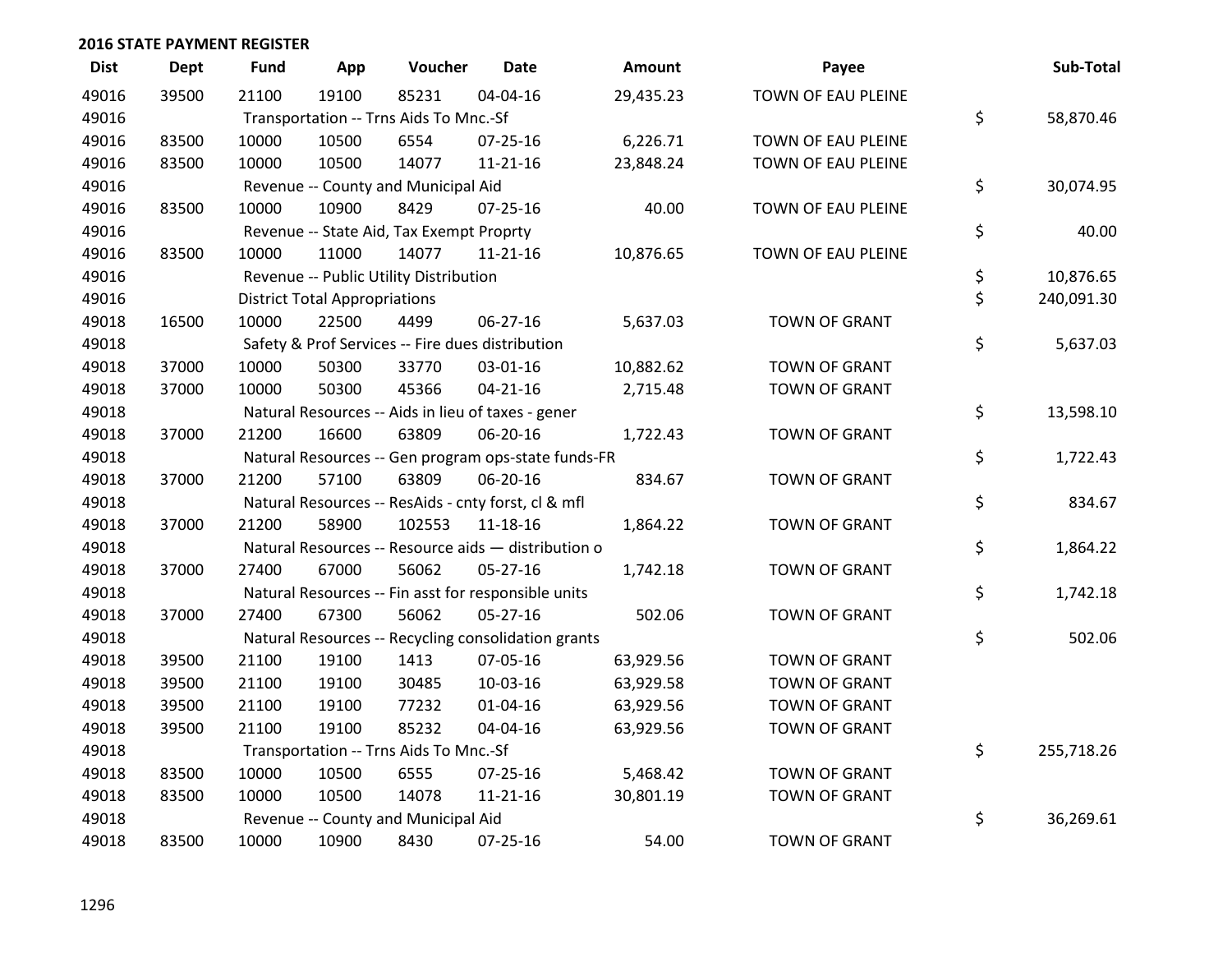| <b>Dist</b> | Dept  | Fund  | App                                  | Voucher                                  | Date                                                | Amount    | Payee                  | Sub-Total        |
|-------------|-------|-------|--------------------------------------|------------------------------------------|-----------------------------------------------------|-----------|------------------------|------------------|
| 49018       |       |       |                                      | Revenue -- State Aid, Tax Exempt Proprty |                                                     |           |                        | \$<br>54.00      |
| 49018       | 83500 | 10000 | 11000                                | 14078                                    | $11 - 21 - 16$                                      | 190.11    | <b>TOWN OF GRANT</b>   |                  |
| 49018       |       |       |                                      | Revenue -- Public Utility Distribution   |                                                     |           |                        | \$<br>190.11     |
| 49018       |       |       | <b>District Total Appropriations</b> |                                          |                                                     |           |                        | \$<br>318,132.67 |
| 49020       | 39500 | 21100 | 19100                                | 77233                                    | $01 - 04 - 16$                                      | 44,607.01 | TOWN OF HULL           |                  |
| 49020       | 39500 | 21100 | 19100                                | 85233                                    | 04-04-16                                            | 44,607.01 | TOWN OF HULL           |                  |
| 49020       |       |       |                                      | Transportation -- Trns Aids To Mnc.-Sf   |                                                     |           |                        | \$<br>89,214.02  |
| 49020       |       |       | <b>District Total Appropriations</b> |                                          |                                                     |           |                        | \$<br>89,214.02  |
| 49022       | 16500 | 10000 | 22500                                | 4501                                     | 06-27-16                                            | 4,736.54  | <b>TOWN OF LANARK</b>  |                  |
| 49022       |       |       |                                      |                                          | Safety & Prof Services -- Fire dues distribution    |           |                        | \$<br>4,736.54   |
| 49022       | 37000 | 10000 | 50300                                | 33810                                    | 03-01-16                                            | 3,082.38  | <b>TOWN OF LANARK</b>  |                  |
| 49022       | 37000 | 10000 | 50300                                | 47096                                    | $04 - 21 - 16$                                      | 69.81     | <b>TOWN OF LANARK</b>  |                  |
| 49022       | 37000 | 10000 | 50300                                | 47097                                    | $04 - 21 - 16$                                      | 20.00     | <b>TOWN OF LANARK</b>  |                  |
| 49022       |       |       |                                      |                                          | Natural Resources -- Aids in lieu of taxes - gener  |           |                        | \$<br>3,172.19   |
| 49022       | 37000 | 21200 | 16600                                | 63811                                    | 06-20-16                                            | 2,097.17  | <b>TOWN OF LANARK</b>  |                  |
| 49022       |       |       |                                      |                                          | Natural Resources -- Gen program ops-state funds-FR |           |                        | \$<br>2,097.17   |
| 49022       | 37000 | 21200 | 57100                                | 63811                                    | 06-20-16                                            | 980.15    | <b>TOWN OF LANARK</b>  |                  |
| 49022       |       |       |                                      |                                          | Natural Resources -- ResAids - cnty forst, cl & mfl |           |                        | \$<br>980.15     |
| 49022       | 37000 | 21200 | 57900                                | 47098                                    | $04 - 21 - 16$                                      | 3.20      | <b>TOWN OF LANARK</b>  |                  |
| 49022       |       |       |                                      |                                          | Natural Resources -- Aids in lieu of taxes - sum s  |           |                        | \$<br>3.20       |
| 49022       | 37000 | 21200 | 58900                                | 102555                                   | 11-18-16                                            | 4,367.10  | <b>TOWN OF LANARK</b>  |                  |
| 49022       |       |       |                                      |                                          | Natural Resources -- Resource aids - distribution o |           |                        | \$<br>4,367.10   |
| 49022       | 39500 | 21100 | 19100                                | 1415                                     | 07-05-16                                            | 18,964.72 | <b>TOWN OF LANARK</b>  |                  |
| 49022       | 39500 | 21100 | 19100                                | 30487                                    | 10-03-16                                            | 18,964.74 | <b>TOWN OF LANARK</b>  |                  |
| 49022       | 39500 | 21100 | 19100                                | 77234                                    | $01 - 04 - 16$                                      | 18,964.72 | <b>TOWN OF LANARK</b>  |                  |
| 49022       | 39500 | 21100 | 19100                                | 85234                                    | 04-04-16                                            | 18,964.72 | <b>TOWN OF LANARK</b>  |                  |
| 49022       |       |       |                                      | Transportation -- Trns Aids To Mnc.-Sf   |                                                     |           |                        | \$<br>75,858.90  |
| 49022       | 83500 | 10000 | 10500                                | 6557                                     | 07-25-16                                            | 3,251.95  | <b>TOWN OF LANARK</b>  |                  |
| 49022       | 83500 | 10000 | 10500                                | 14080                                    | $11 - 21 - 16$                                      | 18,427.71 | <b>TOWN OF LANARK</b>  |                  |
| 49022       |       |       |                                      | Revenue -- County and Municipal Aid      |                                                     |           |                        | \$<br>21,679.66  |
| 49022       | 83500 | 10000 | 10900                                | 8432                                     | $07 - 25 - 16$                                      | 3.00      | <b>TOWN OF LANARK</b>  |                  |
| 49022       |       |       |                                      | Revenue -- State Aid, Tax Exempt Proprty |                                                     |           |                        | \$<br>3.00       |
| 49022       |       |       | <b>District Total Appropriations</b> |                                          |                                                     |           |                        | \$<br>112,897.91 |
| 49024       | 16500 | 10000 | 22500                                | 4502                                     | 06-27-16                                            | 3,765.34  | <b>TOWN OF LINWOOD</b> |                  |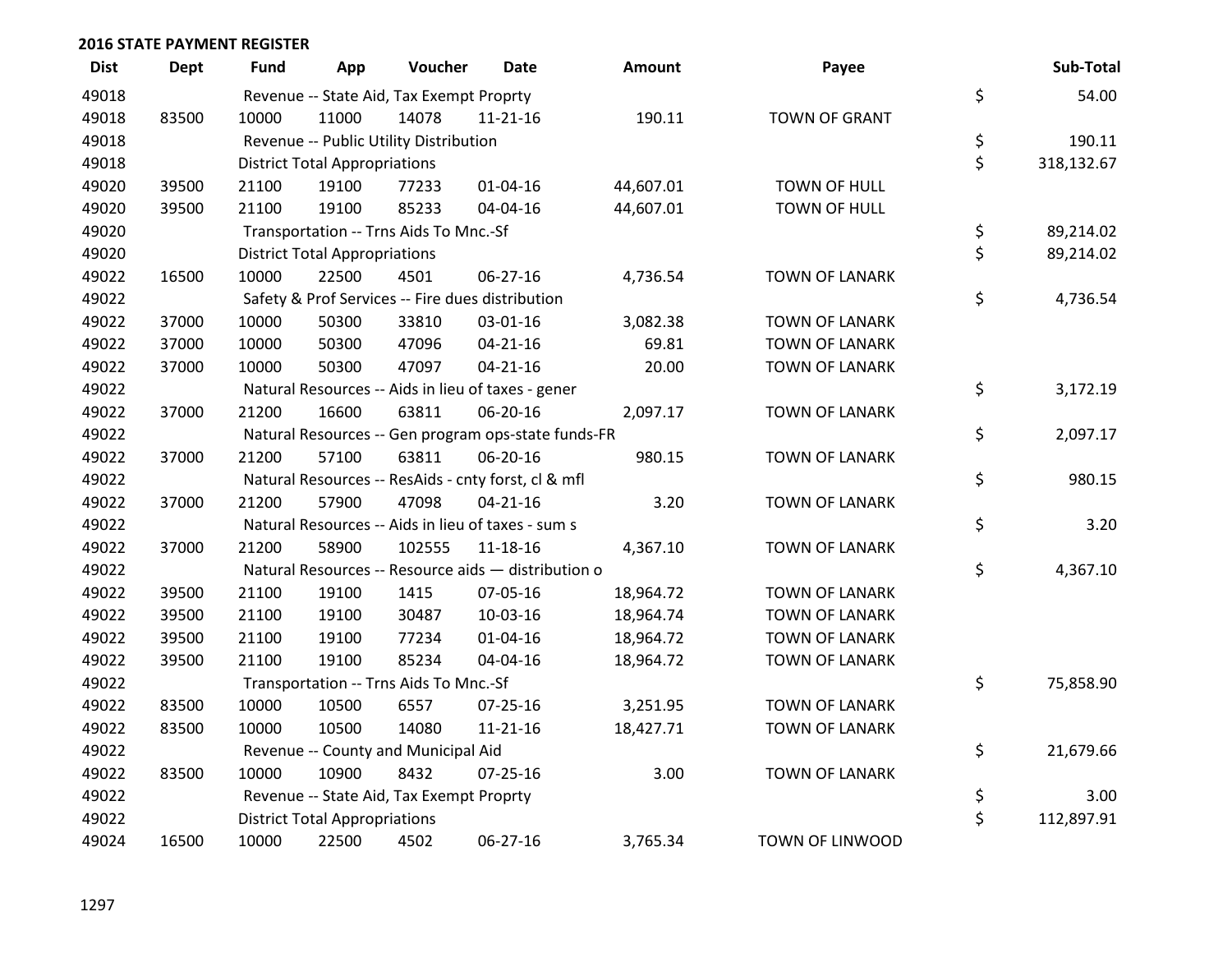| <b>Dist</b> | Dept  | <b>Fund</b> | App                                  | Voucher                                          | <b>Date</b>                                         | Amount    | Payee                  | Sub-Total        |
|-------------|-------|-------------|--------------------------------------|--------------------------------------------------|-----------------------------------------------------|-----------|------------------------|------------------|
| 49024       |       |             |                                      | Safety & Prof Services -- Fire dues distribution |                                                     |           |                        | \$<br>3,765.34   |
| 49024       | 37000 | 21200       | 16600                                | 63812                                            | 06-20-16                                            | 1,373.06  | TOWN OF LINWOOD        |                  |
| 49024       |       |             |                                      |                                                  | Natural Resources -- Gen program ops-state funds-FR |           |                        | \$<br>1,373.06   |
| 49024       | 37000 | 21200       | 57100                                | 63812                                            | 06-20-16                                            | 648.99    | TOWN OF LINWOOD        |                  |
| 49024       |       |             |                                      |                                                  | Natural Resources -- ResAids - cnty forst, cl & mfl |           |                        | \$<br>648.99     |
| 49024       | 39500 | 21100       | 19100                                | 1416                                             | 07-05-16                                            | 22,405.35 | TOWN OF LINWOOD        |                  |
| 49024       | 39500 | 21100       | 19100                                | 30488                                            | 10-03-16                                            | 22,405.35 | TOWN OF LINWOOD        |                  |
| 49024       | 39500 | 21100       | 19100                                | 77235                                            | $01 - 04 - 16$                                      | 22,405.35 | TOWN OF LINWOOD        |                  |
| 49024       | 39500 | 21100       | 19100                                | 85235                                            | 04-04-16                                            | 22,405.35 | TOWN OF LINWOOD        |                  |
| 49024       |       |             |                                      | Transportation -- Trns Aids To Mnc.-Sf           |                                                     |           |                        | \$<br>89,621.40  |
| 49024       | 83500 | 10000       | 10500                                | 6558                                             | 07-25-16                                            | 3,100.33  | TOWN OF LINWOOD        |                  |
| 49024       | 83500 | 10000       | 10500                                | 14081                                            | $11 - 21 - 16$                                      | 16,697.71 | TOWN OF LINWOOD        |                  |
| 49024       |       |             |                                      | Revenue -- County and Municipal Aid              |                                                     |           |                        | \$<br>19,798.04  |
| 49024       | 83500 | 10000       | 10900                                | 8433                                             | 07-25-16                                            | 15.00     | TOWN OF LINWOOD        |                  |
| 49024       |       |             |                                      | Revenue -- State Aid, Tax Exempt Proprty         |                                                     |           |                        | \$<br>15.00      |
| 49024       | 83500 | 10000       | 11000                                | 14081                                            | $11 - 21 - 16$                                      | 937.53    | <b>TOWN OF LINWOOD</b> |                  |
| 49024       |       |             |                                      | Revenue -- Public Utility Distribution           |                                                     |           |                        | \$<br>937.53     |
| 49024       |       |             | <b>District Total Appropriations</b> |                                                  |                                                     |           |                        | \$<br>116,159.36 |
| 49026       | 16500 | 10000       | 22500                                | 4503                                             | 06-27-16                                            | 2,814.79  | NEW HOPE, TOWN OF      |                  |
| 49026       |       |             |                                      | Safety & Prof Services -- Fire dues distribution |                                                     |           |                        | \$<br>2,814.79   |
| 49026       | 37000 | 10000       | 50300                                | 30944                                            | $02 - 17 - 16$                                      | 1,555.51  | NEW HOPE, TOWN OF      |                  |
| 49026       | 37000 | 10000       | 50300                                | 47104                                            | $04 - 21 - 16$                                      | 222.56    | NEW HOPE, TOWN OF      |                  |
| 49026       | 37000 | 10000       | 50300                                | 47105                                            | $04 - 21 - 16$                                      | 502.19    | NEW HOPE, TOWN OF      |                  |
| 49026       |       |             |                                      |                                                  | Natural Resources -- Aids in lieu of taxes - gener  |           |                        | \$<br>2,280.26   |
| 49026       | 37000 | 21200       | 16600                                | 63813                                            | 06-20-16                                            | 1,280.23  | NEW HOPE, TOWN OF      |                  |
| 49026       |       |             |                                      |                                                  | Natural Resources -- Gen program ops-state funds-FR |           |                        | \$<br>1,280.23   |
| 49026       | 37000 | 21200       | 57100                                | 63813                                            | 06-20-16                                            | 575.27    | NEW HOPE, TOWN OF      |                  |
| 49026       |       |             |                                      |                                                  | Natural Resources -- ResAids - cnty forst, cl & mfl |           |                        | \$<br>575.27     |
| 49026       | 37000 | 21200       | 57900                                | 47106                                            | $04 - 21 - 16$                                      | 453.29    | NEW HOPE, TOWN OF      |                  |
| 49026       |       |             |                                      |                                                  | Natural Resources -- Aids in lieu of taxes - sum s  |           |                        | \$<br>453.29     |
| 49026       | 37000 | 21200       | 58900                                | 102556                                           | 11-18-16                                            | 1,154.71  | NEW HOPE, TOWN OF      |                  |
| 49026       |       |             |                                      |                                                  | Natural Resources -- Resource aids - distribution o |           |                        | \$<br>1,154.71   |
| 49026       | 37000 | 27400       | 67000                                | 55782                                            | $05 - 27 - 16$                                      | 879.73    | NEW HOPE, TOWN OF      |                  |
| 49026       |       |             |                                      |                                                  | Natural Resources -- Fin asst for responsible units |           |                        | \$<br>879.73     |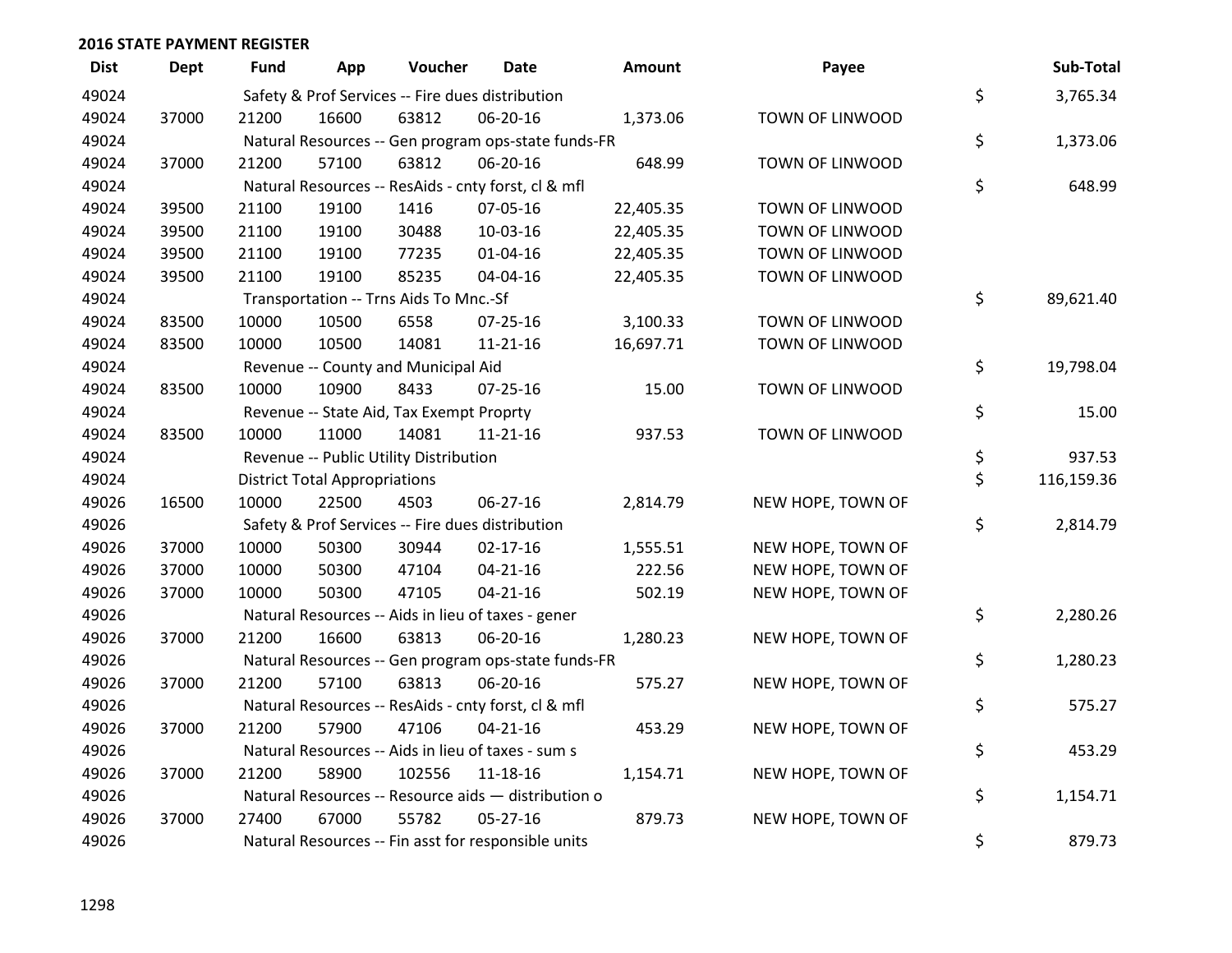| <b>Dist</b> | <b>Dept</b> | Fund  | App                                  | Voucher                                  | <b>Date</b>                                         | <b>Amount</b> | Payee              | Sub-Total        |
|-------------|-------------|-------|--------------------------------------|------------------------------------------|-----------------------------------------------------|---------------|--------------------|------------------|
| 49026       | 39500       | 21100 | 19100                                | 1417                                     | 07-05-16                                            | 19,040.21     | NEW HOPE, TOWN OF  |                  |
| 49026       | 39500       | 21100 | 19100                                | 30489                                    | 10-03-16                                            | 19,040.22     | NEW HOPE, TOWN OF  |                  |
| 49026       | 39500       | 21100 | 19100                                | 77236                                    | $01 - 04 - 16$                                      | 19,040.21     | TOWN OF NEW HOPE   |                  |
| 49026       | 39500       | 21100 | 19100                                | 85236                                    | 04-04-16                                            | 19,040.21     | TOWN OF NEW HOPE   |                  |
| 49026       |             |       |                                      | Transportation -- Trns Aids To Mnc.-Sf   |                                                     |               |                    | \$<br>76,160.85  |
| 49026       | 83500       | 10000 | 10500                                | 6559                                     | $07 - 25 - 16$                                      | 1,545.25      | NEW HOPE, TOWN OF  |                  |
| 49026       | 83500       | 10000 | 10500                                | 14082                                    | $11 - 21 - 16$                                      | 8,756.43      | NEW HOPE, TOWN OF  |                  |
| 49026       |             |       |                                      | Revenue -- County and Municipal Aid      |                                                     |               |                    | \$<br>10,301.68  |
| 49026       | 83500       | 10000 | 50100                                | 2634                                     | $01-29-16$                                          | 730.28        | NEW HOPE, TOWN OF  |                  |
| 49026       |             |       |                                      | Revenue -- Payments for municipal svcs   |                                                     |               |                    | \$<br>730.28     |
| 49026       |             |       | <b>District Total Appropriations</b> |                                          |                                                     |               |                    | \$<br>96,631.09  |
| 49028       | 16500       | 10000 | 22500                                | 4504                                     | 06-27-16                                            | 1,861.53      | TOWN OF PINE GROVE |                  |
| 49028       |             |       |                                      |                                          | Safety & Prof Services -- Fire dues distribution    |               |                    | \$<br>1,861.53   |
| 49028       | 37000       | 10000 | 50300                                | 30516                                    | $02 - 17 - 16$                                      | 35,505.48     | TOWN OF PINE GROVE |                  |
| 49028       | 37000       | 10000 | 50300                                | 45500                                    | $04 - 21 - 16$                                      | 50.11         | TOWN OF PINE GROVE |                  |
| 49028       | 37000       | 10000 | 50300                                | 45501                                    | $04 - 21 - 16$                                      | 1,223.90      | TOWN OF PINE GROVE |                  |
| 49028       |             |       |                                      |                                          | Natural Resources -- Aids in lieu of taxes - gener  |               |                    | \$<br>36,779.49  |
| 49028       | 37000       | 21200 | 16600                                | 63814                                    | 06-20-16                                            | 177.94        | TOWN OF PINE GROVE |                  |
| 49028       |             |       |                                      |                                          | Natural Resources -- Gen program ops-state funds-FR |               |                    | \$<br>177.94     |
| 49028       | 37000       | 21200 | 57100                                | 63814                                    | 06-20-16                                            | 80.60         | TOWN OF PINE GROVE |                  |
| 49028       |             |       |                                      |                                          | Natural Resources -- ResAids - cnty forst, cl & mfl |               |                    | \$<br>80.60      |
| 49028       | 39500       | 21100 | 19100                                | 1418                                     | 07-05-16                                            | 35,033.82     | TOWN OF PINE GROVE |                  |
| 49028       | 39500       | 21100 | 19100                                | 30490                                    | 10-03-16                                            | 35,033.82     | TOWN OF PINE GROVE |                  |
| 49028       | 39500       | 21100 | 19100                                | 77237                                    | $01 - 04 - 16$                                      | 35,033.82     | TOWN OF PINE GROVE |                  |
| 49028       | 39500       | 21100 | 19100                                | 85237                                    | 04-04-16                                            | 35,033.82     | TOWN OF PINE GROVE |                  |
| 49028       |             |       |                                      | Transportation -- Trns Aids To Mnc.-Sf   |                                                     |               |                    | \$<br>140,135.28 |
| 49028       | 83500       | 10000 | 10500                                | 6560                                     | 07-25-16                                            | 7,022.25      | TOWN OF PINE GROVE |                  |
| 49028       | 83500       | 10000 | 10500                                | 14083                                    | $11 - 21 - 16$                                      | 39,792.75     | TOWN OF PINE GROVE |                  |
| 49028       |             |       |                                      | Revenue -- County and Municipal Aid      |                                                     |               |                    | \$<br>46,815.00  |
| 49028       | 83500       | 10000 | 10900                                | 8434                                     | $07 - 25 - 16$                                      | 2,527.00      | TOWN OF PINE GROVE |                  |
| 49028       |             |       |                                      | Revenue -- State Aid, Tax Exempt Proprty |                                                     |               |                    | \$<br>2,527.00   |
| 49028       | 83500       | 52100 | 36300                                | 3242                                     | 03-29-16                                            | 248.16        | TOWN OF PINE GROVE |                  |
| 49028       |             |       |                                      | Revenue -- Lottery & Gaming Credit       |                                                     |               |                    | \$<br>248.16     |
| 49028       |             |       | <b>District Total Appropriations</b> |                                          |                                                     |               |                    | \$<br>228,625.00 |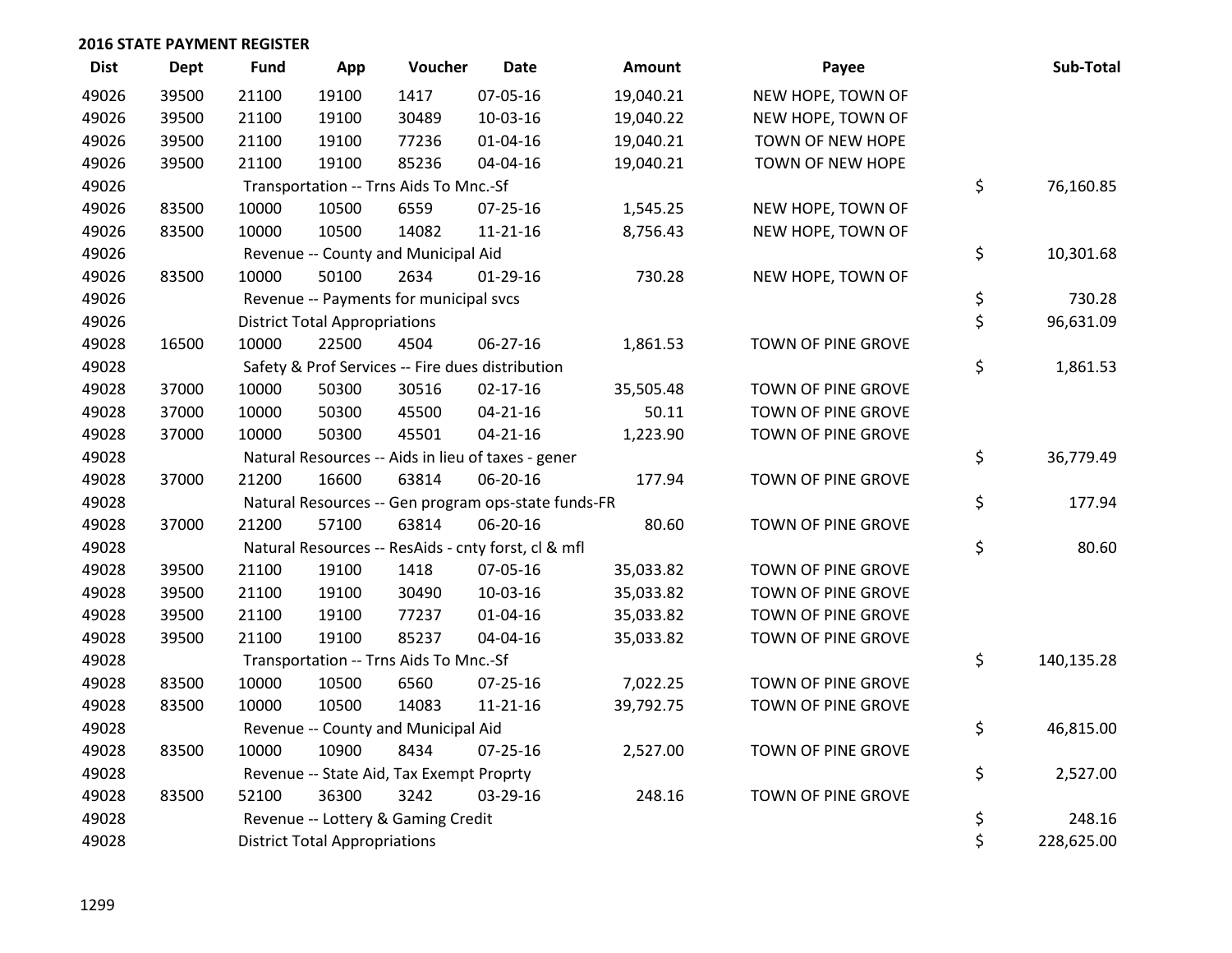| <b>Dist</b> | <b>Dept</b> | <b>Fund</b> | App                                  | Voucher                                             | <b>Date</b>    | Amount    | Payee                 | Sub-Total        |
|-------------|-------------|-------------|--------------------------------------|-----------------------------------------------------|----------------|-----------|-----------------------|------------------|
| 49030       | 16500       | 10000       | 22500                                | 5230                                                | 07-07-16       | 6,677.97  | <b>TOWN OF PLOVER</b> |                  |
| 49030       |             |             |                                      | Safety & Prof Services -- Fire dues distribution    |                |           |                       | \$<br>6,677.97   |
| 49030       | 37000       | 10000       | 50300                                | 29215                                               | $02 - 12 - 16$ | 442.84    | TOWN OF PLOVER        |                  |
| 49030       | 37000       | 10000       | 50300                                | 46600                                               | $04 - 21 - 16$ | 178.27    | TOWN OF PLOVER        |                  |
| 49030       | 37000       | 10000       | 50300                                | 46601                                               | $04 - 21 - 16$ | 461.94    | TOWN OF PLOVER        |                  |
| 49030       |             |             |                                      | Natural Resources -- Aids in lieu of taxes - gener  |                |           |                       | \$<br>1,083.05   |
| 49030       | 37000       | 21200       | 16600                                | 63815                                               | 06-20-16       | 412.92    | TOWN OF PLOVER        |                  |
| 49030       |             |             |                                      | Natural Resources -- Gen program ops-state funds-FR |                |           |                       | \$<br>412.92     |
| 49030       | 37000       | 21200       | 57100                                | 63815                                               | 06-20-16       | 189.10    | TOWN OF PLOVER        |                  |
| 49030       |             |             |                                      | Natural Resources -- ResAids - cnty forst, cl & mfl |                |           |                       | \$<br>189.10     |
| 49030       | 37000       | 21200       | 57900                                | 46602                                               | $04 - 21 - 16$ | 84.58     | TOWN OF PLOVER        |                  |
| 49030       |             |             |                                      | Natural Resources -- Aids in lieu of taxes - sum s  |                |           |                       | \$<br>84.58      |
| 49030       | 37000       | 21200       | 58900                                | 102557                                              | 11-18-16       | 943.32    | <b>TOWN OF PLOVER</b> |                  |
| 49030       |             |             |                                      | Natural Resources -- Resource aids - distribution o |                |           |                       | \$<br>943.32     |
| 49030       | 39500       | 21100       | 19100                                | 1419                                                | 07-05-16       | 38,804.74 | TOWN OF PLOVER        |                  |
| 49030       | 39500       | 21100       | 19100                                | 30491                                               | 10-03-16       | 38,804.76 | TOWN OF PLOVER        |                  |
| 49030       | 39500       | 21100       | 19100                                | 77238                                               | $01 - 04 - 16$ | 38,804.74 | TOWN OF PLOVER        |                  |
| 49030       | 39500       | 21100       | 19100                                | 85238                                               | 04-04-16       | 38,804.74 | TOWN OF PLOVER        |                  |
| 49030       |             |             |                                      | Transportation -- Trns Aids To Mnc.-Sf              |                |           |                       | \$<br>155,218.98 |
| 49030       | 83500       | 10000       | 10500                                | 6561                                                | $07 - 25 - 16$ | 5,918.25  | TOWN OF PLOVER        |                  |
| 49030       | 83500       | 10000       | 10500                                | 14084                                               | $11 - 21 - 16$ | 25,969.74 | TOWN OF PLOVER        |                  |
| 49030       |             |             |                                      | Revenue -- County and Municipal Aid                 |                |           |                       | \$<br>31,887.99  |
| 49030       | 83500       | 10000       | 10900                                | 8435                                                | $07 - 25 - 16$ | 289.00    | TOWN OF PLOVER        |                  |
| 49030       |             |             |                                      | Revenue -- State Aid, Tax Exempt Proprty            |                |           |                       | \$<br>289.00     |
| 49030       | 83500       | 10000       | 11000                                | 14084                                               | $11 - 21 - 16$ | 7,890.37  | <b>TOWN OF PLOVER</b> |                  |
| 49030       |             |             |                                      | Revenue -- Public Utility Distribution              |                |           |                       | \$<br>7,890.37   |
| 49030       | 83500       | 10000       | 50100                                | 2635                                                | 01-29-16       | 94.06     | TOWN OF PLOVER        |                  |
| 49030       |             |             |                                      | Revenue -- Payments for municipal svcs              |                |           |                       | \$<br>94.06      |
| 49030       | 83500       | 52100       | 36300                                | 3243                                                | 03-28-16       | 1,548.14  | TOWN OF PLOVER        |                  |
| 49030       |             |             |                                      | Revenue -- Lottery & Gaming Credit                  |                |           |                       | \$<br>1,548.14   |
| 49030       |             |             | <b>District Total Appropriations</b> |                                                     |                |           |                       | \$<br>206,319.48 |
| 49032       | 16500       | 10000       | 22500                                | 5231                                                | 07-07-16       | 6,983.29  | <b>TOWN OF SHARON</b> |                  |
| 49032       |             |             |                                      | Safety & Prof Services -- Fire dues distribution    |                |           |                       | \$<br>6,983.29   |
| 49032       | 37000       | 10000       | 50300                                | 30648                                               | $02 - 17 - 16$ | 2,179.86  | <b>TOWN OF SHARON</b> |                  |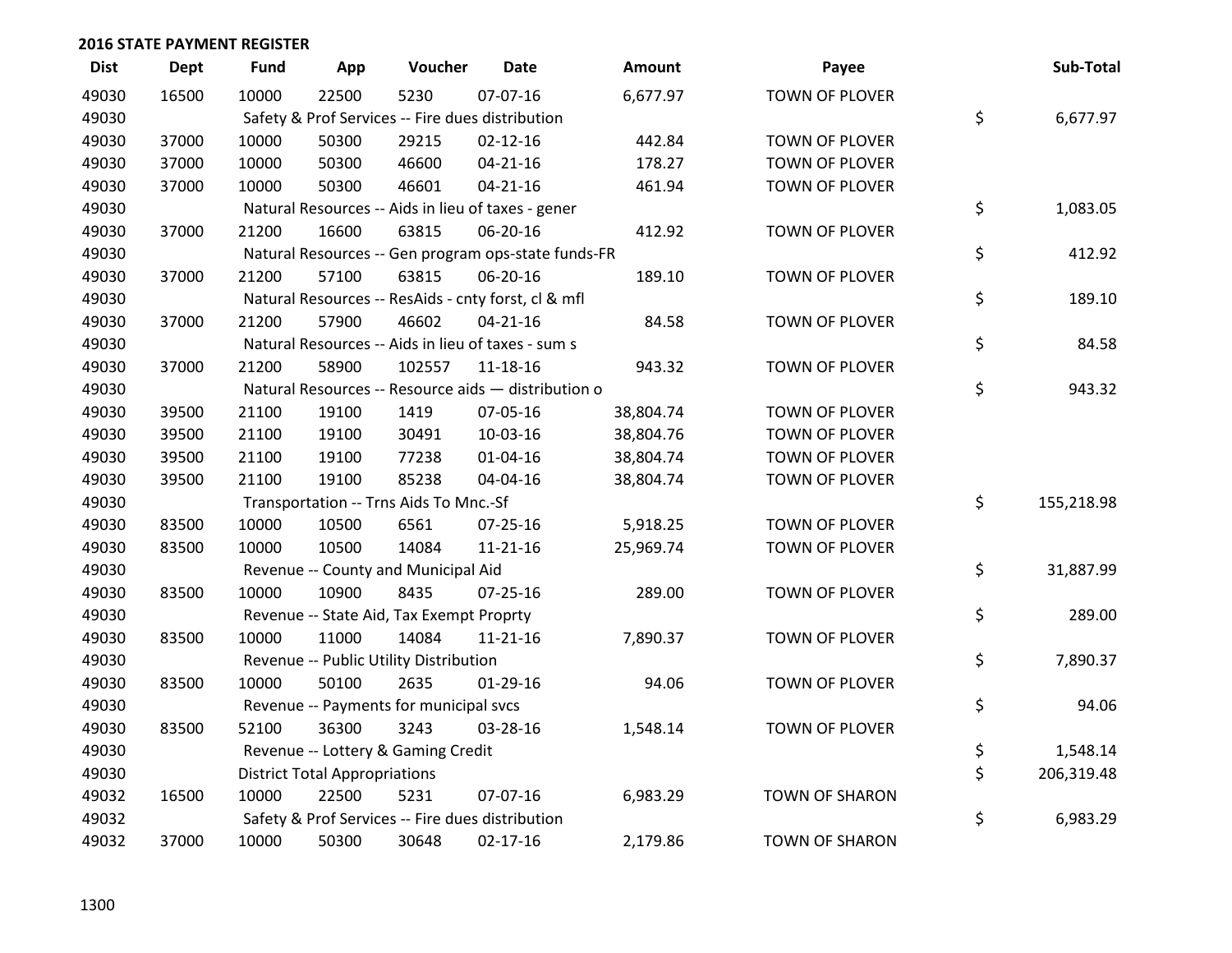| <b>Dist</b> | <b>Dept</b> | <b>Fund</b> | App                                  | Voucher                                             | <b>Date</b>    | Amount    | Payee                   | Sub-Total        |
|-------------|-------------|-------------|--------------------------------------|-----------------------------------------------------|----------------|-----------|-------------------------|------------------|
| 49032       | 37000       | 10000       | 50300                                | 46014                                               | $04 - 21 - 16$ | 141.96    | <b>TOWN OF SHARON</b>   |                  |
| 49032       |             |             |                                      | Natural Resources -- Aids in lieu of taxes - gener  |                |           |                         | \$<br>2,321.82   |
| 49032       | 37000       | 21200       | 16600                                | 63816                                               | 06-20-16       | 2,390.43  | <b>TOWN OF SHARON</b>   |                  |
| 49032       |             |             |                                      | Natural Resources -- Gen program ops-state funds-FR |                |           |                         | \$<br>2,390.43   |
| 49032       | 37000       | 21200       | 57100                                | 63816                                               | 06-20-16       | 1,134.68  | <b>TOWN OF SHARON</b>   |                  |
| 49032       |             |             |                                      | Natural Resources -- ResAids - cnty forst, cl & mfl |                |           |                         | \$<br>1,134.68   |
| 49032       | 37000       | 21200       | 57900                                | 46015                                               | $04 - 21 - 16$ | 16.49     | <b>TOWN OF SHARON</b>   |                  |
| 49032       |             |             |                                      | Natural Resources -- Aids in lieu of taxes - sum s  |                |           |                         | \$<br>16.49      |
| 49032       | 37000       | 21200       | 58900                                | 102558                                              | $11 - 18 - 16$ | 6,174.86  | <b>TOWN OF SHARON</b>   |                  |
| 49032       |             |             |                                      | Natural Resources -- Resource aids - distribution o |                |           |                         | \$<br>6,174.86   |
| 49032       | 39500       | 21100       | 19100                                | 1420                                                | 07-05-16       | 38,067.07 | <b>TOWN OF SHARON</b>   |                  |
| 49032       | 39500       | 21100       | 19100                                | 30492                                               | 10-03-16       | 38,067.09 | <b>TOWN OF SHARON</b>   |                  |
| 49032       | 39500       | 21100       | 19100                                | 77239                                               | $01 - 04 - 16$ | 38,067.07 | <b>TOWN OF SHARON</b>   |                  |
| 49032       | 39500       | 21100       | 19100                                | 85239                                               | 04-04-16       | 38,067.07 | <b>TOWN OF SHARON</b>   |                  |
| 49032       |             |             |                                      | Transportation -- Trns Aids To Mnc.-Sf              |                |           |                         | \$<br>152,268.30 |
| 49032       | 83500       | 10000       | 10500                                | 6562                                                | 07-25-16       | 5,566.46  | <b>TOWN OF SHARON</b>   |                  |
| 49032       | 83500       | 10000       | 10500                                | 14085                                               | 11-21-16       | 31,543.28 | <b>TOWN OF SHARON</b>   |                  |
| 49032       |             |             |                                      | Revenue -- County and Municipal Aid                 |                |           |                         | \$<br>37,109.74  |
| 49032       | 83500       | 10000       | 10900                                | 8436                                                | $07 - 25 - 16$ | 84.00     | <b>TOWN OF SHARON</b>   |                  |
| 49032       |             |             |                                      | Revenue -- State Aid, Tax Exempt Proprty            |                |           |                         | \$<br>84.00      |
| 49032       |             |             | <b>District Total Appropriations</b> |                                                     |                |           |                         | \$<br>208,483.61 |
| 49034       | 16500       | 10000       | 22500                                | 4505                                                | $06 - 27 - 16$ | 9,914.46  | TOWN OF STOCKTON        |                  |
| 49034       |             |             |                                      | Safety & Prof Services -- Fire dues distribution    |                |           |                         | \$<br>9,914.46   |
| 49034       | 37000       | 10000       | 50300                                | 30632                                               | $02 - 17 - 16$ | 2,875.27  | TOWN OF STOCKTON        |                  |
| 49034       | 37000       | 10000       | 50300                                | 45955                                               | $04 - 21 - 16$ | 37.05     | TOWN OF STOCKTON        |                  |
| 49034       |             |             |                                      | Natural Resources -- Aids in lieu of taxes - gener  |                |           |                         | \$<br>2,912.32   |
| 49034       | 37000       | 21200       | 16600                                | 63817                                               | 06-20-16       | 649.10    | TOWN OF STOCKTON        |                  |
| 49034       |             |             |                                      | Natural Resources -- Gen program ops-state funds-FR |                |           |                         | \$<br>649.10     |
| 49034       | 37000       | 21200       | 57100                                | 63817                                               | 06-20-16       | 325.86    | <b>TOWN OF STOCKTON</b> |                  |
| 49034       |             |             |                                      | Natural Resources -- ResAids - cnty forst, cl & mfl |                |           |                         | \$<br>325.86     |
| 49034       | 37000       | 21200       | 57900                                | 45954                                               | $04 - 21 - 16$ | 26.84     | TOWN OF STOCKTON        |                  |
| 49034       |             |             |                                      | Natural Resources -- Aids in lieu of taxes - sum s  |                |           |                         | \$<br>26.84      |
| 49034       | 37000       | 21200       | 58900                                | 102559                                              | $11 - 18 - 16$ | 678.54    | <b>TOWN OF STOCKTON</b> |                  |
| 49034       |             |             |                                      | Natural Resources -- Resource aids - distribution o |                |           |                         | \$<br>678.54     |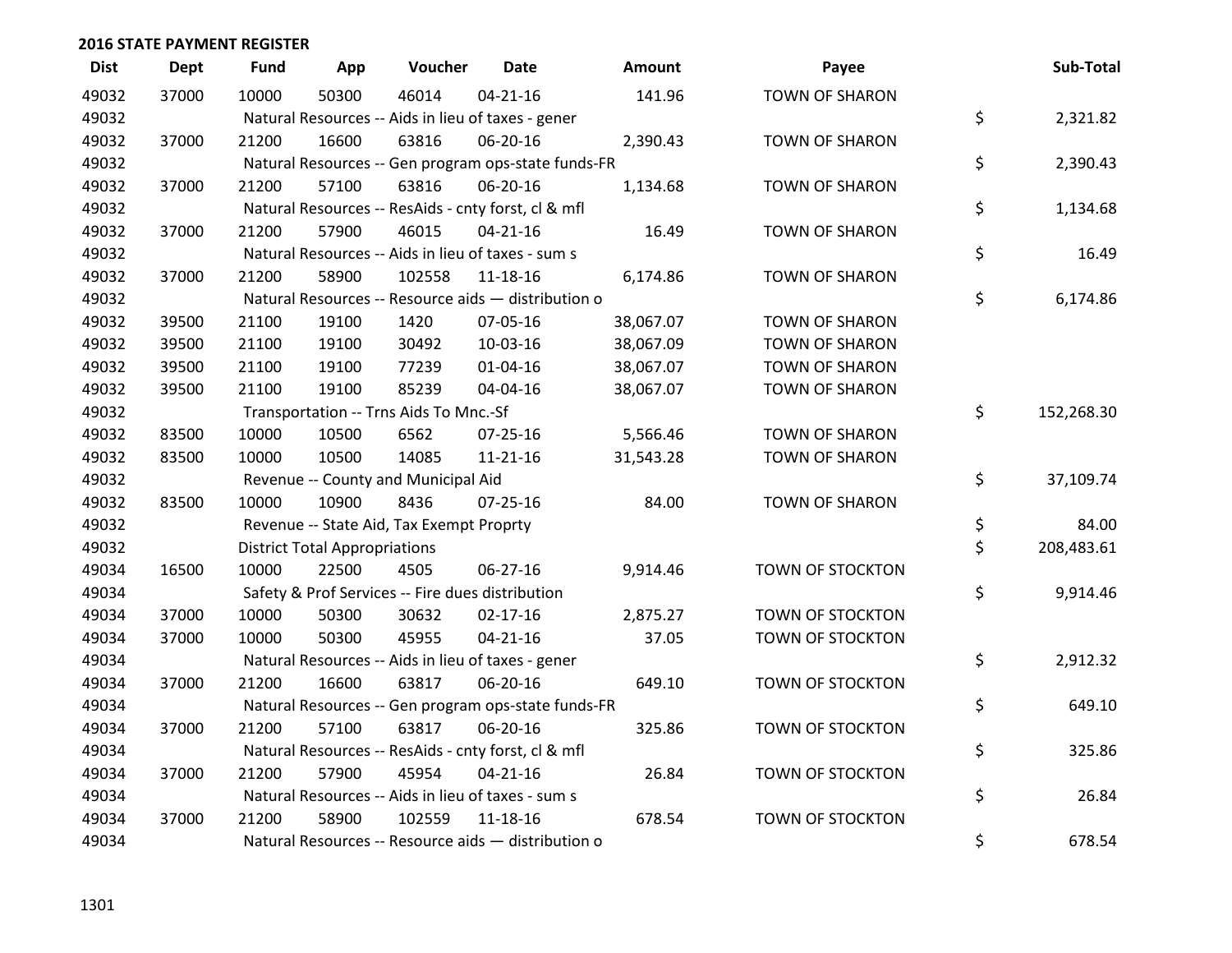| <b>Dist</b> | <b>Dept</b> | Fund  | App                                  | Voucher                                         | <b>Date</b>                                         | <b>Amount</b> | Payee                    | Sub-Total        |
|-------------|-------------|-------|--------------------------------------|-------------------------------------------------|-----------------------------------------------------|---------------|--------------------------|------------------|
| 49034       | 37000       | 27400 | 67000                                | 55695                                           | 05-27-16                                            | 4,990.65      | TOWN OF STOCKTON         |                  |
| 49034       |             |       |                                      |                                                 | Natural Resources -- Fin asst for responsible units |               |                          | \$<br>4,990.65   |
| 49034       | 39500       | 21100 | 19100                                | 1421                                            | 07-05-16                                            | 48,009.10     | TOWN OF STOCKTON         |                  |
| 49034       | 39500       | 21100 | 19100                                | 30493                                           | 10-03-16                                            | 48,009.12     | TOWN OF STOCKTON         |                  |
| 49034       | 39500       | 21100 | 19100                                | 77240                                           | $01 - 04 - 16$                                      | 48,009.10     | TOWN OF STOCKTON         |                  |
| 49034       | 39500       | 21100 | 19100                                | 85240                                           | 04-04-16                                            | 48,009.10     | TOWN OF STOCKTON         |                  |
| 49034       |             |       |                                      | Transportation -- Trns Aids To Mnc.-Sf          |                                                     |               |                          | \$<br>192,036.42 |
| 49034       | 83500       | 10000 | 10500                                | 6563                                            | $07 - 25 - 16$                                      | 7,167.85      | TOWN OF STOCKTON         |                  |
| 49034       | 83500       | 10000 | 10500                                | 14086                                           | 11-21-16                                            | 38,204.43     | TOWN OF STOCKTON         |                  |
| 49034       |             |       |                                      | Revenue -- County and Municipal Aid             |                                                     |               |                          | \$<br>45,372.28  |
| 49034       | 83500       | 10000 | 10900                                | 8437                                            | $07 - 25 - 16$                                      | 271.00        | TOWN OF STOCKTON         |                  |
| 49034       |             |       |                                      | Revenue -- State Aid, Tax Exempt Proprty        |                                                     |               |                          | \$<br>271.00     |
| 49034       | 83500       | 10000 | 11000                                | 14086                                           | $11 - 21 - 16$                                      | 2,839.38      | TOWN OF STOCKTON         |                  |
| 49034       |             |       |                                      | Revenue -- Public Utility Distribution          |                                                     |               |                          | \$<br>2,839.38   |
| 49034       | 83500       | 52100 | 36300                                | 3244                                            | 03-29-16                                            | 2,340.12      | <b>TOWN OF STOCKTON</b>  |                  |
| 49034       |             |       |                                      | Revenue -- Lottery & Gaming Credit              |                                                     |               |                          | \$<br>2,340.12   |
| 49034       |             |       | <b>District Total Appropriations</b> |                                                 |                                                     |               |                          | \$<br>262,356.97 |
| 49101       | 16500       | 10000 | 22500                                | 5232                                            | 07-07-16                                            | 961.97        | <b>VILLAGE OF ALMOND</b> |                  |
| 49101       |             |       |                                      |                                                 | Safety & Prof Services -- Fire dues distribution    |               |                          | \$<br>961.97     |
| 49101       | 39500       | 21100 | 19100                                | 1422                                            | 07-05-16                                            | 3,350.98      | <b>VILLAGE OF ALMOND</b> |                  |
| 49101       | 39500       | 21100 | 19100                                | 30494                                           | 10-03-16                                            | 3,351.01      | <b>VILLAGE OF ALMOND</b> |                  |
| 49101       | 39500       | 21100 | 19100                                | 77241                                           | $01 - 04 - 16$                                      | 3,350.98      | <b>VILLAGE OF ALMOND</b> |                  |
| 49101       | 39500       | 21100 | 19100                                | 85241                                           | 04-04-16                                            | 3,350.98      | <b>VILLAGE OF ALMOND</b> |                  |
| 49101       |             |       |                                      | Transportation -- Trns Aids To Mnc.-Sf          |                                                     |               |                          | \$<br>13,403.95  |
| 49101       | 50500       | 10000 | 74300                                | 26295                                           | 08-10-16                                            | 72,467.55     | <b>VILLAGE OF ALMOND</b> |                  |
| 49101       | 50500       | 10000 | 74300                                | 28053                                           | 09-14-16                                            | 190,451.97    | <b>VILLAGE OF ALMOND</b> |                  |
| 49101       | 50500       | 10000 | 74300                                | 30969                                           | $10-12-16$                                          | 2,392.28      | <b>VILLAGE OF ALMOND</b> |                  |
| 49101       |             |       |                                      | Administration -- Federal aid, local assistance |                                                     |               |                          | \$<br>265,311.80 |
| 49101       | 83500       | 10000 | 10500                                | 6564                                            | $07 - 25 - 16$                                      | 15,383.76     | <b>VILLAGE OF ALMOND</b> |                  |
| 49101       | 83500       | 10000 | 10500                                | 14087                                           | 11-21-16                                            | 87,174.62     | VILLAGE OF ALMOND        |                  |
| 49101       |             |       |                                      | Revenue -- County and Municipal Aid             |                                                     |               |                          | \$<br>102,558.38 |
| 49101       | 83500       | 10000 | 10900                                | 8438                                            | $07 - 25 - 16$                                      | 507.00        | <b>VILLAGE OF ALMOND</b> |                  |
| 49101       |             |       |                                      | Revenue -- State Aid, Tax Exempt Proprty        |                                                     |               |                          | \$<br>507.00     |
| 49101       |             |       | <b>District Total Appropriations</b> |                                                 |                                                     |               |                          | \$<br>382,743.10 |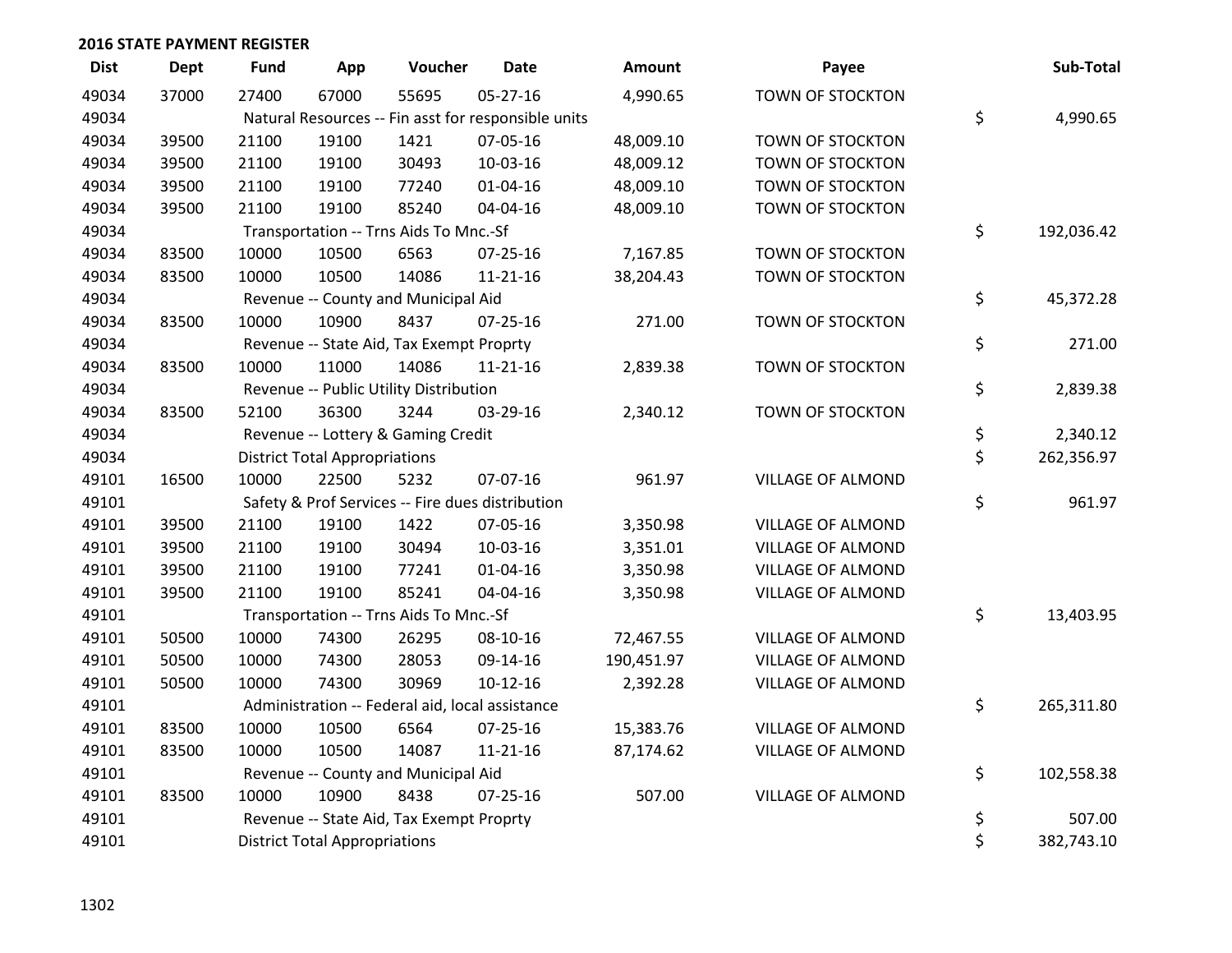| <b>Dist</b> | <b>Dept</b> | <b>Fund</b> | App                                  | Voucher                                  | <b>Date</b>                                         | Amount     | Payee                       | Sub-Total        |
|-------------|-------------|-------------|--------------------------------------|------------------------------------------|-----------------------------------------------------|------------|-----------------------------|------------------|
| 49102       | 16500       | 10000       | 22500                                | 4506                                     | 06-27-16                                            | 2,833.56   | <b>VILLAGE OF AMHERST</b>   |                  |
| 49102       |             |             |                                      |                                          | Safety & Prof Services -- Fire dues distribution    |            |                             | \$<br>2,833.56   |
| 49102       | 37000       | 21200       | 16600                                | 63818                                    | 06-20-16                                            | 8.68       | <b>VILLAGE OF AMHERST</b>   |                  |
| 49102       |             |             |                                      |                                          | Natural Resources -- Gen program ops-state funds-FR |            |                             | \$<br>8.68       |
| 49102       | 37000       | 21200       | 57100                                | 63818                                    | 06-20-16                                            | 3.90       | <b>VILLAGE OF AMHERST</b>   |                  |
| 49102       |             |             |                                      |                                          | Natural Resources -- ResAids - cnty forst, cl & mfl |            |                             | \$<br>3.90       |
| 49102       | 37000       | 21200       | 58900                                | 102560                                   | $11 - 18 - 16$                                      | 283.50     | <b>VILLAGE OF AMHERST</b>   |                  |
| 49102       |             |             |                                      |                                          | Natural Resources -- Resource aids - distribution o |            |                             | \$<br>283.50     |
| 49102       | 37000       | 36300       | <b>TX100</b>                         | 114924                                   | 12-20-16                                            | 144,616.27 | <b>VILLAGE OF AMHERST</b>   |                  |
| 49102       |             |             |                                      |                                          | Natural Resources -- DNR-DAM SAFETY PROJECTS        |            |                             | \$<br>144,616.27 |
| 49102       | 39500       | 21100       | 19100                                | 1423                                     | 07-05-16                                            | 8,251.40   | <b>VILLAGE OF AMHERST</b>   |                  |
| 49102       | 39500       | 21100       | 19100                                | 30495                                    | 10-03-16                                            | 8,251.43   | <b>VILLAGE OF AMHERST</b>   |                  |
| 49102       | 39500       | 21100       | 19100                                | 77242                                    | 01-04-16                                            | 8,251.40   | <b>VILLAGE OF AMHERST</b>   |                  |
| 49102       | 39500       | 21100       | 19100                                | 85242                                    | 04-04-16                                            | 8,251.40   | <b>VILLAGE OF AMHERST</b>   |                  |
| 49102       |             |             |                                      | Transportation -- Trns Aids To Mnc.-Sf   |                                                     |            |                             | \$<br>33,005.63  |
| 49102       | 39500       | 21100       | 27800                                | 76144                                    | 03-08-16                                            | 10,288.40  | <b>TREAS VIL AMHERST</b>    |                  |
| 49102       |             |             |                                      | Transportation -- Loc Rd Imp Prg St Fd   |                                                     |            |                             | \$<br>10,288.40  |
| 49102       | 43500       | 10000       | 11900                                | 72303                                    | 09-02-16                                            | 4,336.54   | <b>VILLAGE OF AMHERST</b>   |                  |
| 49102       |             |             |                                      |                                          | Health Services -- Emergency medical services, ai   |            |                             | \$<br>4,336.54   |
| 49102       | 83500       | 10000       | 10500                                | 6565                                     | $07 - 25 - 16$                                      | 19,914.53  | <b>VILLAGE OF AMHERST</b>   |                  |
| 49102       | 83500       | 10000       | 10500                                | 14088                                    | $11 - 21 - 16$                                      | 112,849.01 | <b>VILLAGE OF AMHERST</b>   |                  |
| 49102       |             |             |                                      | Revenue -- County and Municipal Aid      |                                                     |            |                             | \$<br>132,763.54 |
| 49102       | 83500       | 10000       | 10900                                | 8439                                     | $07 - 25 - 16$                                      | 632.00     | <b>VILLAGE OF AMHERST</b>   |                  |
| 49102       | 83500       | 10000       | 10900                                | 9801                                     | 07-25-16                                            | 3,969.00   | <b>VILLAGE OF AMHERST</b>   |                  |
| 49102       |             |             |                                      | Revenue -- State Aid, Tax Exempt Proprty |                                                     |            |                             | \$<br>4,601.00   |
| 49102       |             |             | <b>District Total Appropriations</b> |                                          |                                                     |            |                             | \$<br>332,741.02 |
| 49103       | 16500       | 10000       | 22500                                | 4507                                     | 06-27-16                                            | 1,335.70   | VILLAGE OF AMHERST JUNCTION |                  |
| 49103       |             |             |                                      |                                          | Safety & Prof Services -- Fire dues distribution    |            |                             | \$<br>1,335.70   |
| 49103       | 37000       | 10000       | 50300                                | 30923                                    | $02 - 17 - 16$                                      | 1,282.32   | VILLAGE OF AMHERST JUNCTION |                  |
| 49103       |             |             |                                      |                                          | Natural Resources -- Aids in lieu of taxes - gener  |            |                             | \$<br>1,282.32   |
| 49103       | 39500       | 21100       | 19100                                | 1424                                     | 07-05-16                                            | 3,059.73   | VILLAGE OF AMHERST JUNCTION |                  |
| 49103       | 39500       | 21100       | 19100                                | 30496                                    | 10-03-16                                            | 3,059.75   | VILLAGE OF AMHERST JUNCTION |                  |
| 49103       | 39500       | 21100       | 19100                                | 77243                                    | $01 - 04 - 16$                                      | 3,059.73   | VILLAGE OF AMHERST JUNCTI   |                  |
| 49103       | 39500       | 21100       | 19100                                | 85243                                    | 04-04-16                                            | 3,059.73   | VILLAGE OF AMHERST JUNCTI   |                  |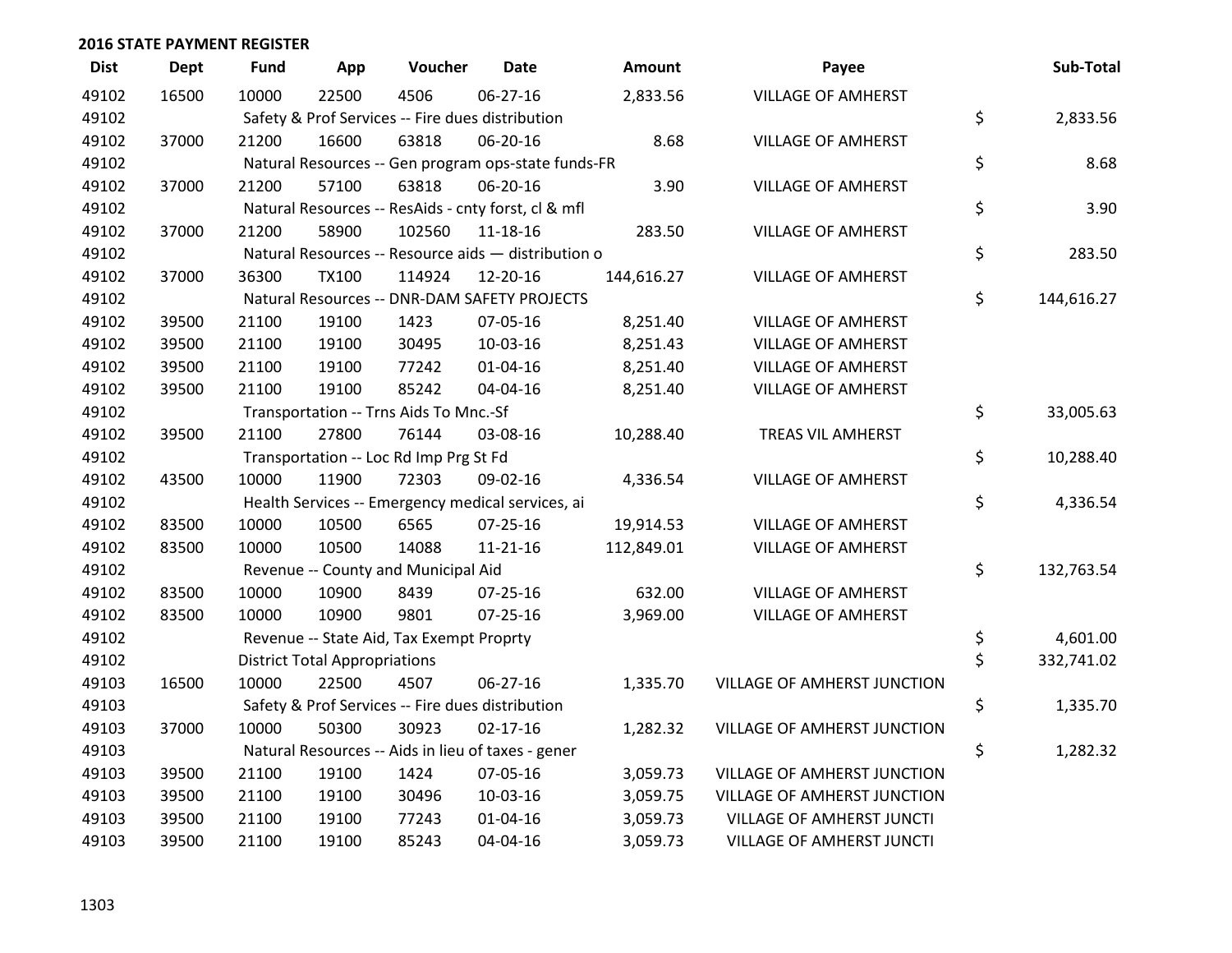| <b>Dist</b> | <b>Dept</b> | Fund  | App                                  | Voucher                                  | <b>Date</b>                                         | Amount     | Payee                           | Sub-Total        |
|-------------|-------------|-------|--------------------------------------|------------------------------------------|-----------------------------------------------------|------------|---------------------------------|------------------|
| 49103       |             |       |                                      | Transportation -- Trns Aids To Mnc.-Sf   |                                                     |            |                                 | \$<br>12,238.94  |
| 49103       | 83500       | 10000 | 10500                                | 6566                                     | $07 - 25 - 16$                                      | 3,175.69   | VILLAGE OF AMHERST JUNCTION     |                  |
| 49103       | 83500       | 10000 | 10500                                | 14089                                    | $11 - 21 - 16$                                      | 16,691.27  | VILLAGE OF AMHERST JUNCTION     |                  |
| 49103       |             |       |                                      | Revenue -- County and Municipal Aid      |                                                     |            |                                 | \$<br>19,866.96  |
| 49103       | 83500       | 10000 | 10900                                | 8440                                     | $07 - 25 - 16$                                      | 4.00       | VILLAGE OF AMHERST JUNCTION     |                  |
| 49103       |             |       |                                      | Revenue -- State Aid, Tax Exempt Proprty |                                                     |            |                                 | \$<br>4.00       |
| 49103       | 83500       | 10000 | 11000                                | 14089                                    | 11-21-16                                            | 1,322.91   | VILLAGE OF AMHERST JUNCTION     |                  |
| 49103       |             |       |                                      | Revenue -- Public Utility Distribution   |                                                     |            |                                 | \$<br>1,322.91   |
| 49103       |             |       | <b>District Total Appropriations</b> |                                          |                                                     |            |                                 | \$<br>36,050.83  |
| 49141       | 16500       | 10000 | 22500                                | 4508                                     | 06-27-16                                            | 735.11     | <b>VILLAGE OF JUNCTION CITY</b> |                  |
| 49141       |             |       |                                      |                                          | Safety & Prof Services -- Fire dues distribution    |            |                                 | \$<br>735.11     |
| 49141       | 37000       | 27400 | 67000                                | 56215                                    | $05 - 27 - 16$                                      | 1,701.61   | VILLAGE OF JUNCTION CITY        |                  |
| 49141       |             |       |                                      |                                          | Natural Resources -- Fin asst for responsible units |            |                                 | \$<br>1,701.61   |
| 49141       | 39500       | 21100 | 19100                                | 1425                                     | 07-05-16                                            | 4,382.83   | <b>VILLAGE OF JUNCTION CITY</b> |                  |
| 49141       | 39500       | 21100 | 19100                                | 30497                                    | 10-03-16                                            | 4,382.84   | VILLAGE OF JUNCTION CITY        |                  |
| 49141       | 39500       | 21100 | 19100                                | 77244                                    | $01 - 04 - 16$                                      | 4,382.83   | <b>VILLAGE OF JUNCTION CITY</b> |                  |
| 49141       | 39500       | 21100 | 19100                                | 85244                                    | 04-04-16                                            | 4,382.83   | VILLAGE OF JUNCTION CITY        |                  |
| 49141       |             |       |                                      | Transportation -- Trns Aids To Mnc.-Sf   |                                                     |            |                                 | \$<br>17,531.33  |
| 49141       | 83500       | 10000 | 10500                                | 6567                                     | $07 - 25 - 16$                                      | 22,076.63  | <b>VILLAGE OF JUNCTION CITY</b> |                  |
| 49141       | 83500       | 10000 | 10500                                | 14090                                    | $11 - 21 - 16$                                      | 124,862.44 | VILLAGE OF JUNCTION CITY        |                  |
| 49141       |             |       |                                      | Revenue -- County and Municipal Aid      |                                                     |            |                                 | \$<br>146,939.07 |
| 49141       | 83500       | 10000 | 10900                                | 8441                                     | $07 - 25 - 16$                                      | 139.00     | <b>VILLAGE OF JUNCTION CITY</b> |                  |
| 49141       |             |       |                                      | Revenue -- State Aid, Tax Exempt Proprty |                                                     |            |                                 | \$<br>139.00     |
| 49141       | 83500       | 10000 | 11000                                | 14090                                    | $11 - 21 - 16$                                      | 232.09     | <b>VILLAGE OF JUNCTION CITY</b> |                  |
| 49141       |             |       |                                      | Revenue -- Public Utility Distribution   |                                                     |            |                                 | \$<br>232.09     |
| 49141       |             |       | <b>District Total Appropriations</b> |                                          |                                                     |            |                                 | \$<br>167,278.21 |
| 49151       | 16500       | 10000 | 22500                                | 5129                                     | 07-07-16                                            | 500.40     | <b>VIL MILLADORE</b>            |                  |
| 49151       |             |       |                                      |                                          | Safety & Prof Services -- Fire dues distribution    |            |                                 | \$<br>500.40     |
| 49151       | 37000       | 27400 | 67000                                | 55675                                    | $05 - 27 - 16$                                      | 715.96     | <b>VIL MILLADORE</b>            |                  |
| 49151       |             |       |                                      |                                          | Natural Resources -- Fin asst for responsible units |            |                                 | \$<br>715.96     |
| 49151       |             |       | <b>District Total Appropriations</b> |                                          |                                                     |            |                                 | \$<br>1,216.36   |
| 49161       | 16500       | 10000 | 22500                                | 4509                                     | 06-27-16                                            | 454.25     | NELSONVILLE, VILLAGE OF         |                  |
| 49161       |             |       |                                      |                                          | Safety & Prof Services -- Fire dues distribution    |            |                                 | \$<br>454.25     |
| 49161       | 37000       | 10000 | 50300                                | 39317                                    | 03-24-16                                            | 921.97     | NELSONVILLE, VILLAGE OF         |                  |

| mount   | Payee                              |          | Sub-Total  |
|---------|------------------------------------|----------|------------|
|         |                                    | \$       | 12,238.94  |
| ,175.69 | VILLAGE OF AMHERST JUNCTION        |          |            |
| ,691.27 | <b>VILLAGE OF AMHERST JUNCTION</b> |          |            |
|         |                                    | \$       | 19,866.96  |
| 4.00    | <b>VILLAGE OF AMHERST JUNCTION</b> |          |            |
|         |                                    | \$       | 4.00       |
| ,322.91 | <b>VILLAGE OF AMHERST JUNCTION</b> |          |            |
|         |                                    | \$<br>\$ | 1,322.91   |
|         |                                    |          | 36,050.83  |
| 735.11  | <b>VILLAGE OF JUNCTION CITY</b>    |          |            |
|         |                                    | \$       | 735.11     |
| ,701.61 | VILLAGE OF JUNCTION CITY           | \$       | 1,701.61   |
| ,382.83 | VILLAGE OF JUNCTION CITY           |          |            |
| ,382.84 | <b>VILLAGE OF JUNCTION CITY</b>    |          |            |
| ,382.83 | VILLAGE OF JUNCTION CITY           |          |            |
| ,382.83 | <b>VILLAGE OF JUNCTION CITY</b>    |          |            |
|         |                                    | \$       | 17,531.33  |
| ,076.63 | <b>VILLAGE OF JUNCTION CITY</b>    |          |            |
| ,862.44 | <b>VILLAGE OF JUNCTION CITY</b>    |          |            |
|         |                                    | \$       | 146,939.07 |
| 139.00  | <b>VILLAGE OF JUNCTION CITY</b>    |          |            |
|         |                                    | \$       | 139.00     |
| 232.09  | <b>VILLAGE OF JUNCTION CITY</b>    |          |            |
|         |                                    | \$       | 232.09     |
|         |                                    | \$       | 167,278.21 |
| 500.40  | <b>VIL MILLADORE</b>               |          |            |
|         |                                    | \$       | 500.40     |
| 715.96  | <b>VIL MILLADORE</b>               |          |            |
|         |                                    | \$       | 715.96     |
|         |                                    | \$       | 1,216.36   |
| 454.25  | NELSONVILLE, VILLAGE OF            |          |            |
|         |                                    | \$       | 454.25     |
| 921.97  | NELSONVILLE, VILLAGE OF            |          |            |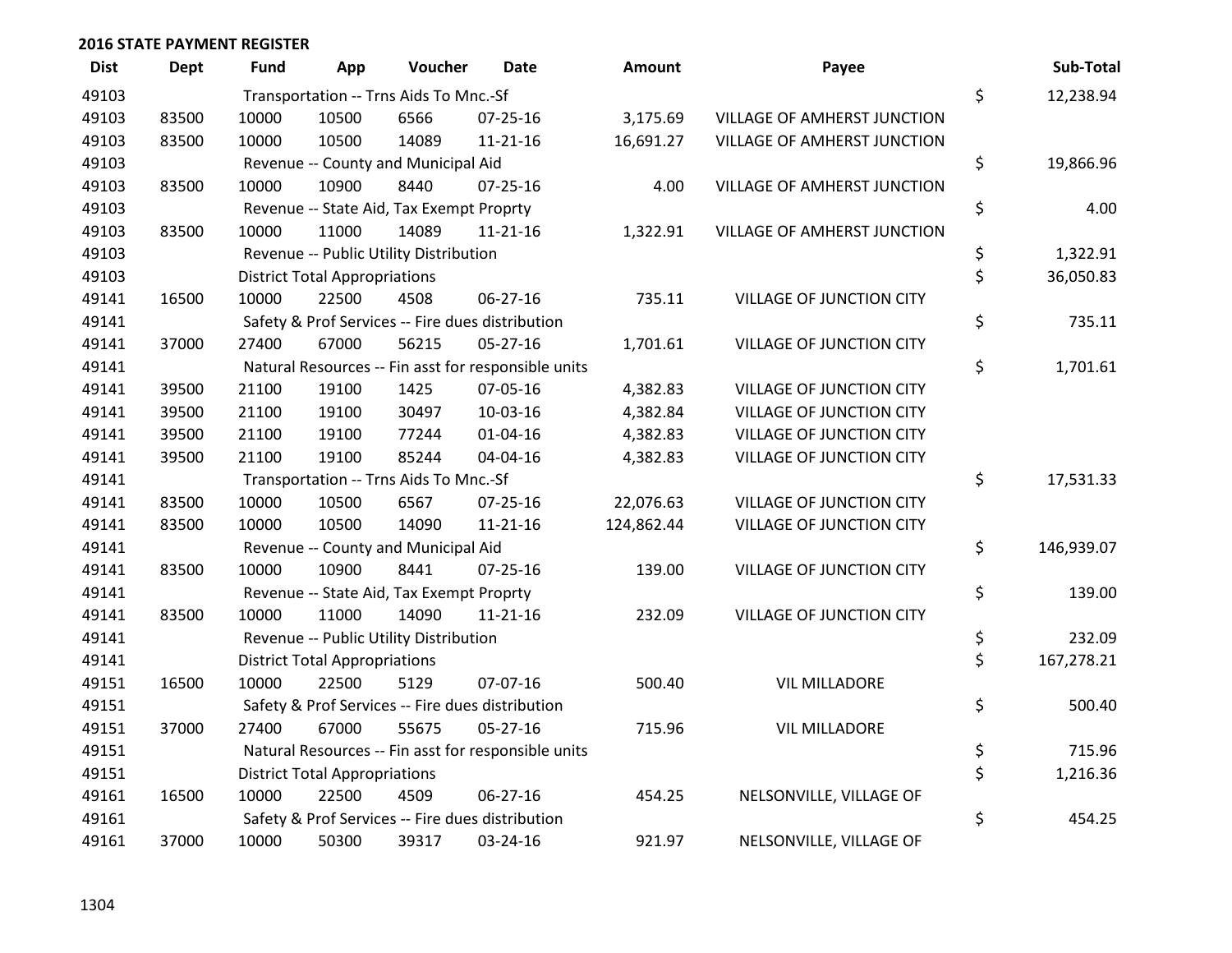| <b>Dist</b> | <b>Dept</b> | <b>Fund</b> | App                                  | Voucher                                  | <b>Date</b>                                         | Amount    | Payee                         | Sub-Total       |
|-------------|-------------|-------------|--------------------------------------|------------------------------------------|-----------------------------------------------------|-----------|-------------------------------|-----------------|
| 49161       | 37000       | 10000       | 50300                                | 45994                                    | $04 - 21 - 16$                                      | 65.60     | NELSONVILLE, VILLAGE OF       |                 |
| 49161       |             |             |                                      |                                          | Natural Resources -- Aids in lieu of taxes - gener  |           |                               | \$<br>987.57    |
| 49161       | 39500       | 21100       | 19100                                | 1426                                     | 07-05-16                                            | 875.29    | NELSONVILLE, VILLAGE OF       |                 |
| 49161       | 39500       | 21100       | 19100                                | 30498                                    | 10-03-16                                            | 875.31    | NELSONVILLE, VILLAGE OF       |                 |
| 49161       | 39500       | 21100       | 19100                                | 77245                                    | $01 - 04 - 16$                                      | 875.29    | <b>VILLAGE OF NELSONVILLE</b> |                 |
| 49161       | 39500       | 21100       | 19100                                | 85245                                    | 04-04-16                                            | 875.29    | VILLAGE OF NELSONVILLE        |                 |
| 49161       |             |             |                                      | Transportation -- Trns Aids To Mnc.-Sf   |                                                     |           |                               | \$<br>3,501.18  |
| 49161       | 83500       | 10000       | 10500                                | 6568                                     | 07-25-16                                            | 3,652.27  | NELSONVILLE, VILLAGE OF       |                 |
| 49161       | 83500       | 10000       | 10500                                | 14091                                    | $11 - 21 - 16$                                      | 20,696.17 | NELSONVILLE, VILLAGE OF       |                 |
| 49161       |             |             |                                      | Revenue -- County and Municipal Aid      |                                                     |           |                               | \$<br>24,348.44 |
| 49161       | 83500       | 10000       | 10900                                | 8442                                     | $07 - 25 - 16$                                      | 9.00      | NELSONVILLE, VILLAGE OF       |                 |
| 49161       |             |             |                                      | Revenue -- State Aid, Tax Exempt Proprty |                                                     |           |                               | \$<br>9.00      |
| 49161       |             |             | <b>District Total Appropriations</b> |                                          |                                                     |           |                               | \$<br>29,300.44 |
| 49171       | 16500       | 10000       | 22500                                | 5233                                     | 07-07-16                                            | 2,018.96  | <b>VILLAGE OF PARK RIDGE</b>  |                 |
| 49171       |             |             |                                      |                                          | Safety & Prof Services -- Fire dues distribution    |           |                               | \$<br>2,018.96  |
| 49171       | 39500       | 21100       | 19100                                | 1427                                     | 07-05-16                                            | 2,581.84  | <b>VILLAGE OF PARK RIDGE</b>  |                 |
| 49171       | 39500       | 21100       | 19100                                | 30499                                    | 10-03-16                                            | 2,581.86  | <b>VILLAGE OF PARK RIDGE</b>  |                 |
| 49171       | 39500       | 21100       | 19100                                | 77246                                    | $01 - 04 - 16$                                      | 2,581.84  | <b>VILLAGE OF PARK RIDGE</b>  |                 |
| 49171       | 39500       | 21100       | 19100                                | 85246                                    | 04-04-16                                            | 2,581.84  | <b>VILLAGE OF PARK RIDGE</b>  |                 |
| 49171       |             |             |                                      | Transportation -- Trns Aids To Mnc.-Sf   |                                                     |           |                               | \$<br>10,327.38 |
| 49171       | 83500       | 10000       | 10500                                | 6569                                     | $07 - 25 - 16$                                      | 1,901.48  | <b>VILLAGE OF PARK RIDGE</b>  |                 |
| 49171       | 83500       | 10000       | 10500                                | 14092                                    | $11 - 21 - 16$                                      | 10,775.30 | <b>VILLAGE OF PARK RIDGE</b>  |                 |
| 49171       |             |             |                                      | Revenue -- County and Municipal Aid      |                                                     |           |                               | \$<br>12,676.78 |
| 49171       | 83500       | 10000       | 10900                                | 8443                                     | $07 - 25 - 16$                                      | 245.00    | <b>VILLAGE OF PARK RIDGE</b>  |                 |
| 49171       |             |             |                                      | Revenue -- State Aid, Tax Exempt Proprty |                                                     |           |                               | \$<br>245.00    |
| 49171       |             |             | <b>District Total Appropriations</b> |                                          |                                                     |           |                               | \$<br>25,268.12 |
| 49173       | 16500       | 10000       | 22500                                | 4510                                     | 06-27-16                                            | 42,318.08 | <b>VILLAGE OF PLOVER</b>      |                 |
| 49173       |             |             |                                      |                                          | Safety & Prof Services -- Fire dues distribution    |           |                               | \$<br>42,318.08 |
| 49173       | 37000       | 10000       | 50300                                | 28862                                    | $02 - 12 - 16$                                      | 34.88     | <b>VILLAGE OF PLOVER</b>      |                 |
| 49173       | 37000       | 10000       | 50300                                | 28863                                    | $02 - 12 - 16$                                      | 4,812.35  | <b>VILLAGE OF PLOVER</b>      |                 |
| 49173       |             |             |                                      |                                          | Natural Resources -- Aids in lieu of taxes - gener  |           |                               | \$<br>4,847.23  |
| 49173       | 37000       | 21200       | 16600                                | 63819                                    | 06-20-16                                            | 22.57     | <b>VILLAGE OF PLOVER</b>      |                 |
| 49173       |             |             |                                      |                                          | Natural Resources -- Gen program ops-state funds-FR |           |                               | \$<br>22.57     |
| 49173       | 37000       | 21200       | 57100                                | 63819                                    | 06-20-16                                            | 10.15     | <b>VILLAGE OF PLOVER</b>      |                 |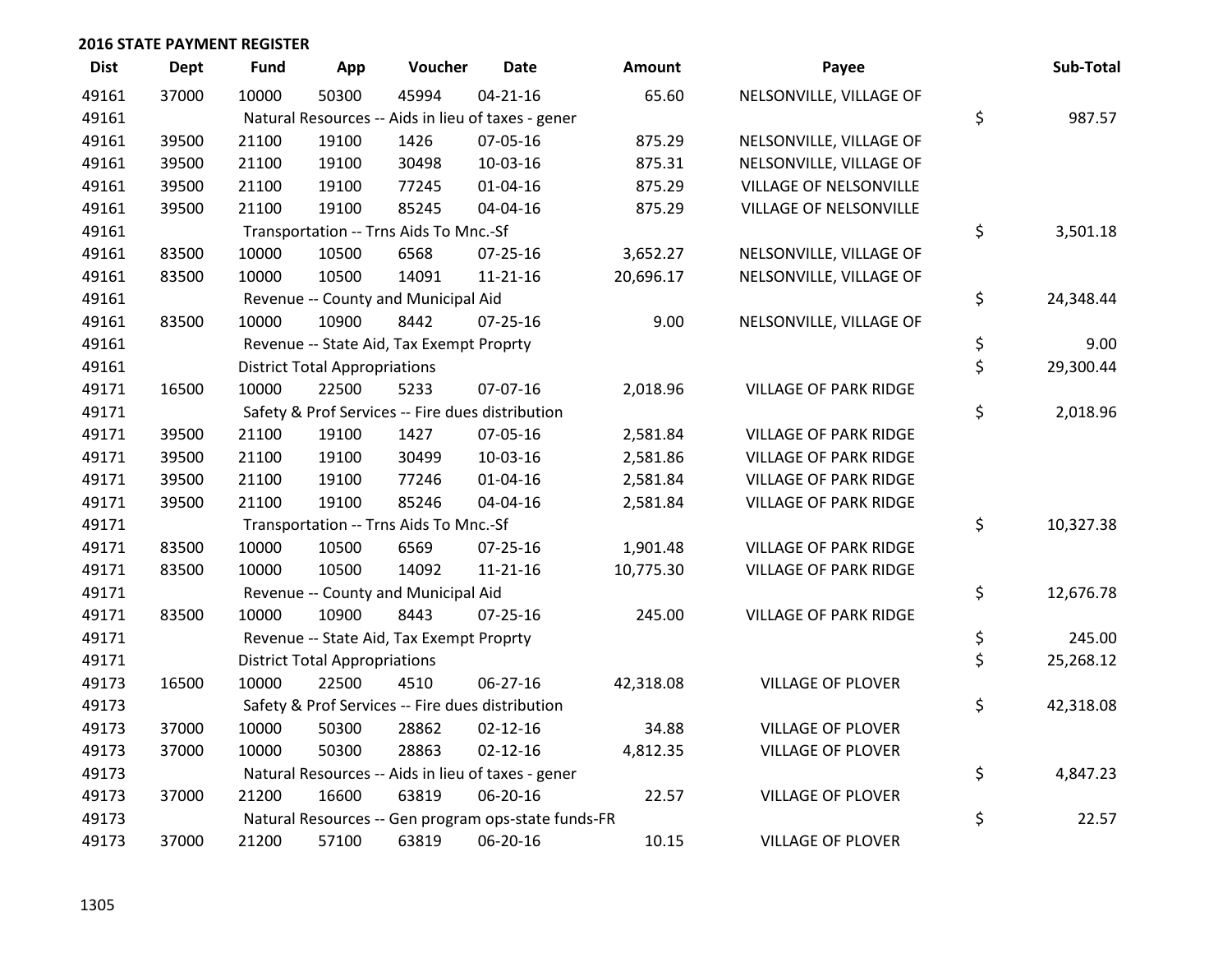| <b>Dist</b> | <b>Dept</b> | Fund  | App   | Voucher                                  | <b>Date</b>                                         | Amount     | Payee                    | Sub-Total        |
|-------------|-------------|-------|-------|------------------------------------------|-----------------------------------------------------|------------|--------------------------|------------------|
| 49173       |             |       |       |                                          | Natural Resources -- ResAids - cnty forst, cl & mfl |            |                          | \$<br>10.15      |
| 49173       | 37000       | 21200 | 58900 | 102561                                   | 11-18-16                                            | 723.84     | <b>VILLAGE OF PLOVER</b> |                  |
| 49173       |             |       |       |                                          | Natural Resources -- Resource aids - distribution o |            |                          | \$<br>723.84     |
| 49173       | 39500       | 21100 | 17700 | 6088                                     | 08-01-16                                            | 13,300.00  | <b>VILLAGE OF PLOVER</b> |                  |
| 49173       | 39500       | 21100 | 17700 | 32941                                    | 10-06-16                                            | 13,300.00  | <b>VILLAGE OF PLOVER</b> |                  |
| 49173       | 39500       | 21100 | 17700 | 69153                                    | 12-30-16                                            | 7,980.00   | <b>VILLAGE OF PLOVER</b> |                  |
| 49173       |             |       |       | Transportation -- Tc, Trns Oper Aid Sf   |                                                     |            |                          | \$<br>34,580.00  |
| 49173       | 39500       | 21100 | 18200 | 28016                                    | 09-27-16                                            | 19,732.00  | <b>VILLAGE OF PLOVER</b> |                  |
| 49173       | 39500       | 21100 | 18200 | 32001                                    | 09-30-16                                            | 20,796.00  | <b>VILLAGE OF PLOVER</b> |                  |
| 49173       | 39500       | 21100 | 18200 | 57981                                    | 12-05-16                                            | 20,773.00  | <b>VILLAGE OF PLOVER</b> |                  |
| 49173       |             |       |       | Transportation -- Trnst/Trns-Rel Aid F   |                                                     |            |                          | \$<br>61,301.00  |
| 49173       | 39500       | 21100 | 19100 | 1428                                     | 07-05-16                                            | 172,369.59 | <b>VILLAGE OF PLOVER</b> |                  |
| 49173       | 39500       | 21100 | 19100 | 30500                                    | 10-03-16                                            | 172,369.62 | <b>VILLAGE OF PLOVER</b> |                  |
| 49173       |             |       |       | Transportation -- Trns Aids To Mnc.-Sf   |                                                     |            |                          | \$<br>344,739.21 |
| 49173       | 39500       | 21100 | 17700 | 72045                                    | $01 - 04 - 16$                                      | 7,052.00   | <b>VILLAGE OF PLOVER</b> |                  |
| 49173       | 39500       | 21100 | 17700 | 80970                                    | 05-05-16                                            | 4,978.00   | TREAS VIL PLOVER         |                  |
| 49173       | 39500       | 21100 | 17700 | 85064                                    | 06-20-16                                            | 4,819.00   | TREAS VIL PLOVER         |                  |
| 49173       | 39500       | 21100 | 17700 | 90044                                    | 05-27-16                                            | 13,300.00  | <b>VILLAGE OF PLOVER</b> |                  |
| 49173       |             |       |       | Transportation -- Tc, Trns Oper Aid Sf   |                                                     |            |                          | \$<br>30,149.00  |
| 49173       | 39500       | 21100 | 18200 | 74725                                    | 02-25-16                                            | 16,332.00  | TREAS VIL PLOVER         |                  |
| 49173       | 39500       | 21100 | 18200 | 80970                                    | 05-05-16                                            | 149.00     | <b>TREAS VIL PLOVER</b>  |                  |
| 49173       |             |       |       | Transportation -- Trnst/Trns-Rel Aid F   |                                                     |            |                          | \$<br>16,481.00  |
| 49173       | 39500       | 21100 | 19100 | 77247                                    | $01 - 04 - 16$                                      | 172,369.59 | <b>VILLAGE OF PLOVER</b> |                  |
| 49173       | 39500       | 21100 | 19100 | 85247                                    | 04-04-16                                            | 172,369.59 | <b>VILLAGE OF PLOVER</b> |                  |
| 49173       |             |       |       | Transportation -- Trns Aids To Mnc.-Sf   |                                                     |            |                          | \$<br>344,739.18 |
| 49173       | 45500       | 10000 | 23100 | 12969                                    | 06-24-16                                            | 2,880.00   | <b>VILLAGE OF PLOVER</b> |                  |
| 49173       |             |       |       | Justice -- Law enforcement train, local  |                                                     |            |                          | \$<br>2,880.00   |
| 49173       | 83500       | 10000 | 10500 | 6570                                     | 07-25-16                                            | 150,008.61 | <b>VILLAGE OF PLOVER</b> |                  |
| 49173       | 83500       | 10000 | 10500 | 14093                                    | $11 - 21 - 16$                                      | 464,246.71 | <b>VILLAGE OF PLOVER</b> |                  |
| 49173       |             |       |       | Revenue -- County and Municipal Aid      |                                                     |            |                          | \$<br>614,255.32 |
| 49173       | 83500       | 10000 | 10900 | 8444                                     | 07-25-16                                            | 15,216.00  | <b>VILLAGE OF PLOVER</b> |                  |
| 49173       | 83500       | 10000 | 10900 | 9802                                     | 07-25-16                                            | 10,845.00  | <b>VILLAGE OF PLOVER</b> |                  |
| 49173       |             |       |       | Revenue -- State Aid, Tax Exempt Proprty |                                                     |            |                          | \$<br>26,061.00  |
| 49173       | 83500       | 10000 | 11000 | 14093                                    | 11-21-16                                            | 10,164.91  | <b>VILLAGE OF PLOVER</b> |                  |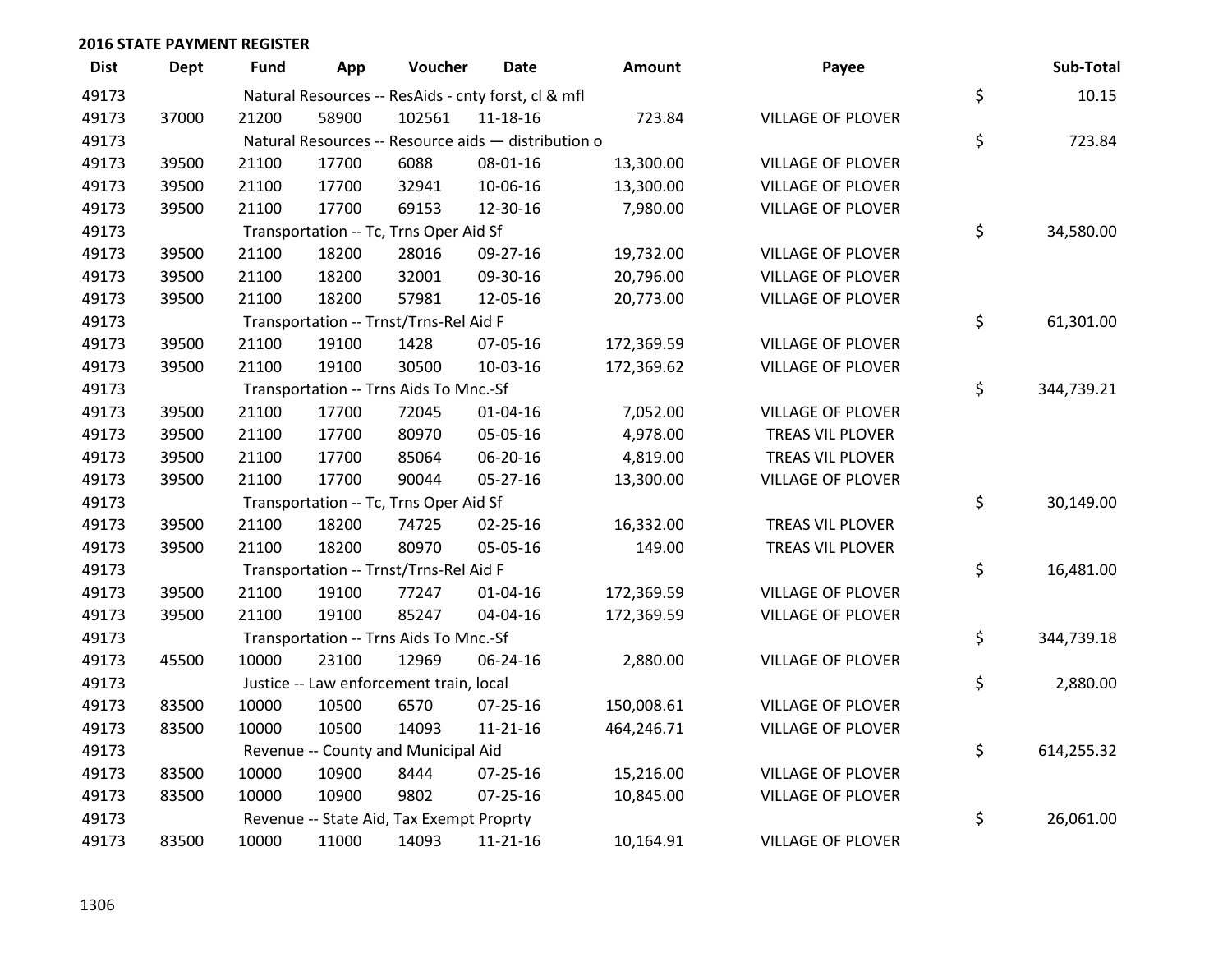| <b>Dist</b> | <b>Dept</b> | <b>Fund</b> | App                                  | Voucher                                  | <b>Date</b>                                      | <b>Amount</b> | Payee                     | Sub-Total          |
|-------------|-------------|-------------|--------------------------------------|------------------------------------------|--------------------------------------------------|---------------|---------------------------|--------------------|
| 49173       |             |             |                                      | Revenue -- Public Utility Distribution   |                                                  |               |                           | \$<br>10,164.91    |
| 49173       | 83500       | 52100       | 36300                                | 3245                                     | 03-29-16                                         | 7,445.70      | <b>VILLAGE OF PLOVER</b>  |                    |
| 49173       |             |             |                                      | Revenue -- Lottery & Gaming Credit       |                                                  |               |                           | \$<br>7,445.70     |
| 49173       |             |             | <b>District Total Appropriations</b> |                                          |                                                  |               |                           | \$<br>1,540,718.19 |
| 49176       | 16500       | 10000       | 22500                                | 4511                                     | 06-27-16                                         | 967.95        | <b>VILLAGE OF ROSHOLT</b> |                    |
| 49176       |             |             |                                      |                                          | Safety & Prof Services -- Fire dues distribution |               |                           | \$<br>967.95       |
| 49176       | 39500       | 21100       | 19100                                | 1429                                     | 07-05-16                                         | 5,044.35      | <b>VILLAGE OF ROSHOLT</b> |                    |
| 49176       | 39500       | 21100       | 19100                                | 30501                                    | 10-03-16                                         | 5,044.36      | <b>VILLAGE OF ROSHOLT</b> |                    |
| 49176       | 39500       | 21100       | 19100                                | 77248                                    | $01 - 04 - 16$                                   | 5,044.35      | <b>VILLAGE OF ROSHOLT</b> |                    |
| 49176       | 39500       | 21100       | 19100                                | 85248                                    | 04-04-16                                         | 5,044.35      | VILLAGE OF ROSHOLT        |                    |
| 49176       |             |             |                                      | Transportation -- Trns Aids To Mnc.-Sf   |                                                  |               |                           | \$<br>20,177.41    |
| 49176       | 39500       | 21100       | 27800                                | 79170                                    | $04 - 12 - 16$                                   | 10,288.40     | TREAS VIL ROSHOLT         |                    |
| 49176       |             |             |                                      | Transportation -- Loc Rd Imp Prg St Fd   |                                                  |               |                           | \$<br>10,288.40    |
| 49176       | 83500       | 10000       | 10500                                | 6571                                     | $07 - 25 - 16$                                   | 15,242.72     | <b>VILLAGE OF ROSHOLT</b> |                    |
| 49176       | 83500       | 10000       | 10500                                | 14094                                    | $11 - 21 - 16$                                   | 70,487.22     | VILLAGE OF ROSHOLT        |                    |
| 49176       |             |             |                                      | Revenue -- County and Municipal Aid      |                                                  |               |                           | \$<br>85,729.94    |
| 49176       | 83500       | 10000       | 10900                                | 8445                                     | $07 - 25 - 16$                                   | 649.00        | <b>VILLAGE OF ROSHOLT</b> |                    |
| 49176       |             |             |                                      | Revenue -- State Aid, Tax Exempt Proprty |                                                  |               |                           | \$<br>649.00       |
| 49176       |             |             | <b>District Total Appropriations</b> |                                          |                                                  |               |                           | \$<br>117,812.70   |
| 49191       | 16500       | 10000       | 22500                                | 4512                                     | 06-27-16                                         | 4,985.93      | <b>VILLAGE OF WHITING</b> |                    |
| 49191       |             |             |                                      |                                          | Safety & Prof Services -- Fire dues distribution |               |                           | \$<br>4,985.93     |
| 49191       | 39500       | 21100       | 19100                                | 1430                                     | 07-05-16                                         | 18,800.34     | <b>VILLAGE OF WHITING</b> |                    |
| 49191       | 39500       | 21100       | 19100                                | 30502                                    | 10-03-16                                         | 18,800.35     | <b>VILLAGE OF WHITING</b> |                    |
| 49191       | 39500       | 21100       | 19100                                | 77249                                    | $01 - 04 - 16$                                   | 18,800.34     | <b>VILLAGE OF WHITING</b> |                    |
| 49191       | 39500       | 21100       | 19100                                | 85249                                    | 04-04-16                                         | 18,800.34     | VILLAGE OF WHITING        |                    |
| 49191       |             |             |                                      | Transportation -- Trns Aids To Mnc.-Sf   |                                                  |               |                           | \$<br>75,201.37    |
| 49191       | 83500       | 10000       | 10500                                | 6572                                     | $07 - 25 - 16$                                   | 13,478.77     | <b>VILLAGE OF WHITING</b> |                    |
| 49191       | 83500       | 10000       | 10500                                | 14095                                    | $11 - 21 - 16$                                   | 61,879.03     | <b>VILLAGE OF WHITING</b> |                    |
| 49191       |             |             |                                      | Revenue -- County and Municipal Aid      |                                                  |               |                           | \$<br>75,357.80    |
| 49191       | 83500       | 10000       | 10900                                | 8446                                     | $07 - 25 - 16$                                   | 1,534.00      | <b>VILLAGE OF WHITING</b> |                    |
| 49191       |             |             |                                      | Revenue -- State Aid, Tax Exempt Proprty |                                                  |               |                           | \$<br>1,534.00     |
| 49191       | 83500       | 10000       | 11000                                | 14095                                    | $11 - 21 - 16$                                   | 14,190.99     | <b>VILLAGE OF WHITING</b> |                    |
| 49191       |             |             |                                      | Revenue -- Public Utility Distribution   |                                                  |               |                           | \$<br>14,190.99    |
| 49191       | 83500       | 10000       | 50100                                | 2636                                     | $01-29-16$                                       | 145.13        | <b>VILLAGE OF WHITING</b> |                    |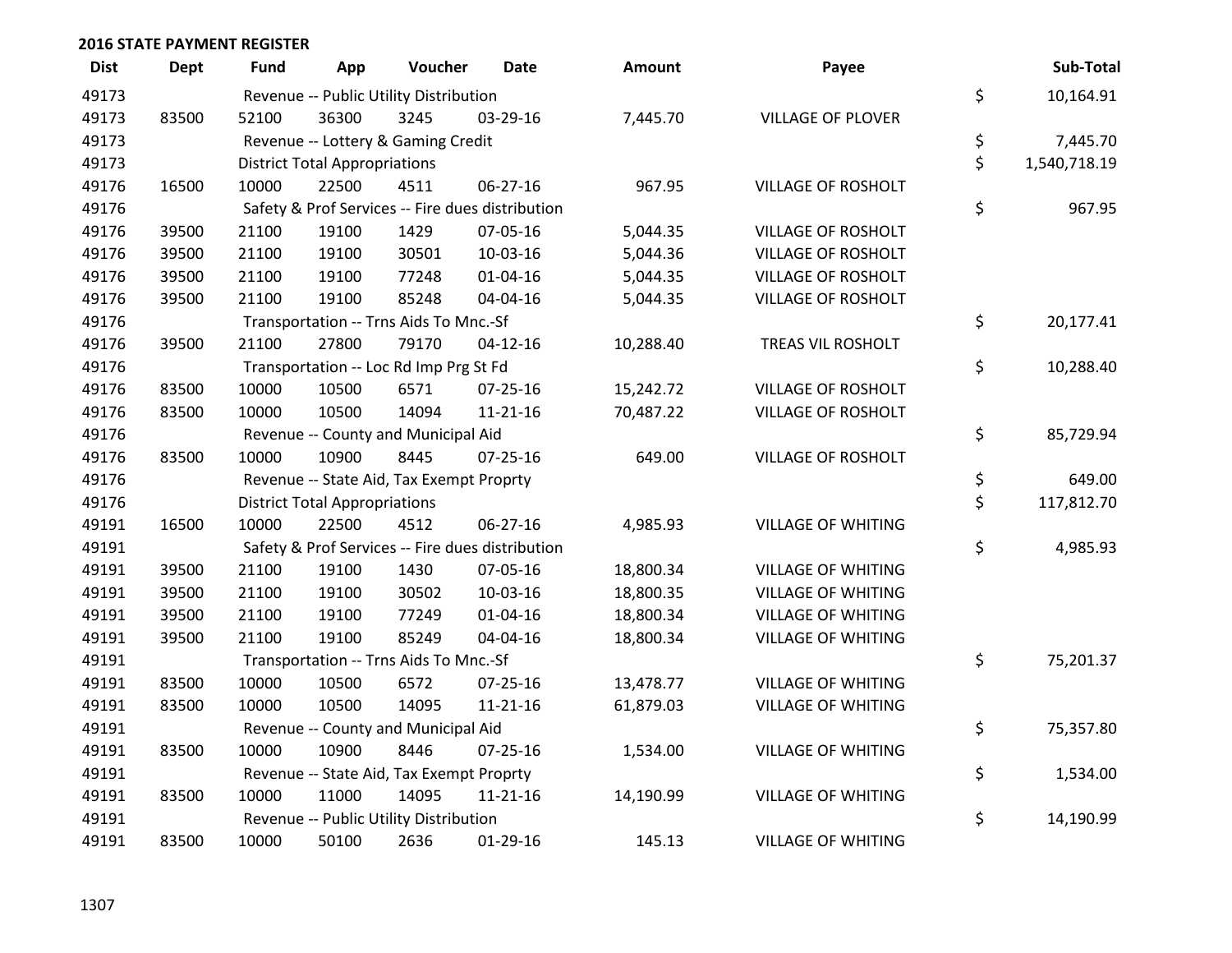| <b>Dist</b> | <b>Dept</b> | Fund                                   | App                                              | Voucher                                | Date                                            | <b>Amount</b> | Payee                        |    | Sub-Total  |
|-------------|-------------|----------------------------------------|--------------------------------------------------|----------------------------------------|-------------------------------------------------|---------------|------------------------------|----|------------|
| 49191       |             |                                        |                                                  | Revenue -- Payments for municipal svcs |                                                 |               |                              | \$ | 145.13     |
| 49191       |             | <b>District Total Appropriations</b>   | \$                                               | 171,415.22                             |                                                 |               |                              |    |            |
| 49281       | 16500       | 10000                                  | 22500                                            | 4513                                   | 06-27-16                                        | 74,306.84     | <b>CITY OF STEVENS POINT</b> |    |            |
| 49281       |             |                                        | Safety & Prof Services -- Fire dues distribution |                                        |                                                 |               |                              |    |            |
| 49281       | 37000       | 27400                                  | 65800                                            | 22216                                  | $01 - 20 - 16$                                  | 5,528.25      | <b>CITY OF STEVENS POINT</b> |    |            |
| 49281       | 37000       | 27400                                  | 65800                                            | 43153                                  | 04-14-16                                        | 5,565.50      | <b>CITY OF STEVENS POINT</b> |    |            |
| 49281       | 37000       | 27400                                  | 65800                                            | 59009                                  | 06-07-16                                        | 897.75        | <b>CITY OF STEVENS POINT</b> |    |            |
| 49281       | 37000       | 27400                                  | 65800                                            | 78320                                  | $07 - 25 - 16$                                  | 1,348.54      | <b>CITY OF STEVENS POINT</b> |    |            |
| 49281       |             |                                        |                                                  |                                        | Natural Resources -- EA - urban nonpoint source |               |                              | \$ | 13,340.04  |
| 49281       | 39500       | 21100                                  | 16200                                            | 2110                                   | 07-05-16                                        | 25,638.45     | <b>CITY OF STEVENS POINT</b> |    |            |
| 49281       | 39500       | 21100                                  | 16200                                            | 29212                                  | 10-03-16                                        | 25,638.46     | <b>CITY OF STEVENS POINT</b> |    |            |
| 49281       |             |                                        |                                                  | Transportation -- Conn Hwy Aids St Fds |                                                 |               |                              | \$ | 51,276.91  |
| 49281       | 39500       | 21100                                  | 16700                                            | 38544                                  | $10-18-16$                                      | 18,797.60     | <b>CITY OF STEVENS POINT</b> |    |            |
| 49281       | 39500       | 21100                                  | 16700                                            | 49407                                  | $11 - 14 - 16$                                  | 19,285.60     | <b>CITY OF STEVENS POINT</b> |    |            |
| 49281       | 39500       | 21100                                  | 16700                                            | 54282                                  | 11-29-16                                        | 19,539.20     | <b>CITY OF STEVENS POINT</b> |    |            |
| 49281       |             |                                        |                                                  | Transportation -- Eldly&Dsbl Cap Aidsf |                                                 |               |                              | \$ | 57,622.40  |
| 49281       | 39500       | 21100                                  | 17700                                            | 6446                                   | 07-29-16                                        | 75,899.00     | <b>CITY OF STEVENS POINT</b> |    |            |
| 49281       | 39500       | 21100                                  | 17700                                            | 35033                                  | 10-05-16                                        | 75,899.00     | <b>CITY OF STEVENS POINT</b> |    |            |
| 49281       | 39500       | 21100                                  | 17700                                            | 69128                                  | 12-29-16                                        | 45,540.00     | <b>CITY OF STEVENS POINT</b> |    |            |
| 49281       |             |                                        | Transportation -- Tc, Trns Oper Aid Sf           |                                        |                                                 |               |                              |    |            |
| 49281       | 39500       | 21100                                  | 18200                                            | 28001                                  | 09-27-16                                        | 170,007.00    | <b>CITY OF STEVENS POINT</b> |    |            |
| 49281       | 39500       | 21100                                  | 18200                                            | 31987                                  | 09-30-16                                        | 141,668.00    | <b>CITY OF STEVENS POINT</b> |    |            |
| 49281       | 39500       | 21100                                  | 18200                                            | 57907                                  | 12-05-16                                        | 168,498.00    | <b>CITY OF STEVENS POINT</b> |    |            |
| 49281       |             | Transportation -- Trnst/Trns-Rel Aid F |                                                  |                                        |                                                 |               |                              |    | 480,173.00 |
| 49281       | 39500       | 21100                                  | 18500                                            | 58303                                  | 12-05-16                                        | 1,882.02      | <b>CITY OF STEVENS POINT</b> |    |            |
| 49281       | 39500       | 21100                                  | 18500                                            | 60606                                  | $12 - 12 - 16$                                  | 1,477.92      | <b>CITY OF STEVENS POINT</b> |    |            |
| 49281       |             |                                        | Transportation -- Hwy Sfty Loc Aid Ffd           |                                        |                                                 |               |                              |    | 3,359.94   |
| 49281       | 39500       | 21100                                  | 19100                                            | 1431                                   | 07-05-16                                        | 331,685.76    | <b>CITY OF STEVENS POINT</b> |    |            |
| 49281       | 39500       | 21100                                  | 19100                                            | 30503                                  | 10-03-16                                        | 331,685.76    | <b>CITY OF STEVENS POINT</b> |    |            |
| 49281       |             |                                        | Transportation -- Trns Aids To Mnc.-Sf           |                                        |                                                 |               |                              |    |            |
| 49281       | 39500       | 21100                                  | 16200                                            | 78077                                  | $01 - 04 - 16$                                  | 25,638.45     | <b>CITY OF STEVENS POINT</b> | \$ |            |
| 49281       | 39500       | 21100                                  | 16200                                            | 82077                                  | 04-04-16                                        | 25,638.45     | <b>CITY OF STEVENS POINT</b> |    |            |
| 49281       |             | Transportation -- Conn Hwy Aids St Fds |                                                  |                                        |                                                 |               |                              |    | 51,276.90  |
| 49281       | 39500       | 21100                                  | 16700                                            | 72177                                  | 01-28-16                                        | 22,485.60     | TREAS CITY STEVENS POINT     | \$ |            |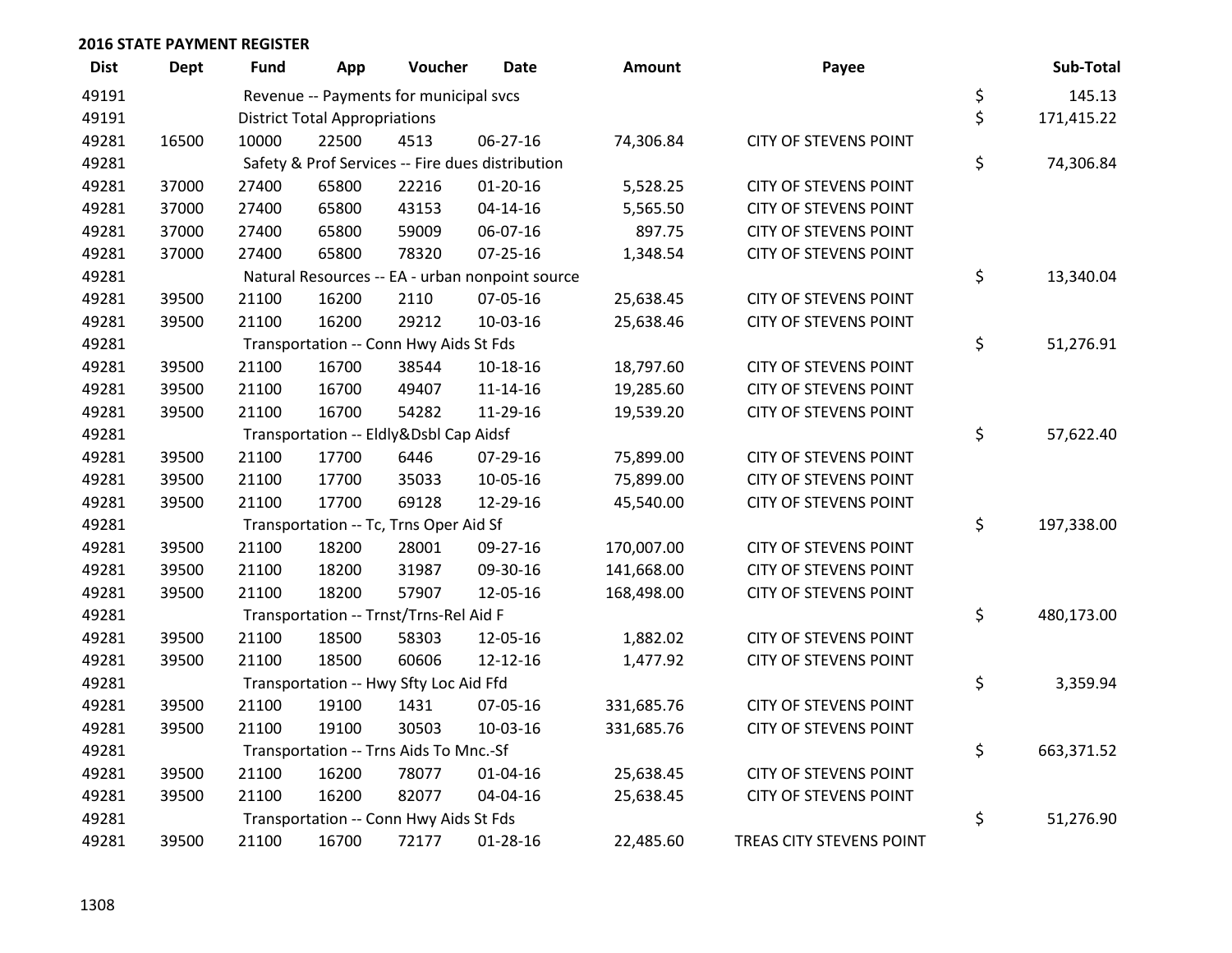| <b>Dist</b> | <b>Dept</b> | <b>Fund</b>                                       | App                                    | Voucher                                | <b>Date</b>    | Amount       | Payee                        |    | Sub-Total    |
|-------------|-------------|---------------------------------------------------|----------------------------------------|----------------------------------------|----------------|--------------|------------------------------|----|--------------|
| 49281       |             | Transportation -- Eldly&Dsbl Cap Aidsf            |                                        |                                        |                |              |                              |    | 22,485.60    |
| 49281       | 39500       | 21100                                             | 17500                                  | 82623                                  | 05-23-16       | 16,786.00    | TREAS CITY STEVENS POINT     | \$ |              |
| 49281       |             |                                                   | Transportation -- Paratransit Aids, Sf |                                        |                |              |                              |    |              |
| 49281       | 39500       | 21100                                             | 17700                                  | 72046                                  | $01 - 04 - 16$ | 31,788.00    | <b>CITY OF STEVENS POINT</b> | \$ |              |
| 49281       | 39500       | 21100                                             | 17700                                  | 90045                                  | 05-27-16       | 75,899.00    | <b>CITY OF STEVENS POINT</b> |    |              |
| 49281       |             |                                                   | Transportation -- Tc, Trns Oper Aid Sf |                                        |                |              |                              |    |              |
| 49281       | 39500       | 21100                                             | 18200                                  | 75434                                  | 03-03-16       | 178,888.00   | TREAS CITY STEVENS POINT     |    |              |
| 49281       | 39500       | 21100                                             | 18200                                  | 83328                                  | 06-02-16       | 3,419.78     | TREAS CITY STEVENS POINT     |    |              |
| 49281       |             |                                                   |                                        | Transportation -- Trnst/Trns-Rel Aid F |                |              |                              | \$ | 182,307.78   |
| 49281       | 39500       | 21100                                             | 18500                                  | 71725                                  | $01 - 22 - 16$ | 647.00       | TREAS CITY STEVENS POINT     |    |              |
| 49281       | 39500       | 21100                                             | 18500                                  | 71725                                  | $01 - 22 - 16$ | 1,008.08     | TREAS CITY STEVENS POINT     |    |              |
| 49281       | 39500       | 21100                                             | 18500                                  | 71725                                  | $01 - 22 - 16$ | 1,035.00     | TREAS CITY STEVENS POINT     |    |              |
| 49281       | 39500       | 21100                                             | 18500                                  | 74803                                  | 02-25-16       | 1,068.12     | TREAS CITY STEVENS POINT     |    |              |
| 49281       | 39500       | 21100                                             | 18500                                  | 80350                                  | 04-28-16       | 1,425.36     | TREAS CITY STEVENS POINT     |    |              |
| 49281       | 39500       | 21100                                             | 18500                                  | 82280                                  | 05-19-16       | 1,467.60     | TREAS CITY STEVENS POINT     |    |              |
| 49281       | 39500       | 21100                                             | 18500                                  | 82623                                  | 05-23-16       | 3,083.16     | TREAS CITY STEVENS POINT     |    |              |
| 49281       | 39500       | 21100                                             | 18500                                  | 84690                                  | 06-16-16       | 368.52       | TREAS CITY STEVENS POINT     |    |              |
| 49281       | 39500       | 21100                                             | 18500                                  | 86832                                  | 07-08-16       | 2,049.96     | TREAS CITY STEVENS POINT     |    |              |
| 49281       |             | Transportation -- Hwy Sfty Loc Aid Ffd            | \$                                     | 12,152.80                              |                |              |                              |    |              |
| 49281       | 39500       | 21100                                             | 19100                                  | 77250                                  | $01 - 04 - 16$ | 331,685.76   | <b>CITY OF STEVENS POINT</b> |    |              |
| 49281       | 39500       | 21100                                             | 19100                                  | 85250                                  | 04-04-16       | 331,685.76   | <b>CITY OF STEVENS POINT</b> |    |              |
| 49281       |             |                                                   |                                        | Transportation -- Trns Aids To Mnc.-Sf |                |              |                              | \$ | 663,371.52   |
| 49281       | 43500       | 10000                                             | 11900                                  | 72398                                  | 09-02-16       | 11,082.91    | <b>CITY OF STEVENS POINT</b> |    |              |
| 49281       |             | Health Services -- Emergency medical services, ai |                                        |                                        |                |              |                              |    | 11,082.91    |
| 49281       | 45500       | 10000                                             | 23100                                  | 11304                                  | 06-09-16       | 6,400.00     | <b>CITY OF STEVENS POINT</b> |    |              |
| 49281       |             | Justice -- Law enforcement train, local           |                                        |                                        |                |              |                              |    | 6,400.00     |
| 49281       | 45500       | 10000                                             | 28400                                  | 17939                                  | 10-14-16       | 88.53        | <b>CITY OF STEVENS POINT</b> |    |              |
| 49281       |             | Justice -- Internet Crimes Against Childr         |                                        |                                        |                |              |                              |    | 88.53        |
| 49281       | 83500       | 10000                                             | 10500                                  | 6573                                   | 07-25-16       | 925,873.22   | <b>CITY OF STEVENS POINT</b> |    |              |
| 49281       | 83500       | 10000                                             | 10500                                  | 14096                                  | $11 - 21 - 16$ | 2,761,356.00 | <b>CITY OF STEVENS POINT</b> |    |              |
| 49281       |             | Revenue -- County and Municipal Aid               |                                        |                                        |                |              |                              |    | 3,687,229.22 |
| 49281       | 83500       | 10000                                             | 10900                                  | 8447                                   | $07 - 25 - 16$ | 312,715.00   | <b>CITY OF STEVENS POINT</b> |    |              |
| 49281       | 83500       | 10000                                             | 10900                                  | 9803                                   | $07 - 25 - 16$ | 81,876.00    | <b>CITY OF STEVENS POINT</b> |    |              |
| 49281       |             | Revenue -- State Aid, Tax Exempt Proprty          |                                        |                                        |                |              |                              |    | 394,591.00   |